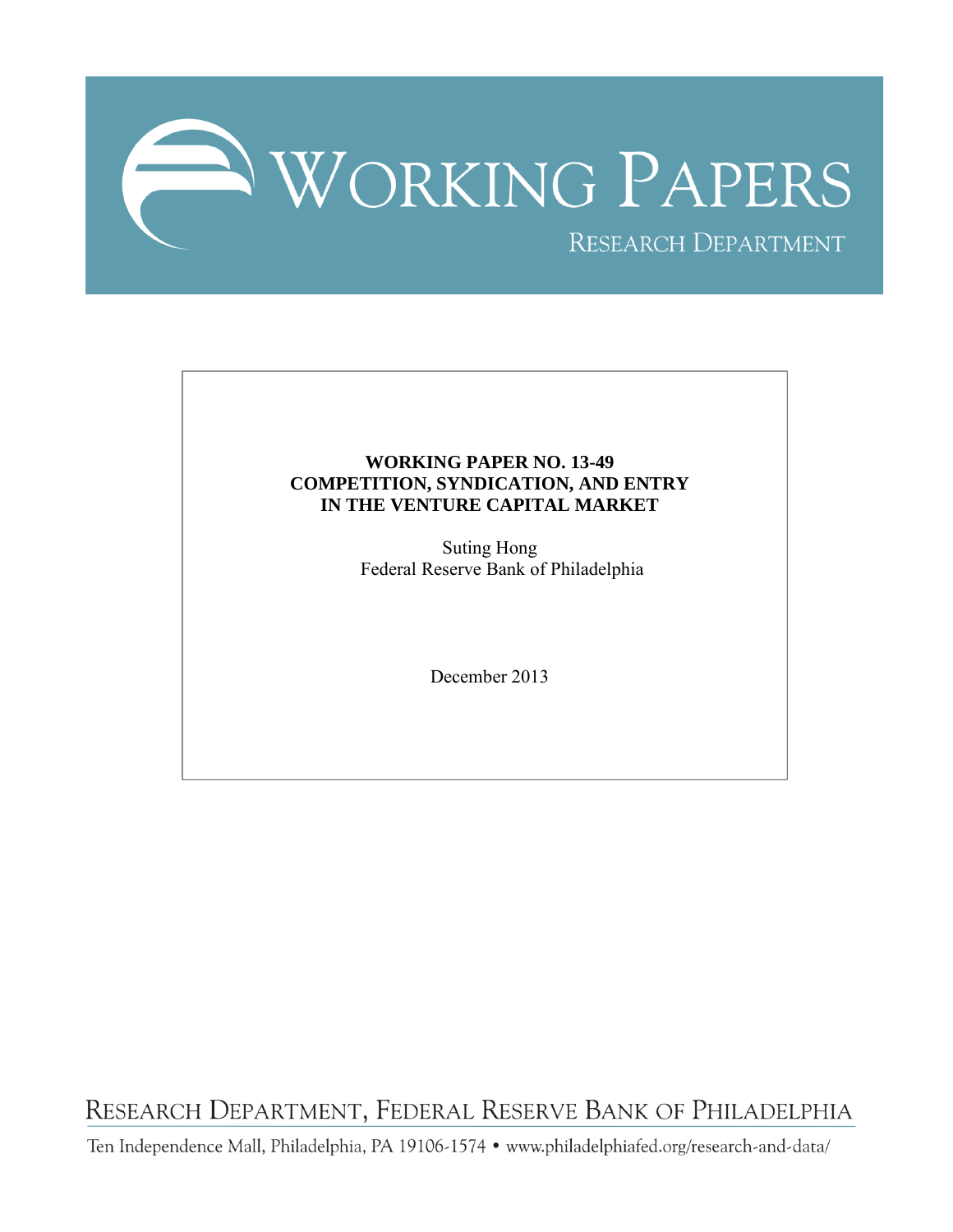# Competition, Syndication, and Entry in the Venture Capital Market <sup>∗</sup>

## Suting Hong†

## December 2013

#### Abstract

There are two ways for a venture capital (VC) firm to enter a new market: initiate a new deal or form a syndicate with an incumbent. Both types of entry are extensively observed in the data. In this paper, I examine  $(i)$  the causes of syndication between entrant and incumbent VC firms,  $(ii)$ the impact of entry on VC contract terms and survival rates of VC-backed start-up companies, and (*iii*) the effect of syndication between entrant and incumbent VC firms on the competition in the VC market and the outcomes of incumbent-backed ventures. By developing a theoretical model featuring endogenous matching and coalition formation in the VC market, I show that an incumbent VC firm may strategically form syndicates with entrants to maintain its bargaining power. Furthermore, an incumbent VC firm is less likely to syndicate with entrants as the incumbent's expertise increases. I find that entry increases the likelihood of survival for incumbent-backed start-up companies while syndication between entrants and incumbents dampens the competitive effect of entry. Using a data set of VC-backed investments in the U.S. between year 1990 and 2006, I find empirical evidence that is consistent with the theoretical predictions. The estimation results remain robust after I control for the endogeneity of entry and syndication.

Keywords: Entrepreneurship, Venture Capital, Entry, Contracts, Externality, Efficiency, Coalition. JEL classifications: C78, D86, G24, L26, M13.

<sup>∗</sup> For the latest version of this paper, please visit http://www.pages.drexel.edu/~sh484/JobMarketPaper. pdf. The views expressed here are those of the author and do not necessarily reflect the views of the Federal Reserve Bank of Philadelphia or the Federal Reserve System. I am deeply indebted to Konstantinos Serfes for insightful advice and exceptional encouragement. I am grateful to Thomas Hellmann for helpful discussions on this research idea. I also thank Mian Dai, Teresa Harrison, Sharon Hua, Bob Hunt, Mazhar Islam, Samuel Kortum, Tengdong Liu, Irina Murtazashvili, Vadake Narayanan, and seminar participants at Drexel and 2013 IIOC for valuable comments and suggestions. All errors are mine. This paper is available free of charge at www.philadelphiafed.org/research-and-data/publications/ working-papers/.

<sup>†</sup>Department of Economics, Bennett S. LeBow College of Business, Drexel University, Philadelphia PA 19104; and Payment Cards Center, Federal Reserve Bank of Philadelphia, Philadelphia PA 19106. E-mail: suting.hong@phil.frb.org.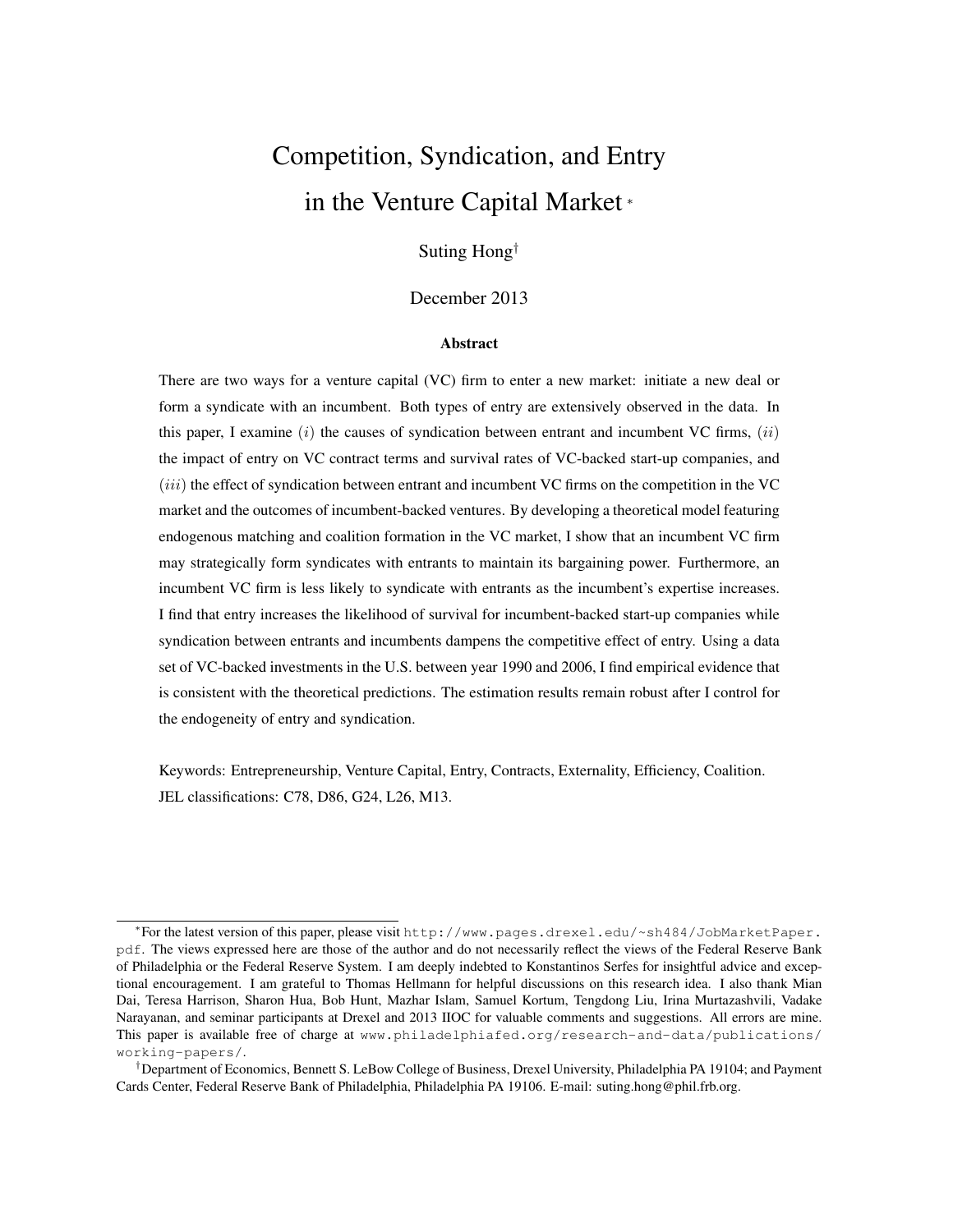## 1 Introduction

The venture capital (VC) market plays a significant role in financing and nurturing innovative and promising start-up companies. Many highly successful companies received VC funding in the early stages of their development.<sup>1</sup> In 2010, VC-backed companies' revenues accounted for 21% of the U.S. GDP and their headcount made up 11% of private sector jobs.<sup>2</sup> Previous study suggests venture capital stimulates the creation of more firms than it funds and positively affects local employment and aggregate income.<sup>3</sup> The VC market witnessed substantial growth over the past two decades. In the U.S., VC investment increased more than ten fold from \$2.5 billion in 1990 to \$28.68 billion in 2011. Furthermore, while only 408 VC firms in the U.S. actively invested in new ventures in 1991, a total of 1,585 VC firms provided start-up financing in 2011, an increase of 288% (VentureXpert).

Despite the significance of the VC industry and its rapid growth, little is known about the effect of entry in the VC market. Two empirical regularities about entry in the VC market motivate this paper. First, entrants are much less experienced than incumbents in a typical local VC market. The median entrant in a given market went through only 10 prior rounds of financing (in other markets), while the median incumbent VC firm experienced 80 financing rounds. One may wonder whether these lowexperience entrants have a significant impact on the investment decisions of high-experience incumbent VC firms. Second, along with substantial entry in the VC market, there is extensive syndication between entrants and incumbents. In a median market-year, 50% of the entrants form syndicates with incumbents when investing in a local market for the first time. Syndication may complicate the effect of entry. A natural question is whether syndication softens the competition between entrants and incumbents.

This paper answers the following important questions regarding entry in the VC market:  $(i)$  why do incumbent VC firms syndicate with entrants?  $(ii)$  how does entry affect the likelihood of success of incumbent-backed start-up companies? and (iii) what is the effect of syndication among entrant and incumbent VC firms on the investment outcomes of incumbent-backed ventures? To examine the motivation for an incumbent VC firm to syndicate, I develop a two-sided matching model, which also allows for coalition formation among VC firms to jointly finance a start-up company. I further investigate how entry affects VC contract terms and the likelihood of the success of incumbent-backed start-up companies, while taking into account the syndication between entrants and incumbents. I test the theoretical predictions using a data set extracted from VentureXpert, which covers all U.S. VC investments made between 1990 and 2006.

<sup>&</sup>lt;sup>1</sup>For example, Facebook, Google, Apple, and FedEx

<sup>&</sup>lt;sup>2</sup>National Venture Capital Association 2012 Yearbook

<sup>3</sup> Samila and Sorensen (2011)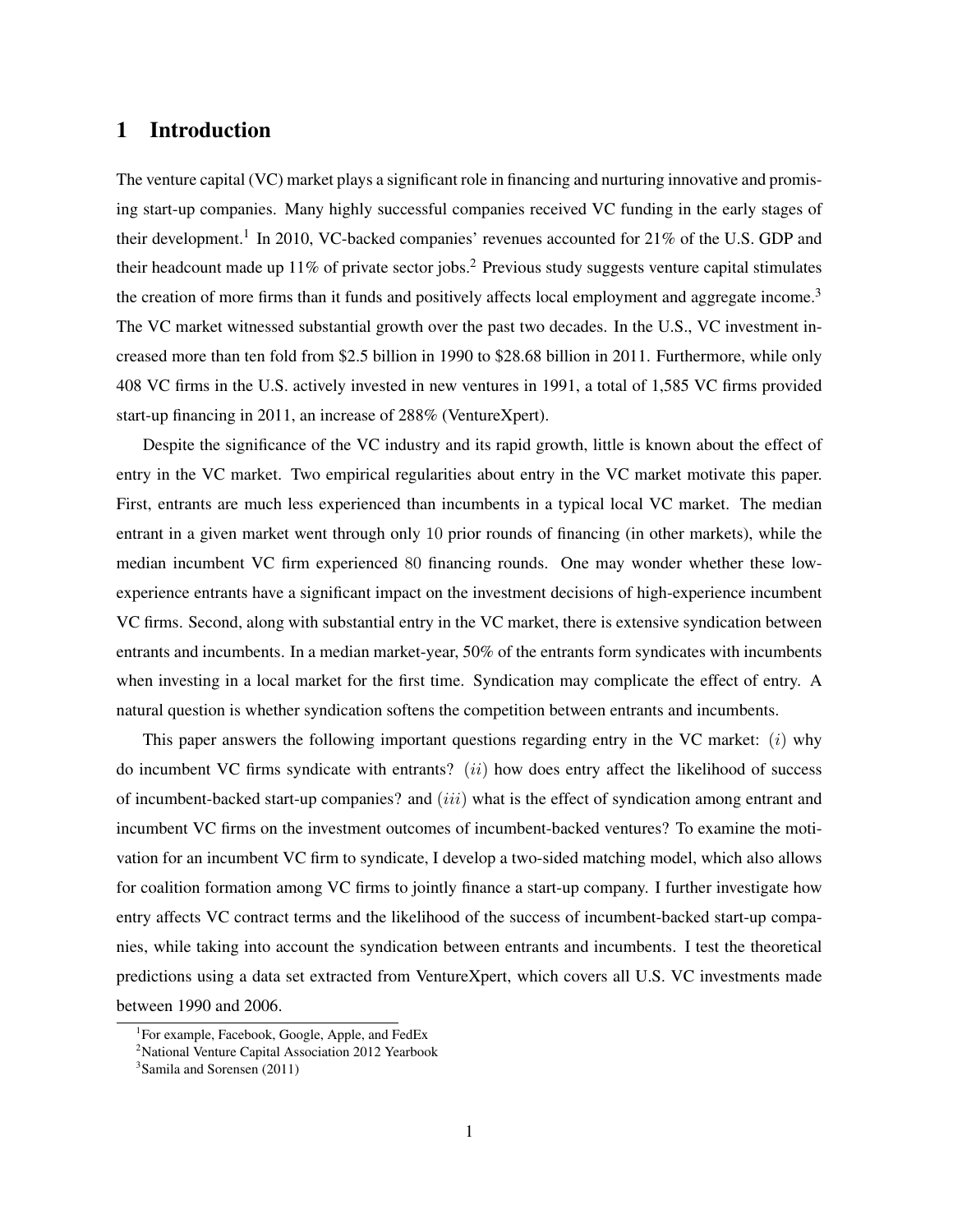My theoretical model characterizes the endogenous matching between VC firms and entrepreneurs, as well as the syndication of entrants and incumbents. VC firms are heterogenous with respect to their expertise in advising and adding value to start-up companies. Entrepreneurs differ in their business idea quality. VC firms provide capital to wealth-constrained entrepreneurs in exchange for equity share in the ventures. Furthermore, the model features a moral hazard set-up: By allocating capital and equity share to an entrepreneur, a VC firm has to appropriately motivate an entrepreneur to exert effort. An entrepreneur's effort decides the probability of the success of a start-up company. Consistent with the empirical evidence, I consider entrant VC firms to be less experienced than incumbent VC firms.

My model predicts that the less expertise an incumbent VC firm has, the more likely it is to form a syndicate with entrants. This is because a less experienced incumbent faces tougher competition from entrants and develops a stronger incentive to syndicate with entrants to reduce the threat of competition and retain its bargaining power against entrepreneurs.

The model also sheds light on the impact that entry has on the likelihood of success of an incumbentbacked start-up company. Despite the lower expertise level of entrants, entry of VC firms exerts a positive externality on an incumbent-backed start-up company and leads to a higher success rate of the incumbentbacked venture. This result follows because an entrepreneur receives better contract terms (i.e. more equity/capital) and is better motivated to exert effort upon entry of new VC firms. An incumbent-backed entrepreneur acquires a higher outside value upon entry, and this forces the incumbent VC firm to give more favorable contract terms to the entrepreneur. When an entrant and an incumbent syndicate, however, the competition between entrants and incumbents decreases. An incumbent VC firm may use syndication to maintain its bargaining power and remove the competition effect of entry. In other words, syndication between entrants and incumbents reduces the positive externality of entry.

I find empirical evidence consistent with the theoretical predictions. My estimation shows that as an incumbent accumulates more expertise, it is significantly less likely to syndicate with entrants. There is empirical evidence for the positive externality of entry of VC firms:  $(i)$  an increase in the entry of VC firms is associated with significantly higher valuations received by an incumbent-backed startup company and  $(ii)$  an increase in the entry of VC firms leads to a higher likelihood of survival of an incumbent-backed start-up company. Furthermore, syndication between entrants and incumbents reduces the positive effect of entry on the likelihood of survival of an incumbent-backed venture, exactly as predicted by the theoretical model that syndication dampens the effect of entry. In addition, with all of the other characteristics of the investor and the start-up company being fixed, the presence of an entrant VC firm in an incumbent-originated syndicate is associated with a higher likelihood of survival of the start-up company.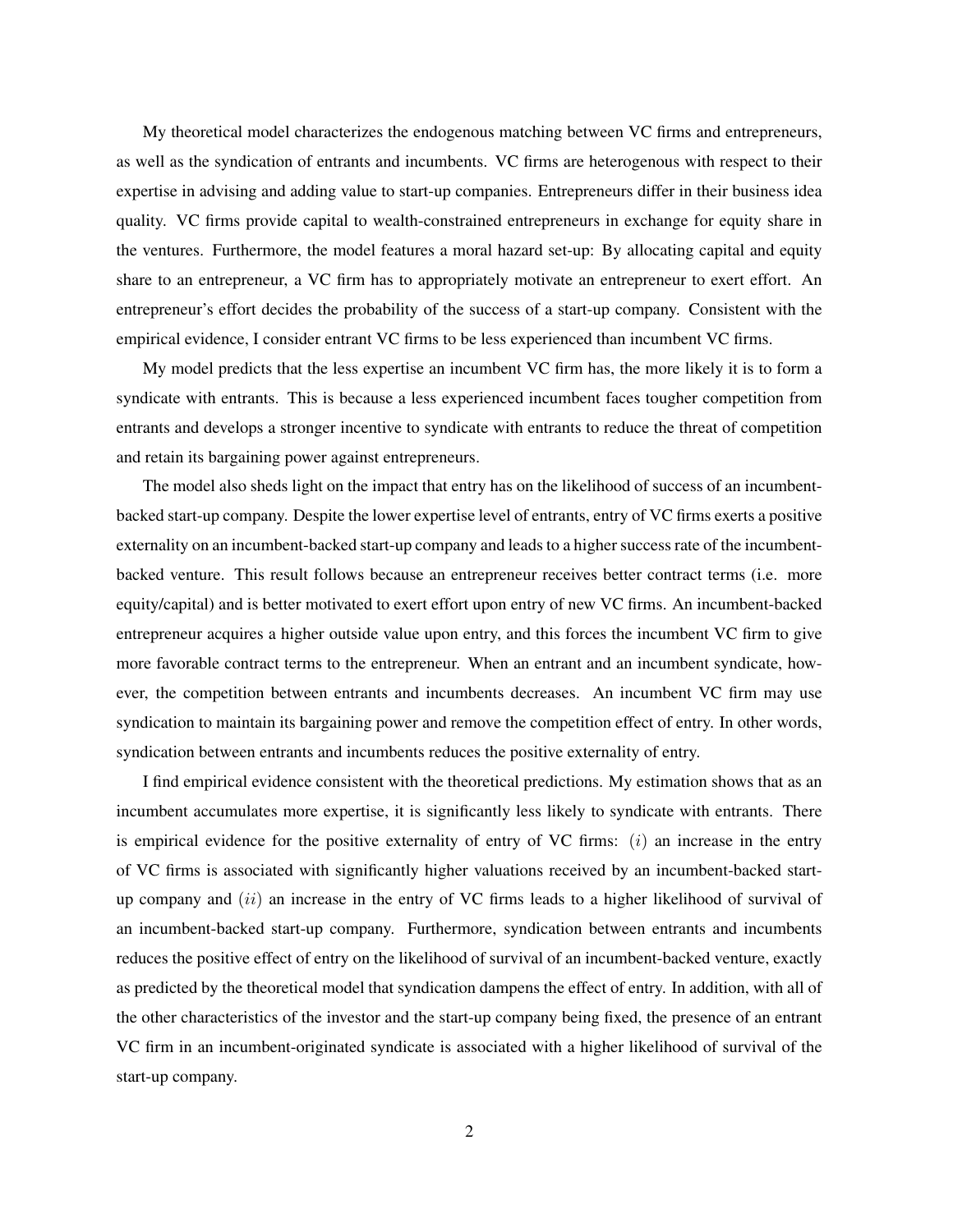While these results are highly suggestive, they may be driven by spurious correlations. First, entry of VC firms in a local market may be highly correlated with venture characteristics that are not observable to econometricians. Furthermore, the positive association between entry and VC investment success may be subject to the reverse causality problem, as the presence of promising deals may be likely to attract more VC firms into a new market. In controlling for the endogenous concerns of entry, I construct an instrumental variable using the investment return of limited partners (LPs). Typical LPs include pension funds, university endowments, and insurance companies. In general, LPs keep a balanced investment portfolio and constantly reallocate capital across assets. An increase in LPs return leads to more capital inflows to the VC market and thus a higher level of VC firm entry. At the same time, the LPs' investment returns are arguably exogenous to the latent quality of VC-backed ventures. Second, some omitted variables may be correlated with an incumbent's tendency to syndicate with entrants. To address the endogeneity of syndication, I use the number of VC firms that are located within 100 miles of an incumbent as an instrument. Geographic proximity may facilitate the collaboration among VC firms but is arguably exogenous to the investment prospect of an incumbent-backed venture. The estimation results remain robust after I use instruments for entry and syndication: Syndicating with entrants improves the survival rate of an incumbent-backed start-up; entry exerts positive externality on the survival rate of incumbent-backed ventures while syndication with entrants reduces such effect.

This paper contributes to existing literature in several ways. First, I develop a theoretical model that captures the following salient features of the VC market:  $(i)$  bilateral negotiations between VC firms and entrepreneurs,  $(ii)$  interdependent negotiations of different pairs of VC firms and entrepreneurs, and  $(iii)$ extensive syndication among VC firms. Second, I provide theoretical explanations for the motivation of syndication between entrants and incumbents in the VC market. Third, I examine theoretically and empirically how the two forms of entry - entry *with* and *without* syndication - affect the likelihood of survival of incumbent-backed start-up companies. My results show that entry of VC firms improves the investment outcomes of incumbent-backed ventures while syndication between entrants and incumbents reduces the competitive effect of entry. However, one should not interpret these results as meaning that syndication between entrants and incumbents impairs the efficiency of VC investment. In fact, the paper also empirically documents a positive correlation between the presence of entrant syndicate members and the success of an incumbent-backed venture. However, there is no definite conclusion regarding the overall impact of syndication between entrants and incumbents on the success of a given start-up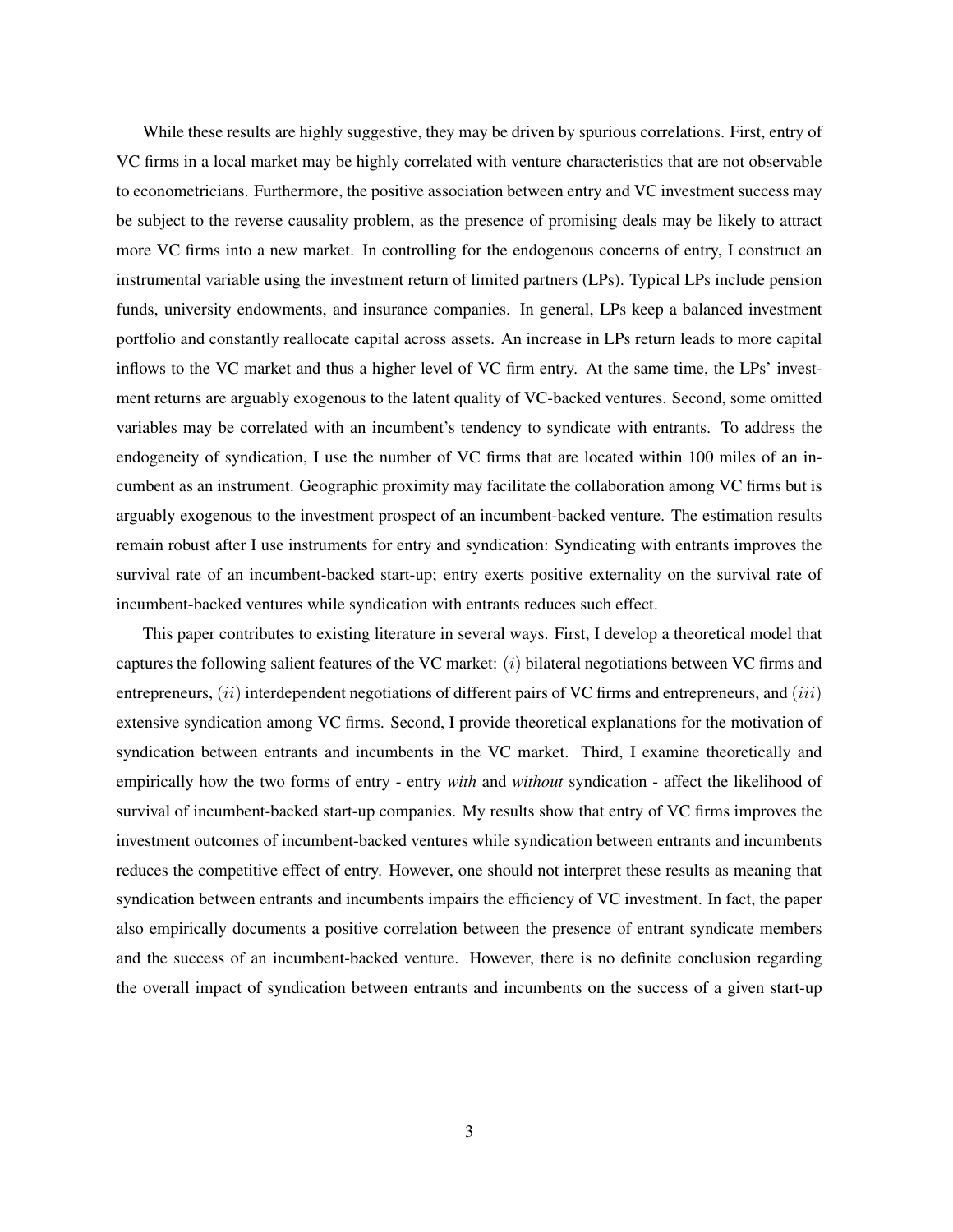company, as it depends on the relative competitiveness of the incumbent lead investor in the local market. 4

This paper is closest in spirit to Hong et al. (2013), which establishes an equilibrium model examining the endogenous matching between heterogeneous VC firms and start-up companies. They find that entry of VC firms forces incumbents to transfer more utility to entrepreneurs and is positively related to the survival of start-up companies. However, they assume away the possibility of syndication between entrants and incumbents and thus find that entry always intensifies competition in the VC market. In a median market year, about 40% of the deals are financed by a syndicate consisting of at least one entrant and one incumbent. Taking into account the salient features of the VC market, my paper provides a more complete picture of the impact of entry on VC-backed entrepreneurs by examining the incumbents' choice to syndicate with entrants or not. My findings suggest that when entry takes the form of an entrant joining an incumbent's syndicate, entry may not necessarily lead to increased competition between entrants and incumbents. Incumbents can use syndication to maintain their bargaining power.

The remainder of the paper proceeds as follows. Section 2 reviews related literature. In Section 3, I present the theoretical model and analyze its properties. Section 4 discusses the data and the entry patterns in the VC industry. In Section 5, I test the theoretical predictions using U.S. data on venture capital investments. Section 6 summarizes the key insights and concludes. All proofs are in the Appendix.

## 2 Related Literature

This paper is related to three streams of literature: the industrial organization literature on entry, the literature on VC market competition, and the literature on VC syndication.

There is a long-standing interest in examining the relationship between entry and market efficiency. There are many theoretical works providing explanation about the effect of entry on prices; see e.g., Cournot, Bertrand and Hotelling-types of models, monopolistic competition models as in à la Dixit and Stiglitz (1977), and discrete choice models as in Perloff and Salop (1985). Shaked and Sutton (1982) demonstrate that free entry does not dissipate profits in models of vertical differentiation due to the "finiteness property." In these models high-quality incumbents are therefore shielded from competition from lower-quality entrants. Finally, some oligopoly models predict excessive market entry because of the "business stealing effect;" see e.g., Mankiw and Whinston (1986). However, entry in the VC market

<sup>&</sup>lt;sup>4</sup>It can be shown, in a set-up featuring a continuum of incumbents in a market, that as an incumbent gains more expertise and becomes more established in a market, entry of VC firms has a reduced impact on the incumbent-backed ventures (See Hong et al. (2013)). Accordingly, the dampening effect of syndication, if it exists, becomes limited.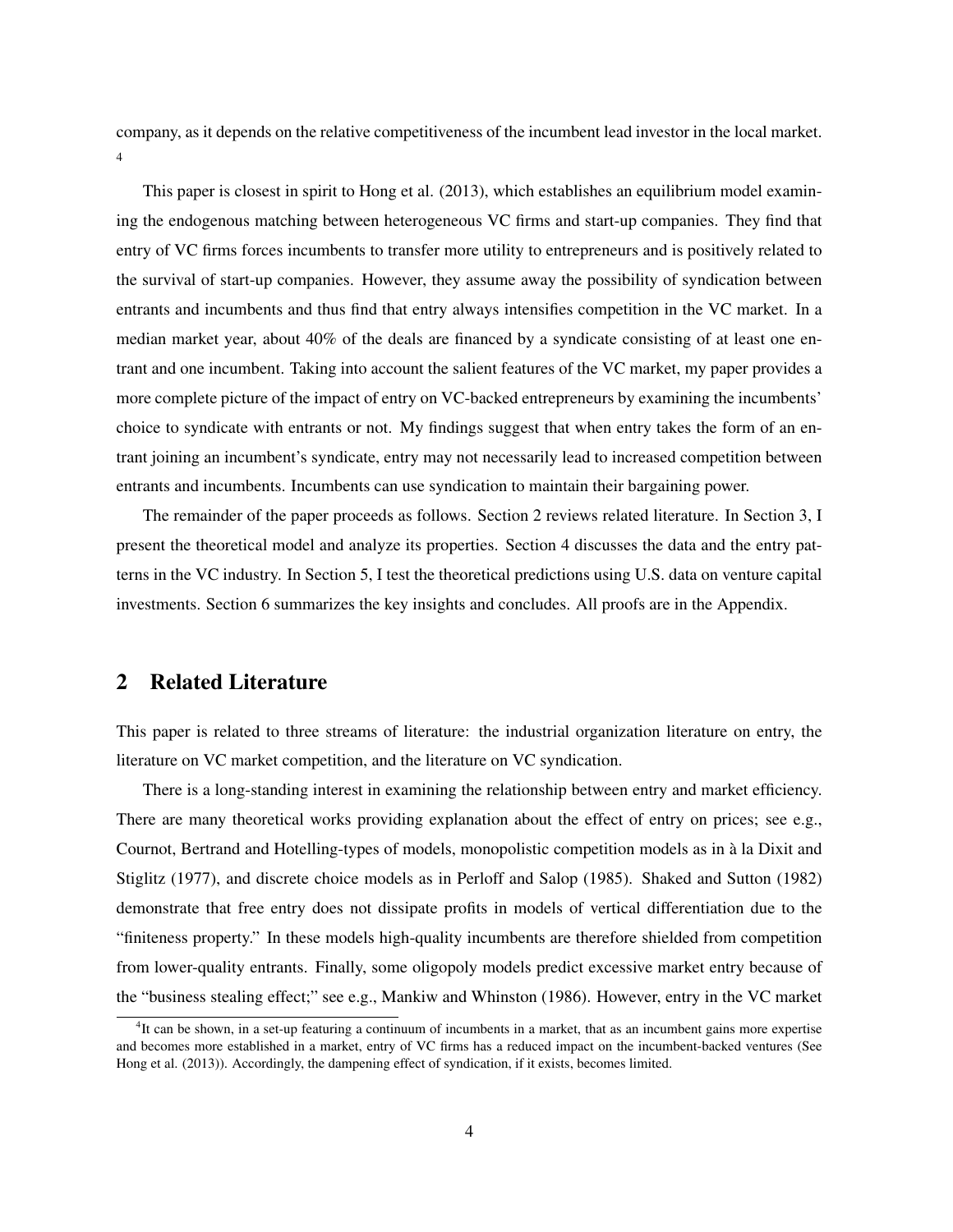is distinct from entry in other product/service markets. The VC market is characterized by bilateral negotiations between VC firms and entrepreneurs, and there is extensive syndication among VC firms. The analysis from existing entry literature cannot be readily applied in the context of the VC market. To examine entry in the VC market, I develop a two-sided matching model, which also takes into account coalition formation among VC firms.

This paper examines the competition between incumbents and entrants in the VC market and thus is related to the literature on VC market competition. Hochberg et al. (2010) find that networking among incumbent VC firms helps deter entry by other firms, and a VC firm has an increased likelihood of entering a new market if it has cooperated with the incumbents before. In addition, a densely networked VC market would lead to lower valuations for entrepreneurial firms. Using a market structural model approach, Hochberg et al. (2011) examine the competition among heterogeneous VC firms, with respect to industry specialization, and they suggest that the presence of strong cooperative ties between VC firms dampens the competitive effects of entry in a local VC market. My paper differs in the following three aspects:  $(i)$  I develop a theoretical framework and provide empirical evidence in examining the impact of entry on the contract terms and success rates of VC-backed deals;  $(ii)$  I explicitly investigate the response of incumbents to entry of new firms; and  $(iii)$  I analyze the interaction effect of entry and syndication on start-ups financed by incumbents. By showing that syndication with entrants dampens the positive externality of entry, I provide supportive evidence to the findings in Hochberg et al. (2011).

This paper investigates the motivation of an incumbent to syndicate with entrants. Considerable research has explored the motives of VC firms to form syndicates and the impact of syndication on startup companies. Casamatta and Haritchabalet (2007) and Cestone et al. (2006) theoretically propose that VC firms syndicate in order to acquire a second assessment on a project. Brander et al. (2002) test for two causes of VC syndication: the second opinion and the value-added hypothesis. According to the value-added hypothesis, lead VC firms form syndicates to tap the expertise of additional VC firms, and this would add value to the ventures. Brander et al. (2002) find supportive evidence for the value-added hypothesis. Tian (2012) shows that VC syndication nurtures the innovation of portfolio companies and is associated with a higher likelihood of success as well as a better post-IPO operating performance. Du (2009) examines VC firms' preferences for syndication partners and shows that VC firms are less likely to syndicate with partners that are different from them. Hochberg et al. (2011) examine the relationship between VC firms' tie-formation and four types of VC firm resources: experience, network access, available capital, and investment scope. They find that VC firms tend to form ties with the best available partner in terms of investment scope and network access, but they form ties with partners with dissimilar levels of experience. VC firms also build ties to trade capital for other value-added resources. In contrast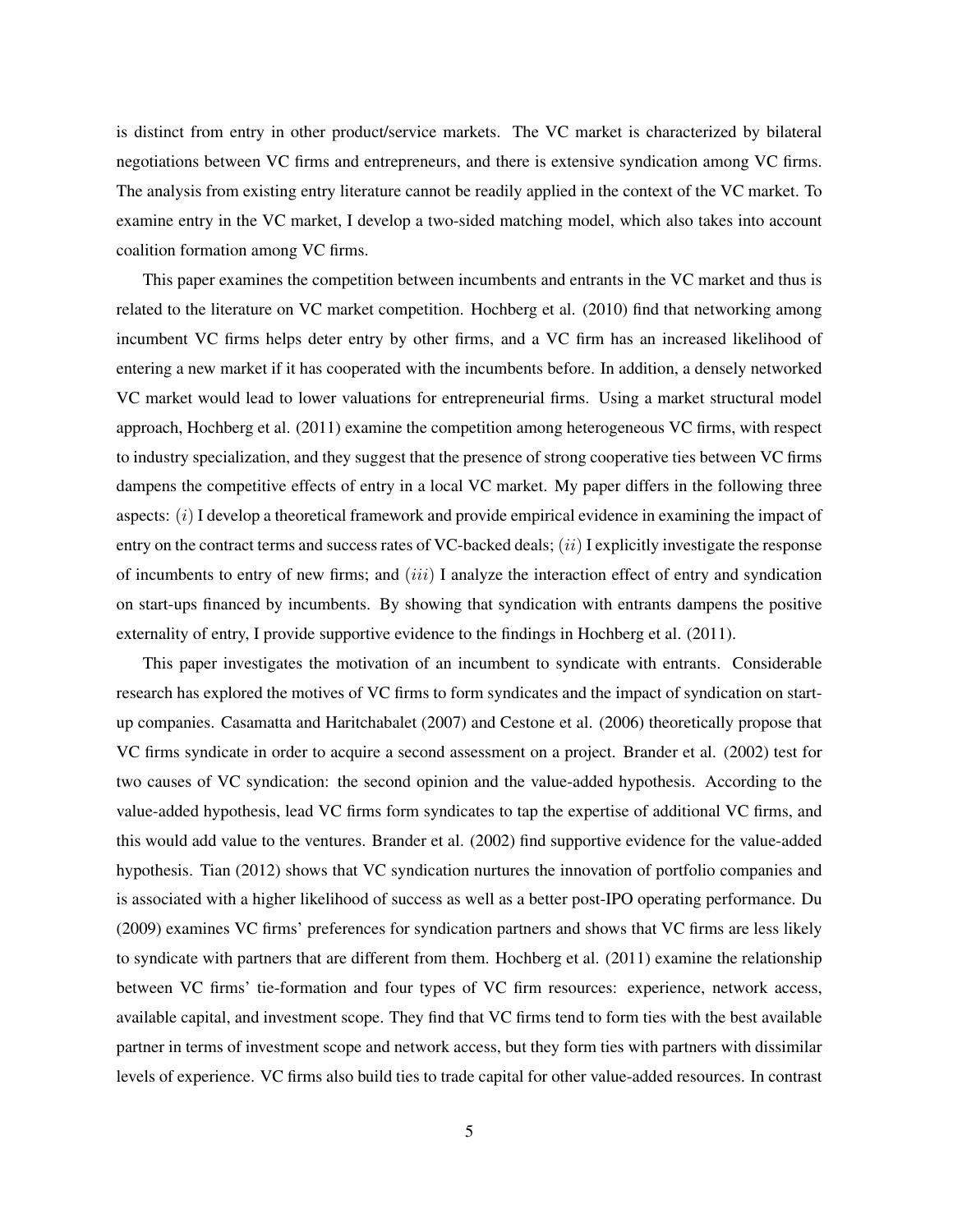to previous literature, my paper explores another cause of VC syndication: strategic cooperation. As VC firms band together, they may possess greater bargaining power when negotiating with entrepreneurs. Specifically, my analysis suggests that an incumbent can benefit from syndicating with entrants since syndication reduces the competitive threat of entry of new firms.

## 3 Model

In this section, I establish a framework to analyze the effect of entry in the VC market. The model considers the VC contract in a moral hazard environment. Furthermore, negotiations between VC firms and entrepreneurs are interdependent. The model features endogenous matching between entrepreneurs and VC firms, as well as the coalition formation by incumbents and entrants.

## 3.1 Model Set-Up

Suppose two risk-neutral and wealth-constrained entrepreneurs, indexed by  $i \in C \equiv \{l, h\}$ , seek venture capital to finance their business pursuit. All entrepreneurs are wealth-constrained and their reservation utilities are normalized to zero. I denote the quality of entrepreneur *i*'s business idea by  $\mu_i$ , with  $\mu_h$  $\mu_l > 0$  (*h* stands for *high* and *l* stands for *low*).

VC firms, which are risk-neutral, provide two inputs that significantly decide the profits of a new venture: capital K and management expertise x. In particular, x captures a VC firm's ability to advise the entrepreneurs as well as add value to a venture. Suppose with probability  $p$ , there is an entrant VC firm joining the market. p follows a distribution  $G(p)$  with density  $g(p)$ . Consistent with the empirical evidence, the entrant VC firm is assumed to have a lower expertise level than the incumbent. The VC firms are indexed by  $j \in V \equiv \{I, E\}$ , where I stands for *Incumbent* and E stands for *Entrant*. The cost of raising capital for each VC firm is exogenous and denoted as  $r$ .

Due to the limited attention of general partners in a VC firm, a VC firm can only invest in one startup company. Consider a given one-to-one match between entrepreneur  $i$  and VC firm  $j$ . Once the VC investment succeeds, the profit of the project is dependent on three factors: the expertise of the VC firm, the quality of the business idea, and the capital investment. For an entrepreneur with idea quality,  $\mu_i$ , financed by VC firm of expertise  $x_j$  with capital amount of  $K_{ij}$ , the profit of the venture in the event of success is decided by the function  $\pi(K_{ij}, \mu_i, x_j) = \mu_i x_j K_{ij}^{\alpha}$ , where  $\alpha < \frac{1}{2}$ . Therefore, the profit of a project is strictly increasing in  $\mu$ , x, and K. However, there is a decreasing return to capital since  $\alpha < 1$ . Moreover, entrepreneurial ideas and VC expertise are complements:  $\partial^2 \pi (K_{ij}, \mu_i, x_j) / (\partial x_i \partial \mu_j) > 0$ .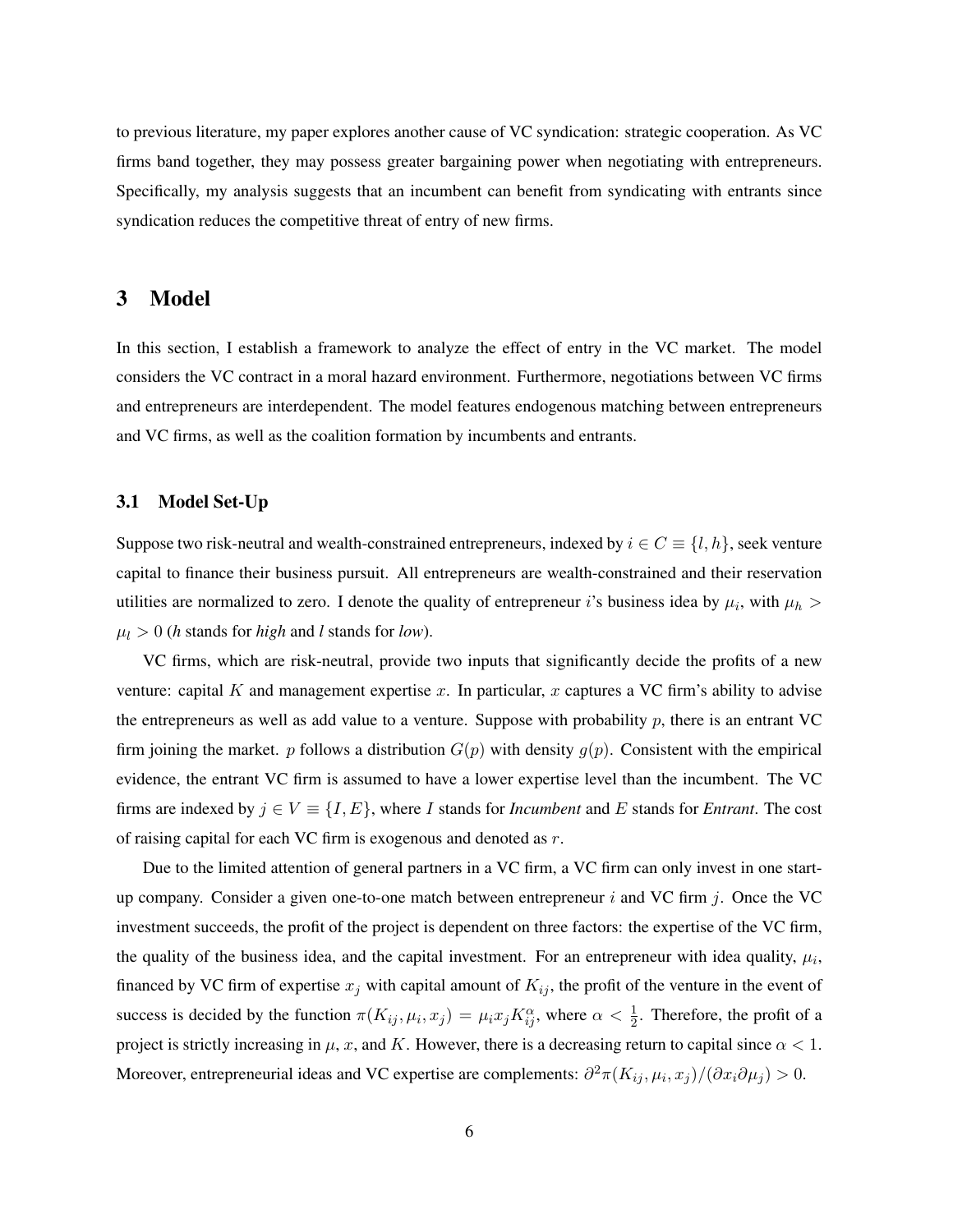A project's probability of success equals the effort made by the entrepreneur,  $e_{ij}$ , and such effort incurs a cost of  $c(e_{ij}) = \frac{e_{ij}^2}{2}$  to entrepreneur i. The contract between entrepreneur i and VC firm j specifies the investment amount  $K_{ij}$  and the allocation of equity, where entrepreneur *i* receives an equity share of  $\lambda_{ij}$  and VC j receives an equity share of  $1 - \lambda_{ij}$ . I assume that all of the bargaining power lies with the VC firm.

Suppose there is only one incumbent VC firm in the market, and thus, it finances the entrepreneur with the highest quality idea, if there is no entry of new VC firms. When entry takes place, an incumbent VC may still choose to finance the start-up with the high-quality idea on its own. Alternatively, an incumbent VC may form a syndicate with an entrant VC firm and co-invest in the same venture. The incumbent maintains the position as the lead investor of the syndicate. A lead investor of a syndicate is the VC firm that originates a project, invests the highest amount of capital, and plays the most active role in advising the start-up company. Empirical evidence suggests that a lead investor's expertise contributes to the success of a company<sup>5</sup>. For entrepreneur  $i$ , receiving VC funding from a syndicate consisting of lead investor j and syndicate member s, the profit function is:  $\tilde{\pi}(K_{ij}+K_{is},\mu_i,\Phi_{js})=\mu_ix_j(K_{ij}+K_{is})^{\alpha}$ , where  $K_{ij}$  and  $K_{is}$  denote the capital investment from VC firm j and s, respectively. The leader of the syndicate decides the terms of the contract with the entrepreneur. The syndicate member is entitled to an equity share in proportion with its capital investment.

There are five dates in the game:

- 1. Entrepreneurs are endowed with ideas for new ventures.
- 2. There is one incumbent VC firm, and with probability  $p$ , an additional VC firm enters the market.
- 3. VC firms match with entrepreneurs and offer a contract that consists of an equity share of the venture as well as the capital investment from the VC firm. With probability  $(1 - p)$ , there is only one VC firm in the market, and that firm finances one entrepreneur (with the highest quality business idea). With probability p, there are two VC firms in the market, and a VC firm has two options to arrange its investment in a start-up company:  $i$ ) finance the project on its own or  $ii$ ) finance the project in a syndicate with the other VC firm.
- 4. Entrepreneurs exert unobservable effort (moral hazard).<sup>6</sup>
- 5. Profits of ventures are realized and payments are made.

<sup>&</sup>lt;sup>5</sup>See Nahata (2008) and Hochberg et al. (2007).

<sup>6</sup>Kaplan and Strömberg (2004) provide empirical support for the moral hazard assumption on the part of entrepreneurs.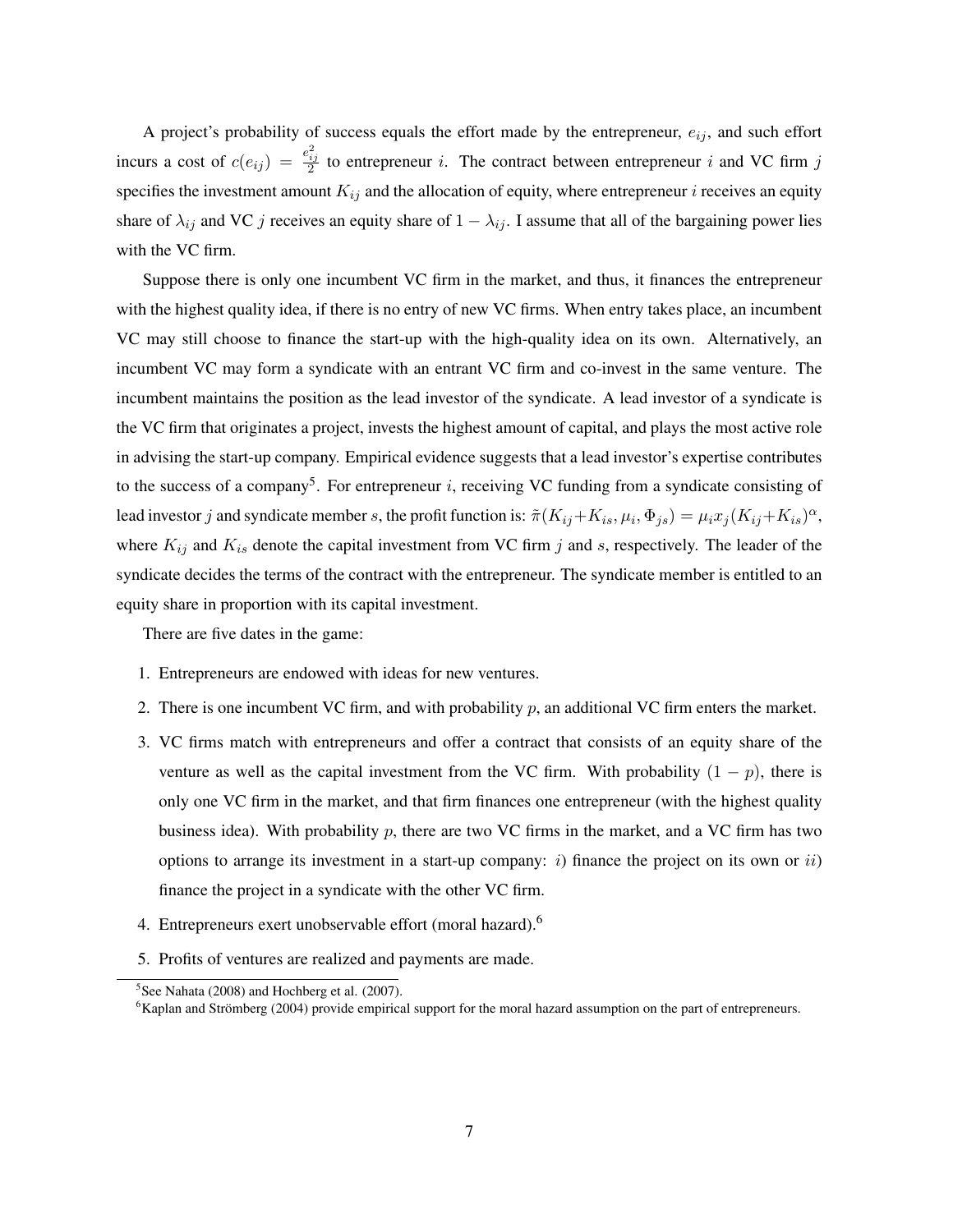#### 3.2 Competition and Syndication Among VC Firms

Without entry, an incumbent VC firm finances the entrepreneur with the best business prospect. When entry takes place, an incumbent VC firm may choose to invest either in a start-up on its own or invite the other VC firm to finance a start-up jointly. I examine the following three questions: First, under what circumstances does an incumbent syndicate with an entrant? Second, what is the impact of entry on an entrepreneur's contract terms and the success rate of an incumbent-backed start-up company? Third, how does syndication between entrants and incumbents affect competition in the VC market?

### 3.2.1 Optimal VC Contracts

In this section, I derive the optimal contract  $\{K, \lambda\}$  for an arbitrary match between entrepreneur i and VC firm  $j$  ( $i \in C$ ,  $j \in V$ ). I first characterize the entrepreneur i's effort choice and then decide the optimal contract arrangement by VC firm  $j$ . The subscript  $i, j$  is suppressed in the analysis below.

For a given project of business idea quality  $\mu$  backed by VC of expertise x, with VC investment K, and equity share  $\lambda$ , the entrepreneur chooses effort e to maximize his expected utility:

$$
\max_{\{e\}} U(e, \lambda, K, \mu, x) = \lambda \pi(K, \mu, x)e - e^2/2.
$$
 (1)

The entrepreneur's optimal effort is thus given by:

$$
e^* = \lambda \pi(K, \mu, x). \tag{2}
$$

The entrepreneur's participation constraint is always satisfied, as his initial outside option is assumed to be zero. The VC firm has two instruments to indirectly control the entrepreneur's effort  $e^*$ : adjusting the equity share  $\lambda$  and investment K. The VC firm chooses K and  $\lambda$  not only to provide enough incentive for the entrepreneur to exert effort but also to generate sufficient profit from the project.

The optimal combination of  $\lambda$  and K maximizes the VC firm's expected profit as given by

$$
\Pi(\lambda, K, e^*, \mu, x) = (1 - \lambda)\pi(K, \mu, x)e^* - rK.
$$
\n(3)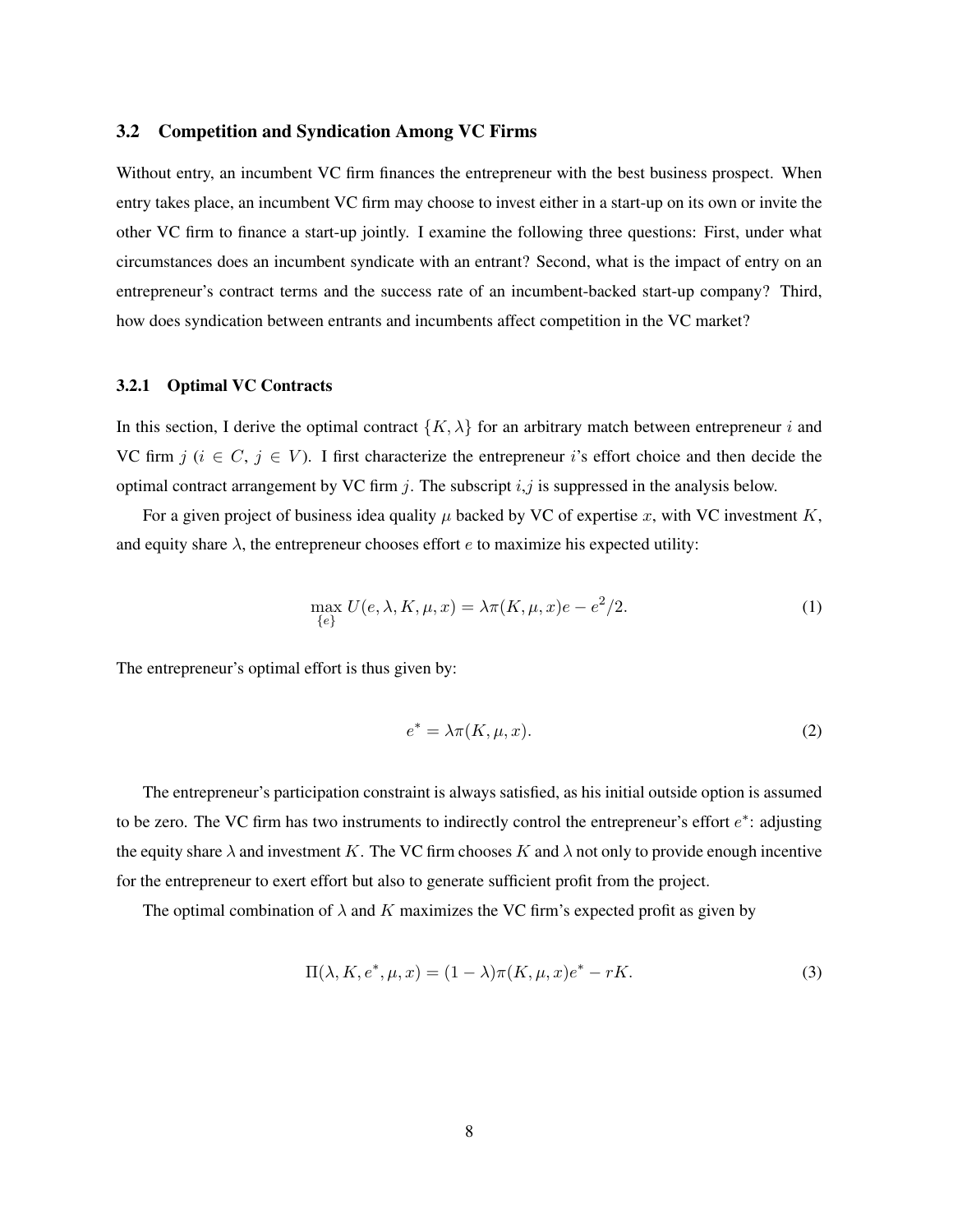Using  $e^*$  as defined by (2), one can write the expected profit of the VC firm as follows:

$$
\Pi(\lambda, K, \mu, x) = \lambda (1 - \lambda) \pi^2(K, \mu, x) - rK. \tag{4}
$$

The next Lemma characterizes the optimal VC contract for an isolated entrepreneur-VC firm pair, which I refer to as *benchmark VC contract*.

Lemma 1 (Benchmark VC Contract) *Consider an arbitrary entrepreneur-VC pair in isolation. The optimal VC contract then comprises an equal split of equity,*  $\lambda^* = 1/2$ , and an investment amount  $K^* = \left(\frac{\alpha \mu^2 x^2}{2r}\right)$  $rac{1}{2r}$ <sup>2</sup> $rac{1}{2r}$ <sup>1</sup> $rac{1}{1-2\alpha}$ .

For an arbitrary entrepreneur-VC pair in isolation, it is optimal to split the equity equally in the new venture. I will show in the following two sections that the split of equity is in general *not* equal if taking into account the potential competition among VC firms, while syndication makes it possible that VC firms retain their bargaining power with entrepreneurs.

The expected utility of the entrepreneur and the VC firm using the benchmark VC contract  $\{\lambda^*, K^*\}$ is as follows:

$$
U^{V}(\mu, x) = \pi^{2}(K^{*}(\mu, x), \mu, x)/8
$$
  
\n
$$
\bar{\Pi}^{V}(\mu, x) = \pi^{2}(K^{*}(\mu, x), \mu, x)/4 - rK^{*}.
$$
\n(5)

The superscript  $V$  indicates that all bargaining power rests with the VC firm (due to the entrepreneur's zero outside value). Therefore,  $\bar{\Pi}^V(\mu, x)$  is the highest utility for a VC firm in the arbitrary match.

If there is no entry, the outside option for the entrepreneur is zero, and the incumbent VC firm has all of the bargaining power. Therefore, Lemma 1 exactly characterizes the contract between the incumbent VC firm and the entrepreneur without entry.

#### 3.2.2 One-to-One Matching

Once an entrant VC firm enters the market, the two VC firms, *incumbent* and *entrant*, can either each finance an entrepreneur on their own or jointly invest in a single start-up company. Specifically, there are three alternatives for VC firms to arrange their investment in the local market:  $(i)$  finance an entrepreneur independently, and thus, there is a one-to-one matching pattern;  $(ii)$  form a syndicate and finance an entrepreneur with a high-quality idea, h; or *(iii)* form a syndicate and finance an entrepreneur with a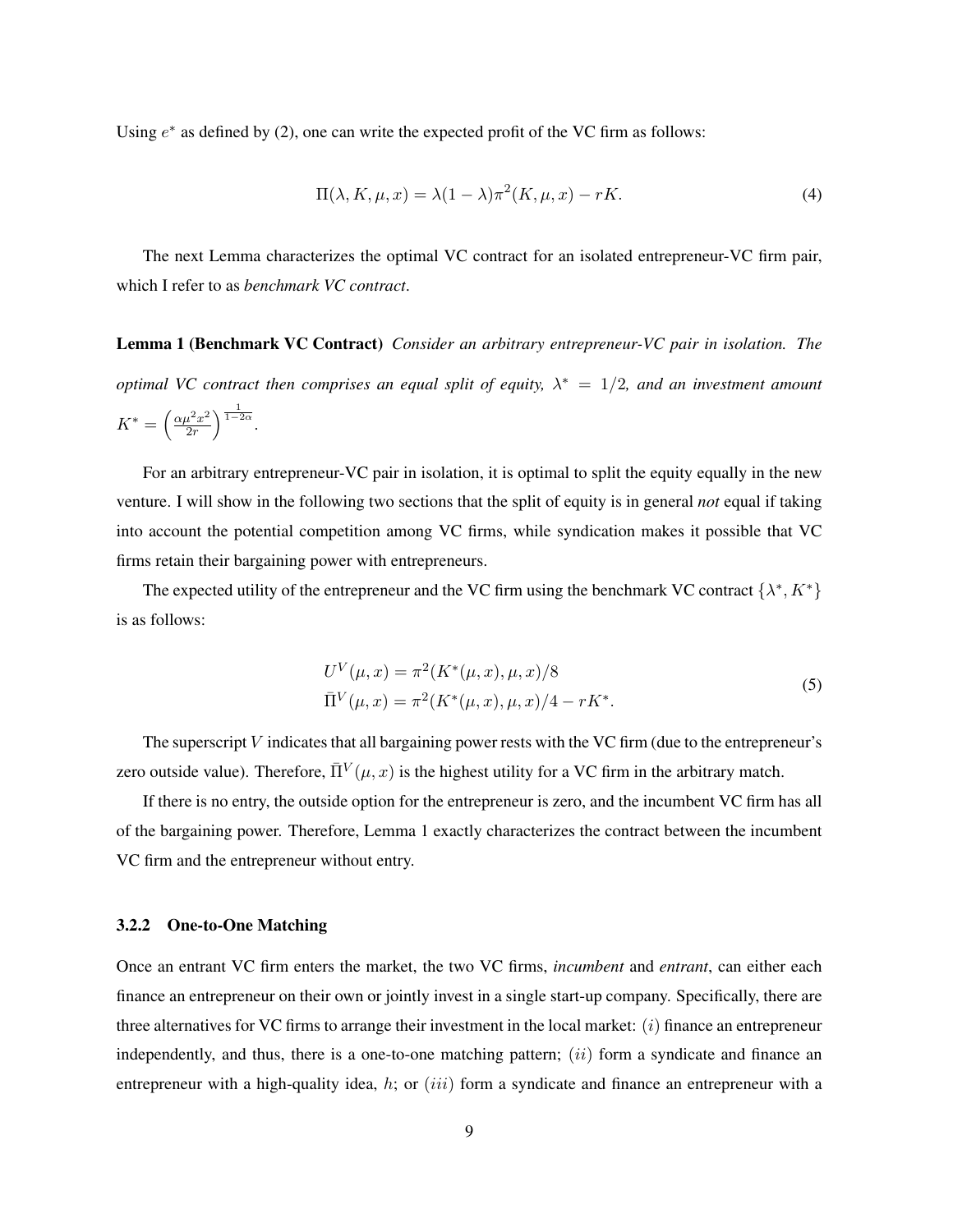low-quality idea, l. In this section, I restrict the analysis to the scenario in which each VC firm finances one entrepreneur independently. I establish the one-to-one endogenous matching equilibrium between VC firms and entrepreneurs.

When a VC firm enters the VC market, an entrepreneur's outside option may change and may no longer remain as a zero value. If an entrepreneurs is free to choose the VC firm with the most attractive offer, the optimal VC contract must account for the best alternative available to an entrepreneur. A VC firm chooses  $\{\lambda, K\}$  to maximize its expected profits and at the same time satisfy an entrepreneur's individual rationality constraint. Suppose the entrepreneur's outside option is  $u$ . The bargaining frontier is as follows:

$$
\overline{\Pi}(u,\mu,x) \equiv \max_{\{\lambda,K\}} (1-\lambda)\pi(K,\mu,x)e^* - rK
$$
\n(6)

$$
\lambda \pi(K, \mu, x)e^* - (e^*)^2/2 \ge u \tag{7}
$$

where  $e^* = \lambda \pi(\lambda, \mu, x)$ .

Notice that the outside value for the entrepreneur ranges from  $U^V$  to  $U^E$ . The maximum outside value,  $U^E$ , corresponds to the case in which the entrepreneur holds all the bargaining power.  $U^V$  is relevant when the VC firm has all the bargaining power. The following lemma characterizes the significant relationship between the entrepreneur's outside value and the bargaining frontier  $\overline{\Pi}(u, \mu, x)$ .

**Lemma 2 (Bargaining Frontier)** *The bargaining frontier*  $\overline{\Pi}(u, \mu, x)$  *is decreasing in the entrepreneur's reservation utility*  $u$  *for*  $u \in [U^V, U^E]$ .

I define the equilibrium of the VC market when each VC firm matches with one entrepreneur (*oneto-one matching*) as follows.

Definition 1 (One-to-One Matching Equilibrium) *An equilibrium of the VC market consists of a oneto-one matching function*  $m: C \to V$  *and payoff allocations*  $\Pi^*: V \to \mathbb{R}_+$  *and*  $u^*: C \to \mathbb{R}_+$ *, that satisfy the following two conditions:*

(*i*) *Feasibility of*  $(\Pi^*, u^*)$  *with respect to m: For all*  $i \in C$ ,  $\{\Pi^*(m(i)), u^*(i)\}\$  *is on the bargaining frontier*  $\overline{\Pi}(u, \mu(i), x(m(i)))$ .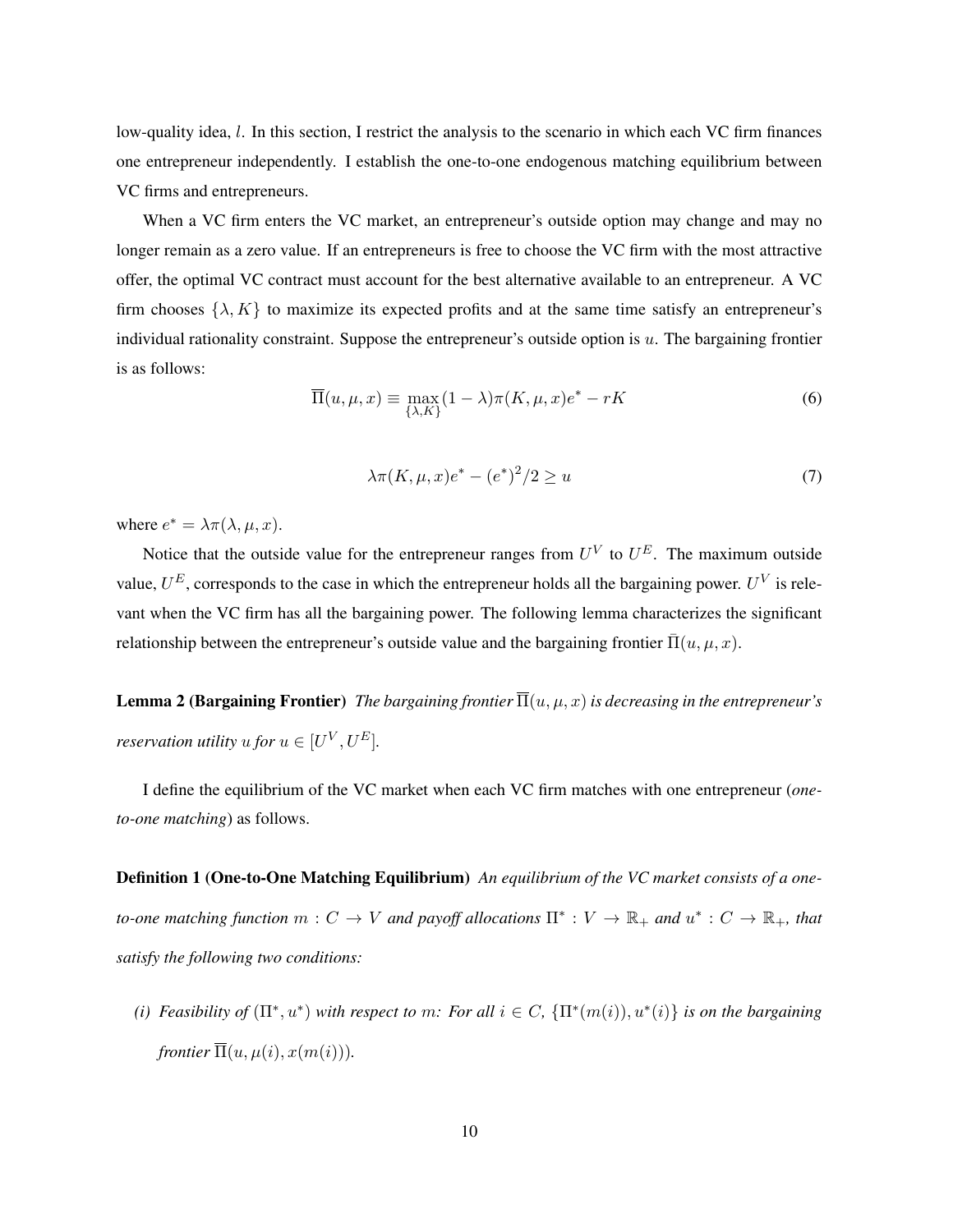(ii) *Stability of* m with respect to  $\{\Pi^*, u^*\}$ : There do not exist a pair  $(i, j) \in C \times V$ , where  $m(i) \neq j$ , and outside value  $u > u^*(i)$ , such that  $\overline{\Pi}(u, \mu(i), x(j)) > \Pi^*(j)$ .

With the two conditions satisfied, the matching equilibrium is stable. The first condition ensures that the matching is feasible and all the pairs are on the bargaining frontier. The second condition guarantees that no two agents would be better off if they were to deviate from the current matching equilibrium.

To characterize the matching equilibrium, suppose that entrepreneur  $h$  is matched with VC firm  $j = m(h)$ , and entrepreneur l is matched with VC firm  $j' = m(l)$ . The matching equilibrium is then *positive assortative* if the expertise of the VC firms satisfy  $x(j) > x(j')$ , and *negative assortative* if  $x(j') > x(j)$ . Put differently, there is a positive assortative matching (PAM) equilibrium whenever the entrepreneur with high-quality ideas matches with the high-expertise VC firm. The opposite occurs with negative assortative matching (NAM). Sørensen (2007) provides empirical evidence that the VC market is positive assortative: Entrepreneurs with high-quality ideas receive start-up financing from more experienced VC firms. It thus remains to verify whether PAM also arises in the current equilibrium.

Applying the criteria derived by Legros and Newman (2007), a matching equilibrium is positive assortative if: (i) the cross-partial derivative of the bargaining frontier  $\overline{\Pi}(u,\mu,x)$  with respect to the entrepreneur's idea quality  $\mu$ , and the VC firm's management expertise x is positive, i.e.,  $\partial^2 \overline\Pi/(\partial \mu \partial x)$  > 0; and  $(ii)$  it is relatively easier for a high (versus low) expertise VC firm to transfer surplus to an entrepreneur, i.e.,  $\partial^2 \overline{\Pi}/(\partial u \partial x) \geq 0$ . The first condition is the standard complementarity condition that guarantees positive assortative matching in models with transferable utility (see Shapley and Shubik (1972) and Becker (1973)). However, as shown by Legros and Newman, this is not a sufficient condition to guarantee PAM whenever utility is nontransferable, as in the current framework.<sup>7</sup> I show in the Appendix that both conditions for PAM are satisfied in the equilibrium one-to-one matching model of the VC market.

PAM implies that upon entry the incumbent VC firm finances the entrepreneur with a high-quality idea, while the entrant VC firm finances the entrepreneur with a low-quality idea (See Figure 1). The following proposition characterizes the one-to-one matching equilibrium VC contract.

<sup>&</sup>lt;sup>7</sup>In the current framework, utility can be transferred through K and  $\lambda$ . These two instruments, however, transfer surplus imperfectly, as they also affect the size of the surplus. Due to the zero wealth assumption for entrepreneurs, side payments from entrepreneurs to VC firms are not feasible, which is an important characteristic of the VC market; see also Sørensen (2007) for a discussion.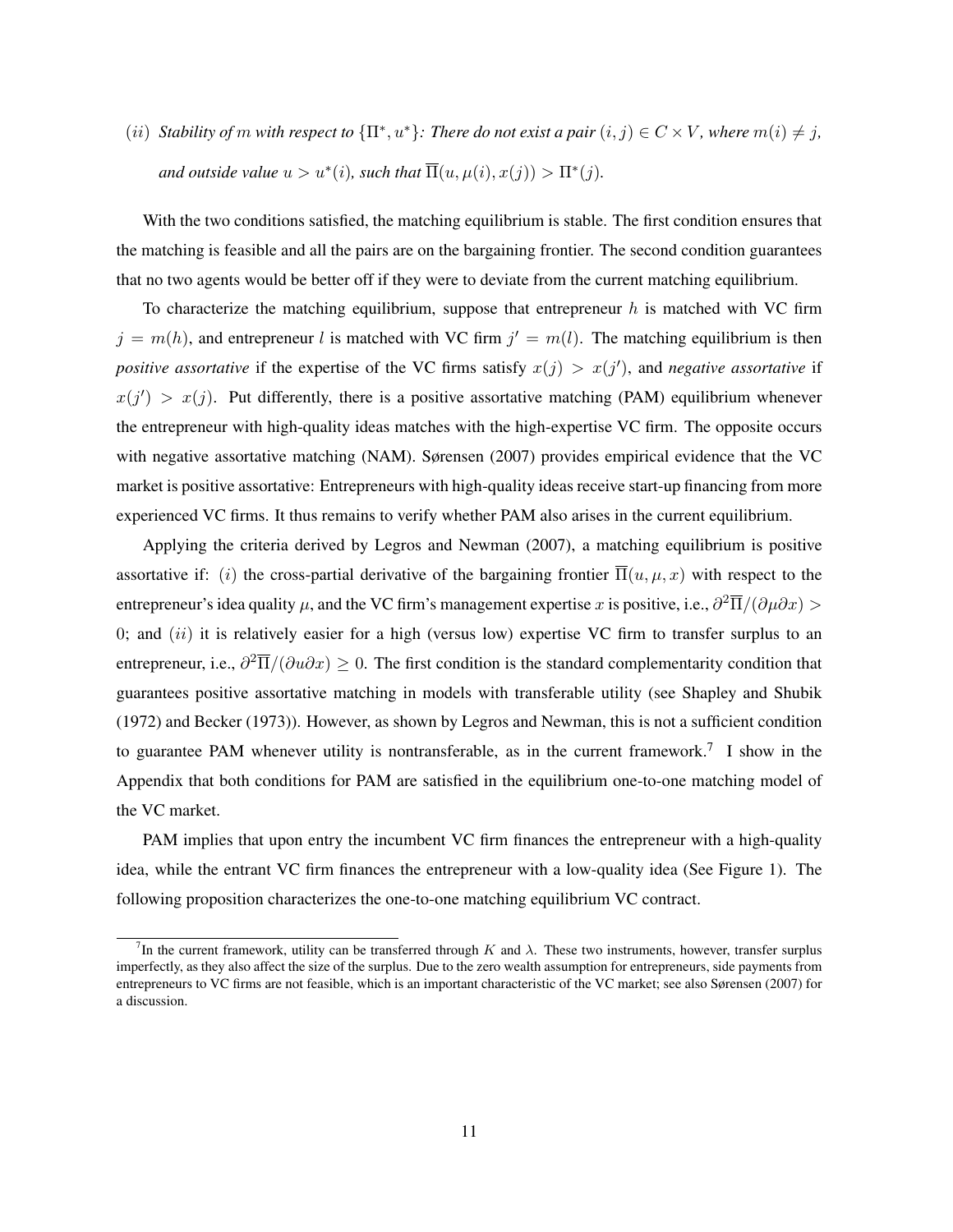

Figure 1: One-to-One Financing Patterns

Proposition 1 (VC Contracts) *The equilibrium VC contract between entrepreneur* i *and VC firm* m(i)*, consists of the equity share*

$$
\lambda^{M}(i) = \frac{\sqrt{2u^{*}(i)}}{\pi(K^{M}(i), \mu, x)},
$$
\n(8)

*and the investment*  $K^M(i)$ :  $K^M(i) = \left(\frac{\alpha \sqrt{2u^*} \mu x}{r}\right)$  $\sqrt{\frac{du^*}{r}} \mu x$   $\Big)^{\frac{1}{1-\alpha}}$ . The equity share  $\lambda^M(i)$  and the investment  $K^M(i)$  are increasing in entrepreneur  $i$  's outside option  $u^*(i)$  (i.e.,  $d\lambda^M(i)/du^*(i)>0$   $dK^M(i)/du^*(i)>0$ 0*).*

Furthermore, with entry, the outside value for the entrepreneur with a high-quality idea increases, as the low-expertise entrant is also competing for it. Consequently, the incumbent VC firm must transfer more utility to the matched entrepreneur. I derive the following proposition:

Proposition 2 (Effect of Entry Without Syndication) *When a VC firm with expertise*  $x_E$  *enters a market and finances a start-up on its own, given that the heterogeneity of VC firms' expertise is below a certain threshold level*  $\underline{t}$  *(i.e.*  $\frac{x_I}{x_E} < \underline{t}$ *), the entry of the VC firm leads to (i) a higher equity share given by the incumbent VC firm to the entrepreneur and (*ii*) a higher survival rate for the incumbent-backed start-up,*

In a one-to-one matching equilibrium, entry of the low-expertise VC firm intensifies the competition in the VC market. Even though the entrant has less expertise than the incumbent, it still imposes a competitive threat on the incumbent, given that the heterogeneity of VC firms' expertise is not too high. Entry has a positive externality on the start-up company backed by the incumbent VC firm.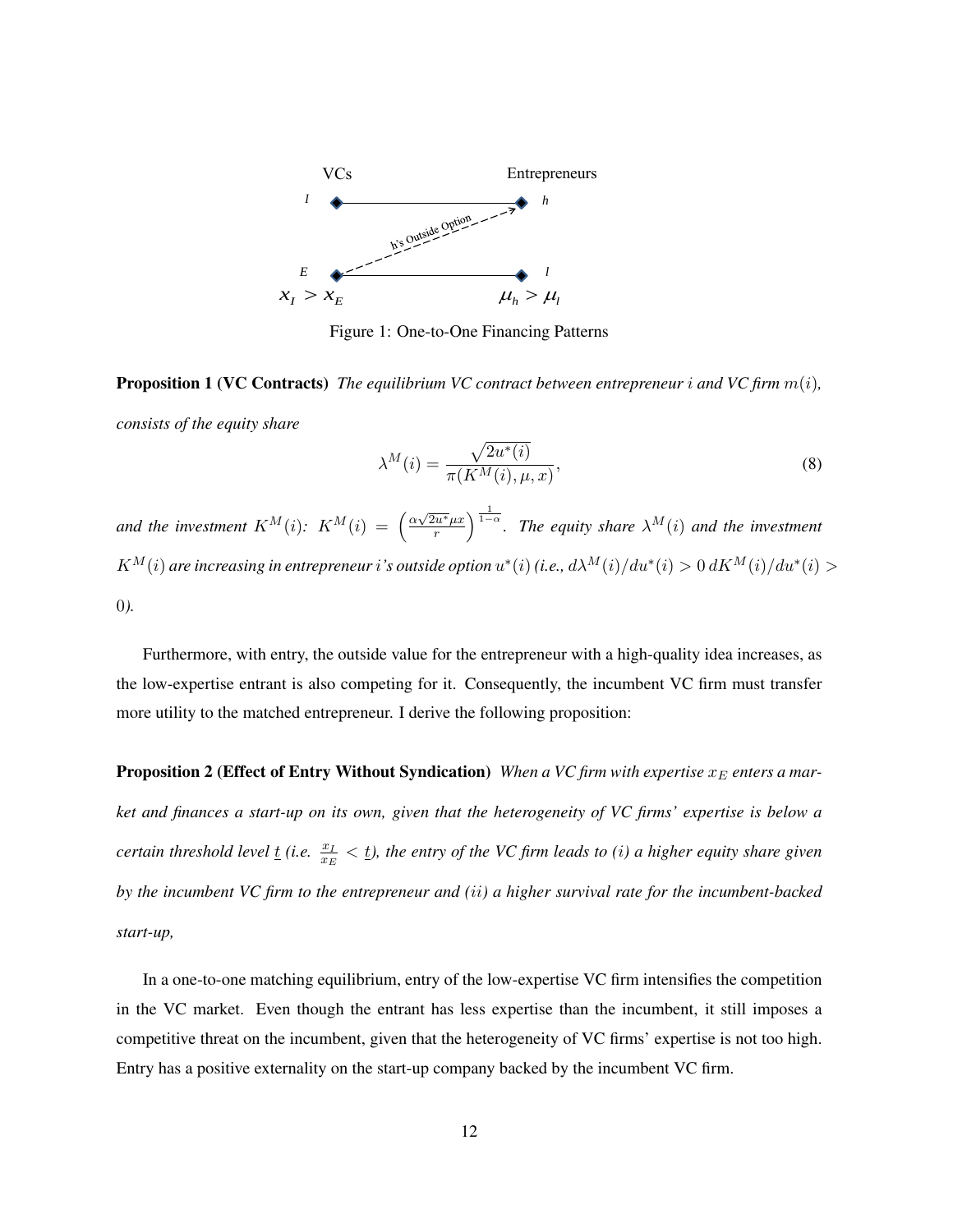

Figure 2: Syndication between an Incumbent and an Entrant

#### 3.2.3 Syndication of VC Firms

As shown in Section 3.2.2, if I do not consider the syndication of VC firms, when there is entry of a new VC firm, an incumbent VC firm faces increased competition, and thus, it is forced to transfer more utility to the matched entrepreneur. On the other hand, an incumbent VC firm may choose to form a syndicate with the entrant and jointly finance a start-up company with the entrant. As shown in Figure 2, incumbent firm  $I$  originates a deal in financing firm  $h$ . The entrant firm  $E$  also invests in firm  $h$  and serves as a syndicate member. The arrow points to the leader of the syndicate, I. The lead VC firm has to share the payoffs from investing in  $h$  with the entrant  $E$ .

As the leader of the syndicate, VC firm I not only chooses its own capital investment in portfolio company  $h$ , denoted as  $K_{hI}$ , but also decides how much the syndicate member  $E$  invests, denoted as  $K_{hE}$ . Each VC firm's investment amounts determine how they allocate equity stakes within the syndicate. In addition, the leader decides the equity share held by entrepreneur  $h$ ,  $\lambda_h$ . Due to the limited attention of the general partners, the low-expertise syndicate member can only invest in one start-up and thus have to forgo the opportunity to finance the start-up company with the low-quality idea, l. The syndicate leader must appropriately allocate equity and arrange capital to not only attract the syndicate member but also satisfy the entrepreneur's outside value.

An equilibrium must guarantee a stable coalition formed by the three players (i.e. the syndicate leader, the syndicate member, and the entrepreneur). Specifically, I establish conditions for a coalitionproof Nash Equilibrium as defined by Bernheim, Peleg and Whinston (1987). In a Coalition-Proof Nash Equilibrium, players form self-enforcing agreements, in the sense that no subgroup of players can make a mutually beneficial, self-enforcing joint deviation. In the current set-up, it is implicitly assumed that players can freely discuss their strategies but cannot make binding commitments. I consider not only the unilateral deviation by a single player but also a self-enforcing deviation by a subgroup of players.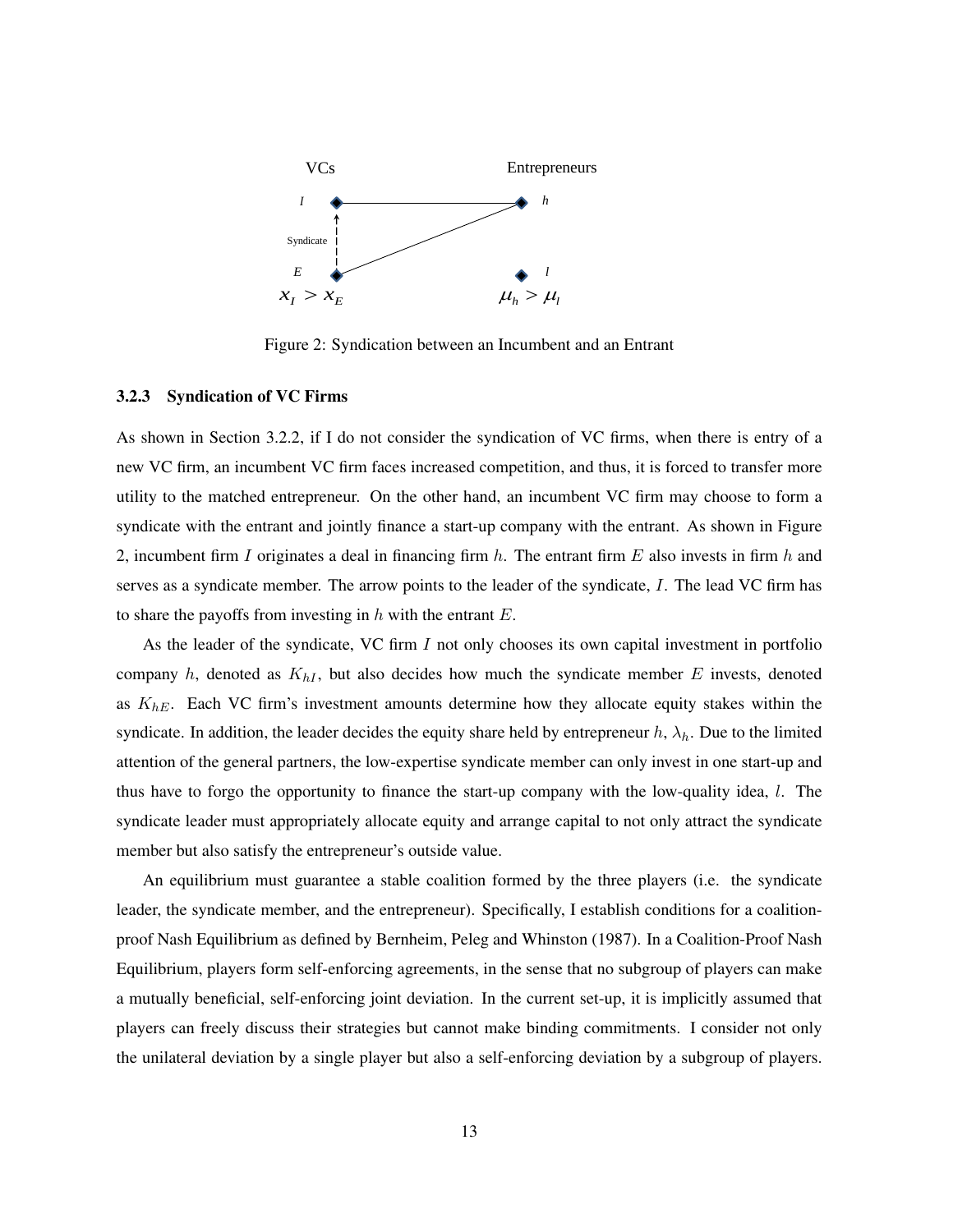Specifically, in the equilibrium, there must be no incentive for any pair of a VC firm and an entrepreneur to break away from the three-player coalition and form a coalition on their own.

In attracting the syndicate member, the following participation constraint of the syndicate member must hold:

$$
\lambda_h (1 - \lambda_h) (\pi (K_{hI} + K_{hE}, \mu_h, \Phi_{IE}))^2 \frac{K_{hE}}{K_{hE} + K_{hI}} - rK_{hE} \ge \overline{\Pi}_E,
$$
\n(9)

where  $\overline{\Pi}_E$  is the expected profit for the low-expertise syndicate member in the event of no syndication and independently financing the low-idea-quality entrepreneur.

The entrepreneur  $h$  receives at least his outside value  $u$ . Such outside value depends on the best alternative deviation chosen by VC firms. Specifically, in deviating from the current coalition with the high-idea-quality entrepreneur, the VC firms (both incumbent and entrant) may either form a syndicate in financing the low-quality entrepreneur or go back to one-to-one matching, whichever yields the higher payoffs. If the best alternative for the two VC firms is to form a syndicate to finance the entrepreneur with low-quality idea,  $l$ , then under the current coalition with the high-idea-quality entrepreneur,  $h$ , the outside value for entrepreneur h is zero, and entrepreneur h receives utility  $U^V(\mu_h, x_I) = \frac{(\pi (\tilde{K}_{hI}^* + \tilde{K}_{hE}^* , \mu_h, x_I))^2}{8}$ . In this case, syndication removes the competition effect of entry.

If the two VC firms would choose to deviate to one-to-one matching rather than form a syndicate to finance entrepreneur  $l$ , then the outside value  $u$  for entrepreneur  $h$  under the current coalition stays the same with that under one-to-one matching,  $u_{hI}^*$ . This is because the syndicate leader has to deter a possible deviation in which the syndicate member and the entrepreneur  $h$  jointly form another coalition and break the current coalition with the syndicate leader. An expected utility of  $u_{hI}^*$  for entrepreneur h ensures that the coalition with both the incumbent and the entrant is self-enforcing for entrepreneur  $h$ . Based on the above analysis, the individual rationality for entrepreneur  $h$  is as follows when it receives funding from a syndicate consisting of the incumbent and the entrant:

$$
\lambda_h \tilde{\pi} e^* - \frac{(e^*)^2}{2} \ge u \tag{10}
$$

where  $e^* = \lambda_h \tilde{\pi}(K_{hE} + K_{hI}, \mu_h, x_I)$  and  $u \in \{u_{hI}^*, U^V(\mu_h, \Phi_{IE})\}$ . The actual value of u depends on the best deviation by the players and is discussed below.

The syndicate leader maximizes its expected profit subject to the entrepreneur's individual rationality (10) and the syndicate member's participation constraint (9). The constrained optimization problem of the syndicate leader takes the following form: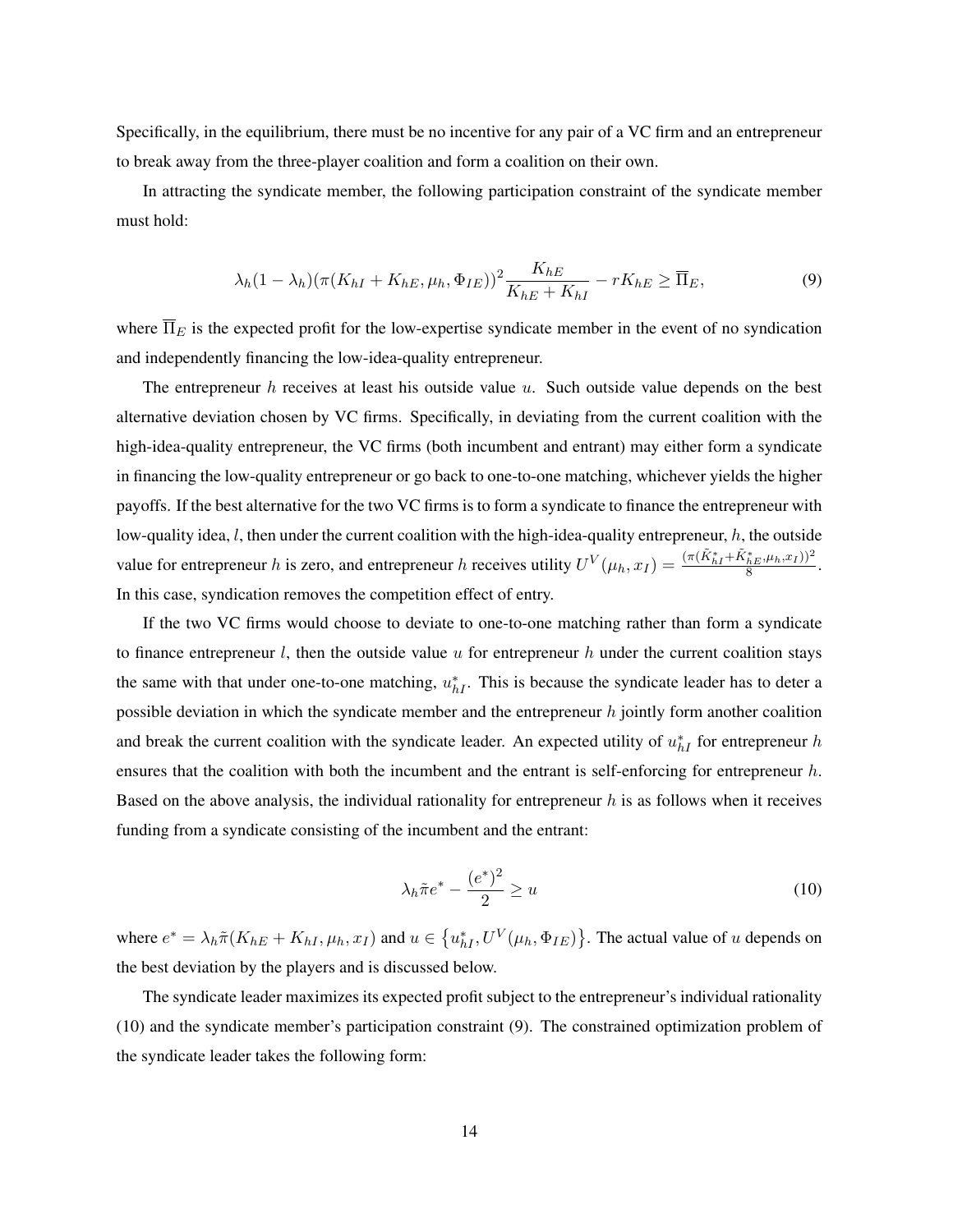$$
\max_{\{\lambda_h, K_{hE}, K_{hI}\}} \lambda_h (1 - \lambda_h) \tilde{\pi}^2 (K_{hE} + K_{hI}, \mu_h, x_I) \frac{K_{hI}}{K_{hE} + K_{hI}} - rK_{hI}
$$
 (11)

subject to:  $(9)$  and  $(10)$ .

In determining the value for  $u$ , I examine the possible deviations by VC firms, which are related to the incentives of VC firms to form syndicates. When VC firms deviate to a one-to-one matching pattern, the expected payoffs for the incumbent leader are derived from (6). The other possibility is that the two VC firms deviate to jointly finance the entrepreneur with the low-quality idea, l. In such deviation, the leader of the syndicate still has to guarantee a payoff of  $\overline{\Pi}_E$  to the entrant syndicate member. Thus, the following participation constraint of the entrant syndicate member must hold:

$$
\lambda_l (1 - \lambda_l) (\tilde{\pi}(K_{lI} + K_{lE}, \mu_l, x_I))^2 \frac{K_{lE}}{K_{lE} + K_{lI}} - rK_{lE} \geq \overline{\Pi}_E, \tag{12}
$$

where  $\lambda_l$  is the equity share owned by the entrepreneur with low-quality idea, and  $K_{lI}$  and  $K_{lE}$  are the capital investments from the high- and low- expertise VC firms, respectively. Note that the outside value for entrepreneur  $l$  remains zero and all the bargaining power lies with the VC firms. Therefore, the syndicate leader chooses capital investment amounts and equity allocations to maximize its payoffs subject to the entrant syndicate member's participation constraint (12).

$$
\max_{\{\lambda_l, K_{lE}, K_{lI}\}} \lambda_l (1 - \lambda_l) (\tilde{\pi}(K_{lI}, K_{lE}, \mu_l, \Phi_{IE}))^2 \frac{K_{lI}}{K_{lE} + K_{lI}} - rK_{lI}
$$
(13)

subject to: 
$$
(12)
$$
.

Specifically, the incumbent leader may choose a capital investment arrangement,  ${K_{II}, K_{IE}}$ , to allocate more payoffs to the entrant syndicate member than what would make (12) binding. By doing so, the incumbent leader reduces the incentive for the entrant syndicate member to bid for the entrepreneur  $h$ , and thus, the outside value for the entrepreneur  $h$  can remain zero, as in the case without entry. By comparing the payoffs for the incumbent in the two possible deviations, I analyze the incentives of incumbents forming syndicate with entrants and establish the following proposition:

Lemma 3 (Reduced Competition due to Syndication) *When an incumbent's expertise is sufficiently low, the incumbent and the entrant always finance deals in a syndicate, and VC firms retain all the bargaining power against entrepreneurs.*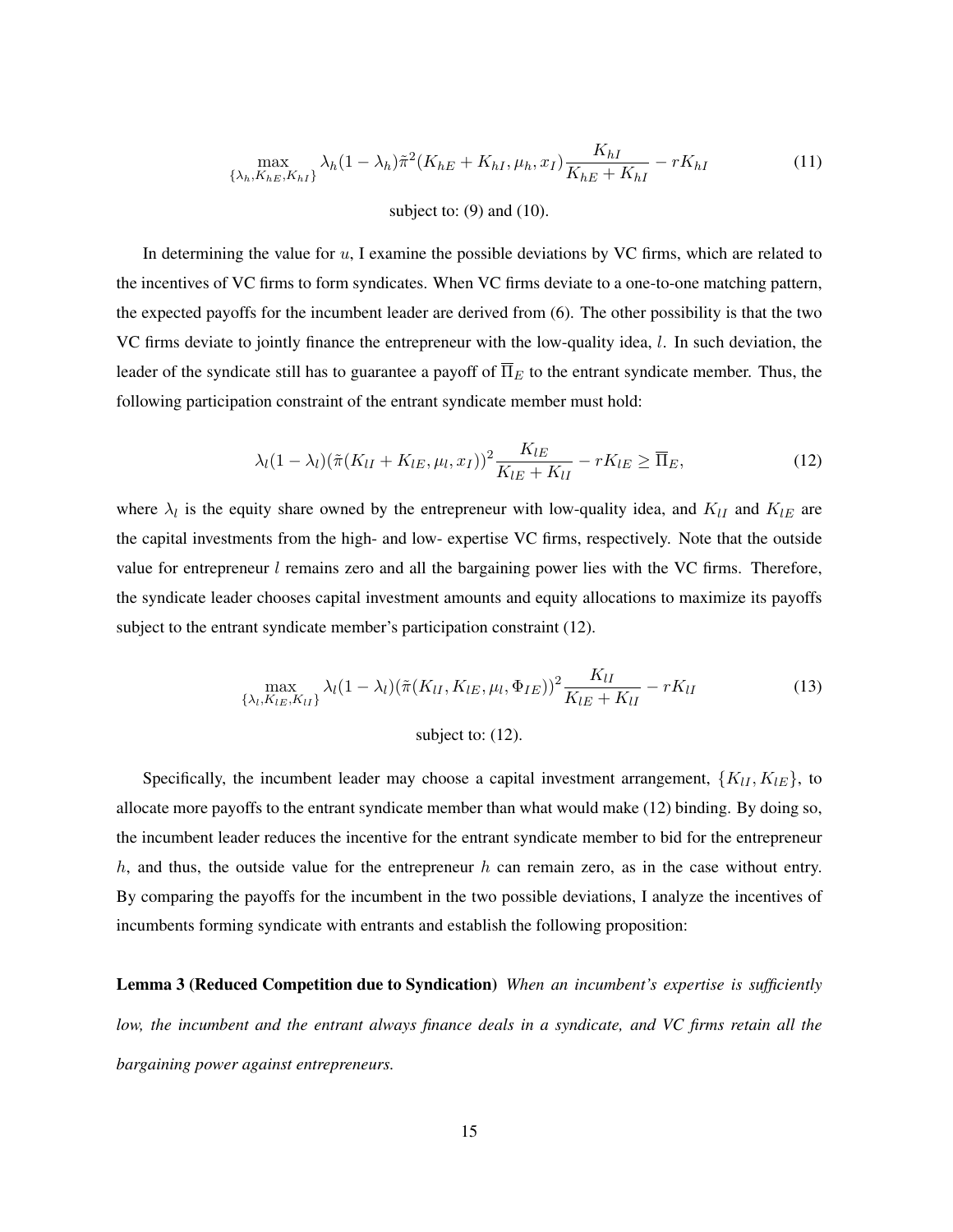When an incumbent's expertise is sufficiently low, the only credible deviation is to finance the lowquality entrepreneurial firm in a syndicates and thus the incumbent always seeks to finance deals with the entrant. The outside value for the entrepreneur stays the same, as in the case without entry, and there is no competition effect associated with entry. Therefore, entry is no longer associated with a higher equity share given to the entrepreneur nor with an improved survival rate. Incumbents strategically form syndicates with entrants to mitigate the competition effects of entry.

An incumbent faces the trade-offs associated with syndication: On the one hand, syndicating with entrants can help mitigate the competition effect of entry, and thus the incumbent maintains its bargaining power against an entrepreneur; on the other hand, syndication forces the incumbent to share the payoffs with the syndicate member. The following proposition characterizes the patterns of the syndication between the incumbent and the entrant.

## Proposition 3 (Pattern of Syndication) *As an incumbent VC firm's expertise increases, the firm is less likely to form a syndicate with an entrant VC firm.*

As the expertise of an incumbent increases, the firm retains a more advantageous position in the competition with the entrant, and thus has a less incentive to form a syndicate with entrants. Put differently, a one-to-one matching pattern is more likely to arise when the incumbent VC firm's expertise is much higher than the entrant VC firm's. In particular, when an incumbent's expertise is sufficiently high, the firm has no incentive to syndicate with entrants, as entry of VC firms poses no threat to the incumbent due to the great heterogeneity of VC firms' expertise.

## 4 Data Description

I extract the VC investment data from the VentureXpert database provided by Thomson Financial. This comprehensive database has been extensively used in VC research (see, e.g., Kaplan and Schoar (2005), Sørensen (2007), and Hochberg et al. (2010)). VentureXpert provides detailed information on firms that have received venture capital financing. The database includes information on the dates and investment amounts of different financing rounds, the identities of investing VC firms, the development stage and industry groups of portfolio companies, and the dates and types of exit (e.g. , IPO, acquisition, or liquidation). The whole sample contains all venture capital investments made in U.S. companies from 1975 to 2006, with a total of 91, 762 funding rounds in 31, 943 portfolio companies by 6, 275 VC firms.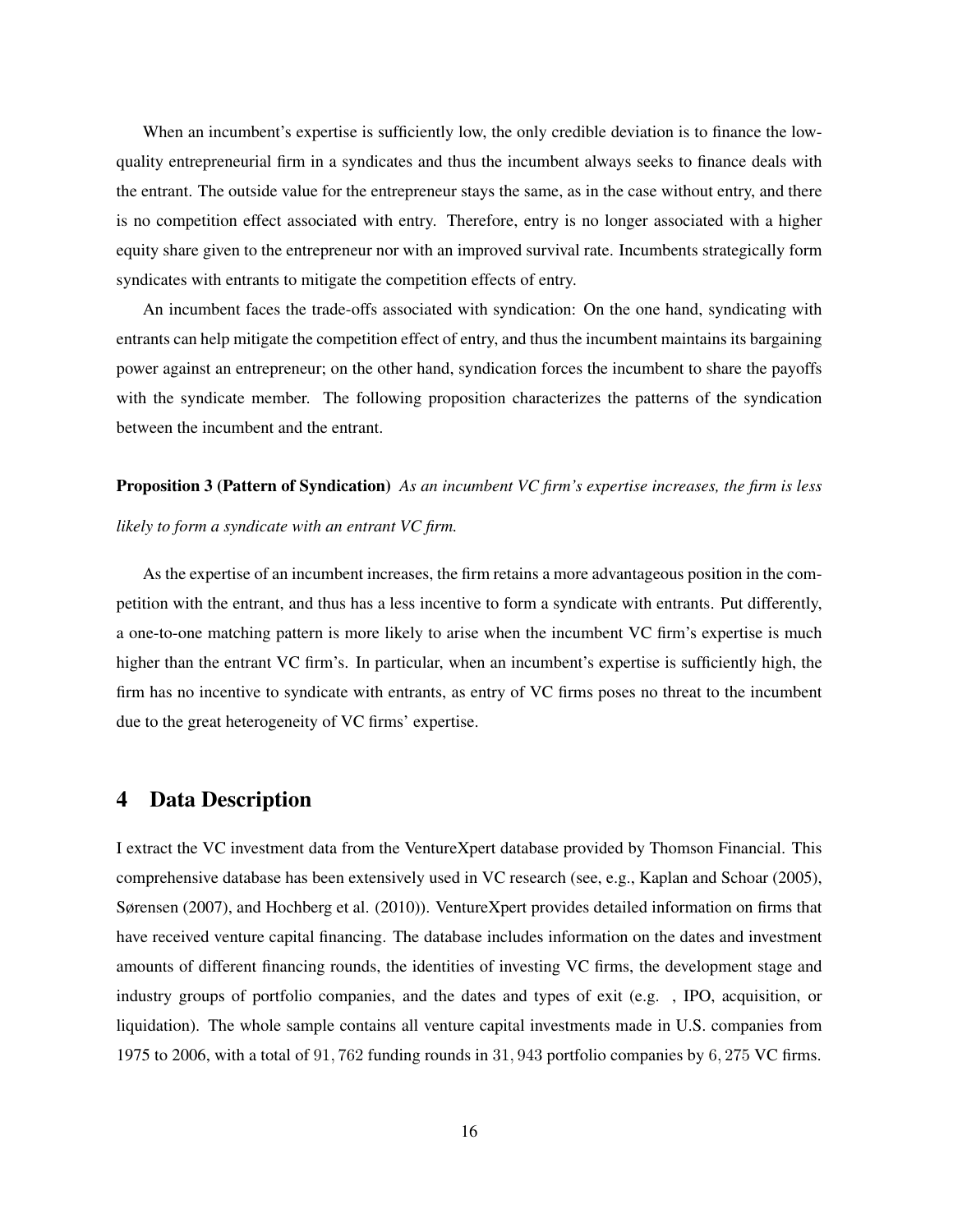It is well known that VC firms specialize in specific industries and tend to invest in local start-up companies (e.g., Hochberg et al. (2010)). I therefore define VC markets as follows: First, I differentiate among the six main industry groups in the VentureXpert database. These include "Communications and Media," "Computer Related," "Semiconductors and Other Electronics," "Biotechnology," "Medical, Health and Life Sciences," and "Non-High-Technology." Second, for each industry, I group all companies located in the same state. For example, "Computer Related" in California is a different market from "Biotechnology" in Massachusetts. To improve the explanatory power of my regression analysis, I exclude all observations for inactive market periods. This concerns markets with either fewer than five deals in the current year, or fewer than 25 deals in the past five years. This results in a total of 1, 378 market observations (over the span of 17 years).

The primary sample includes all VC investments made between 1990 and 2006, in companies that received their first round of VC funding beginning in 1991. Furthermore, I exclude observations of investments in mature companies that are at the buyout stage. I also exclude investments by corporate VC firms, which usually make strategic investments and generally have different objectives than traditional VC firms.

VC syndication entails joint investment by two or more VC firms in an entrepreneurial firm. Empirically, I define the VC syndicate as a group of VC firms sharing a given round of financing in an entrepreneurial firm. A syndicate is lead managed by a single VC firm that usually originates the deal and acts as the most active investor in advising and professionalizing the company. Following the literature, I identify the lead VC firm as the investor that participated the earliest and made the highest investment in the portfolio company. To examine the effect of entry on incumbent-backed projects, I consider VC funding rounds that are lead-managed by incumbents and exclude observations of financing rounds with entrants as lead investors.

In controlling for the endogeneity issue of entry, I explore the shock from the VC funding supply and construct an instrumental variable that reflects limited partners' investment returns. I extract the university endowment returns from the annual surveys conducted by the National Association of College and University Business Officers (NACUBO). Membership organizations of NACUBO represent more than 2,500 colleges, universities, and higher education service providers. NACUBO conducts voluntary surveys of member schools regarding endowment returns and investment characteristics. Such an annual survey provides comprehensive information on the university endowment and has been used in previous research (Lerner et al. (2008)) I use the data from 1987 to 2006 in constructing the instrumental variable. In addition, I track VC investments made by U.S. LPs using the VentureXpert LP data.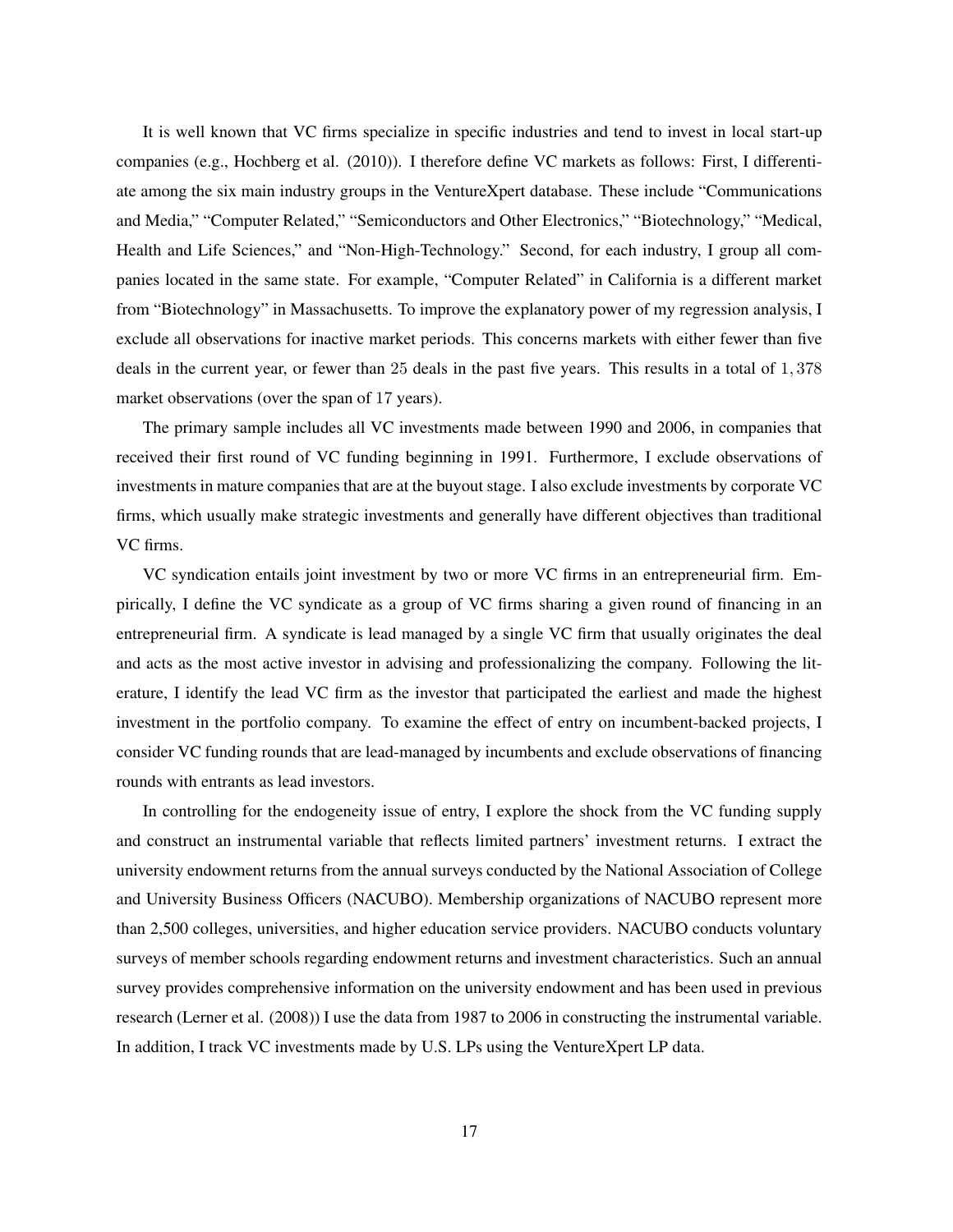

Figure 3: Total Number of Deals Involving Entrants in the U.S. (Source: VentureXpert)

#### 4.1 Entry Patterns

I define an entrant as a VC firm that invests in a given market for the first time. Notice that an entrant may have accumulated experience investing in other industry/geographic locations before entering the new market of interest. In measuring the level of entry in the VC market, following Hochberg et al. (2010), I construct the following variables: (i) the number/fraction of deals entrants are involved in, (ii) the number/fraction of deals led by entrants, (iii) the total number of entrants in the market, and (iv) the total number of entrants leading a deal. Table 1 reports the descriptive statistics of the entry measures. In a median market year, six (40%) deals involve entrants while four (25%) deals have an entrant as the leader; four of the eight entrants lead at least one deal. Figure 3 illustrates the number of deals for each industry group in which at least one entrant was involved. The different industries have witnessed a similar trend in the entry of new VC firms: Entry peaked in 2000 and remained relatively stable after a sharp decline in the years 2001 and 2002.

There is an extensive amount of syndication between entrants and incumbents. As shown in Panel B of Table 1, in a median market year, entrants and incumbents jointly invest in 40% of the deals. Fifty percent of the entrants join an incumbent-led syndicate; only about 4% of the incumbents join an entrantled syndicate. This indicates that the syndication between entrants and incumbents has an asymmetric pattern; it is more frequent for an entrant to take part in an incumbent's deal rather than the other way around.

It is well documented that VC firms differ with respect to their expertise and investment experience (e.g., Sørensen (2007)). Following Nahata (2008), I construct three reputation measures for each VC at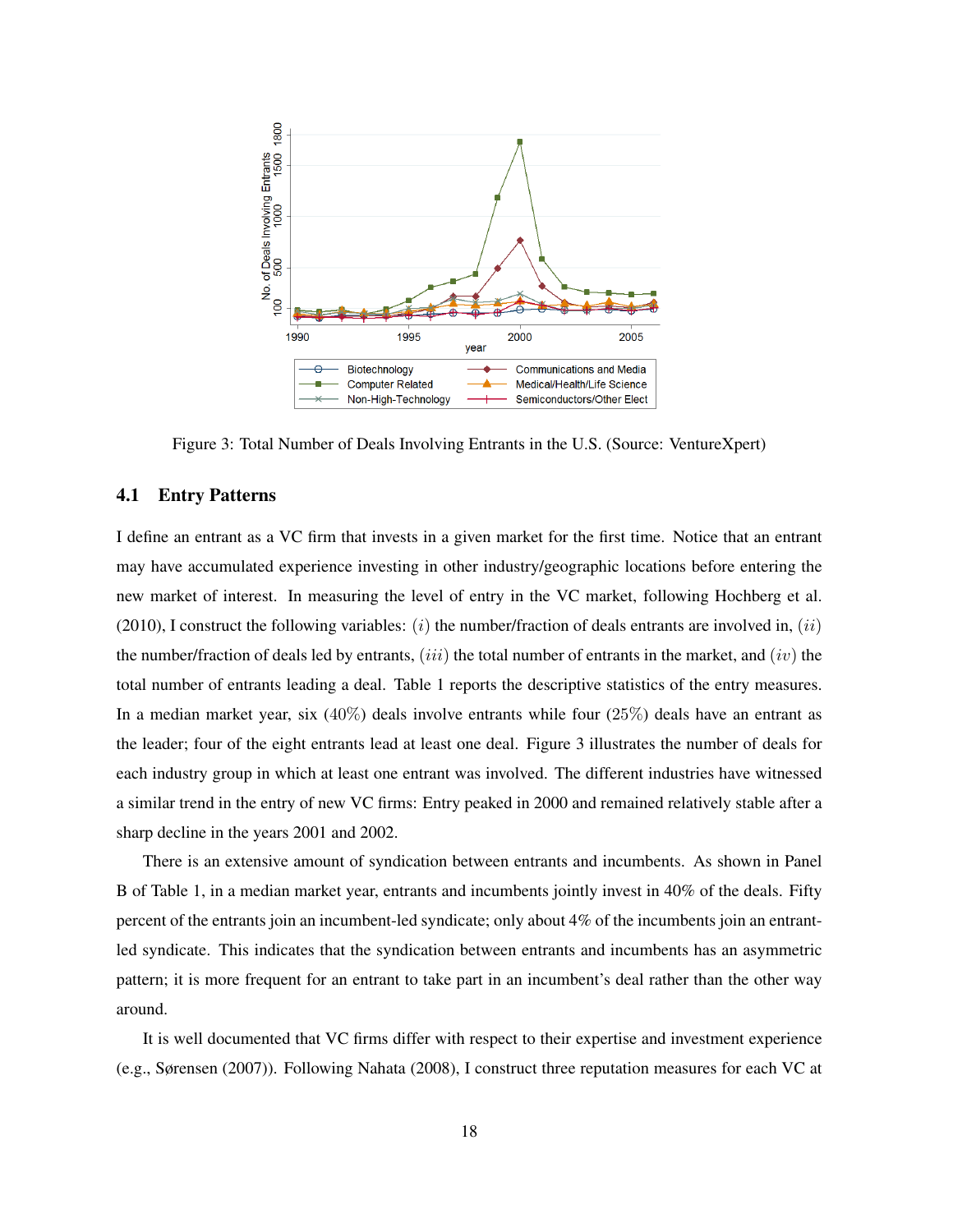

Figure 4: Distribution of Experience of Incumbents versus Entrants in the VC Market

each financing round date. The first reputation measure is based on the cumulative market capitalization of IPOs backed by the VC firm in the IPO market. For each VC firm, I cumulate the dollar market value of all companies taken public by the VC firm since year 1987 until a given calendar year and then normalize it by the total market value of all VC-backed IPO companies within the same time period $8$ . The second reputation measure is the cumulative dollar investment by a VC firm since 1980 until a given calendar year, normalized by the overall aggregate investment in the VC industry in those years. The third measure of the VC firm's expertise is the number of prior financing rounds since 1975. Table 2 reports the statistics of the three expertise measures for entrant and incumbent VC firms. The median entrant went through 10 financing rounds in other markets, garnered 0.005% share of the aggregate VC industry investment, and experienced zero IPO exit prior to its entry into the new market. The incumbent VC firms are better established than the entrants with a median IPO share of 0.33%, VC investment share of 0.059%, and experience going through 80 rounds of financing. Interestingly, most entrants already have some prior investment experience when entering a new market; however, their experience tends to be substantially less than the investment experience of incumbent VC firms. Figure 4 shows the distribution of entrants' experience and incumbents' experience using kernel density estimation. The distribution of entrants' experience is more skewed to the right than the distribution of incumbents' experience. This provides empirical support to my assumption of having entrant syndicate members with less expertise than that of the incumbent leaders.

 ${}^{8}$ The market value of a VC-backed IPO company is based on the initial-day closing price and shares outstanding on that date. The Center for Research in Security Prices (CRSP) is the source of the information.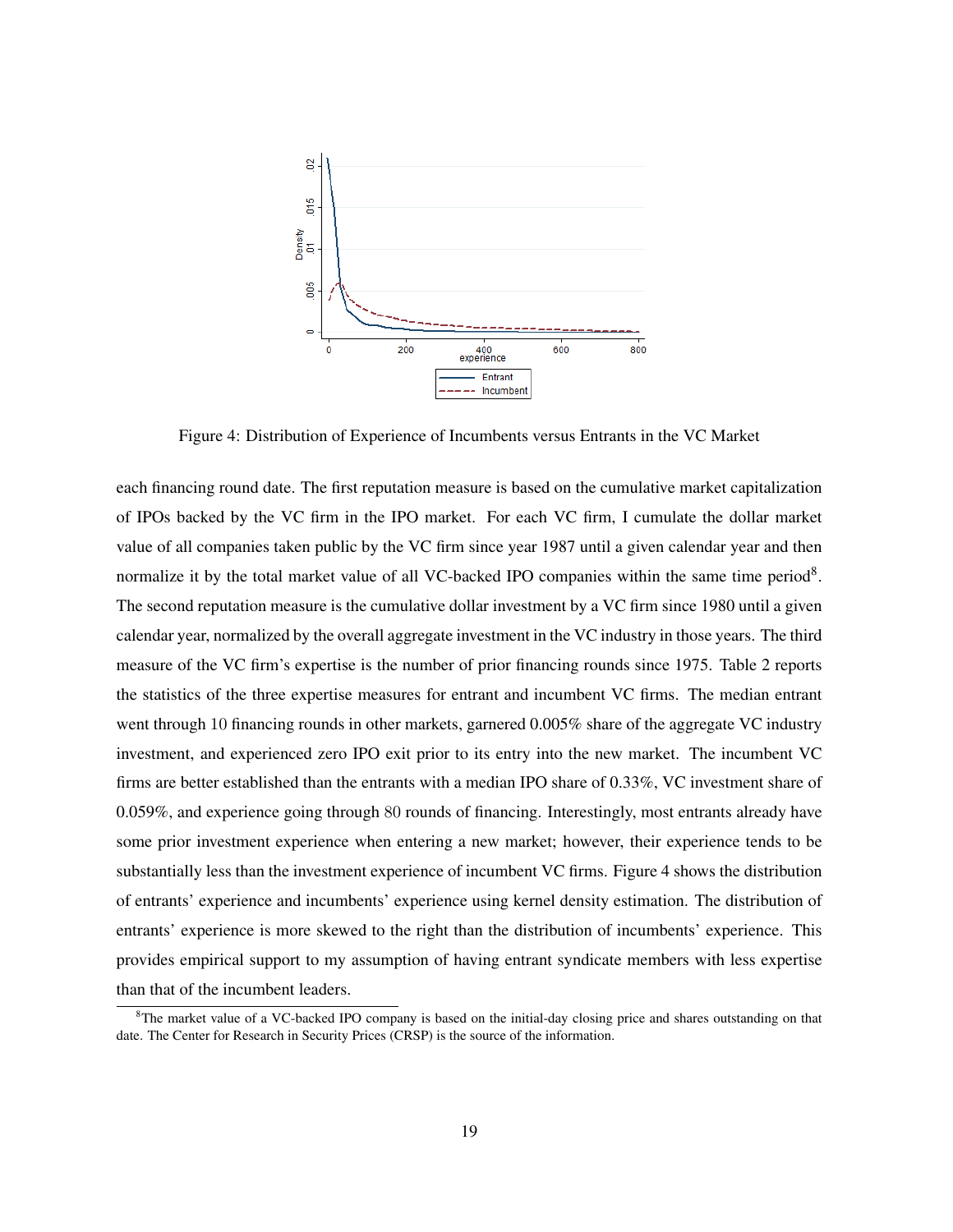### 4.2 Variables

Table 3 reports the descriptive statistics of the related variables. In the empirical analysis, I control for the characteristics of  $(i)$  markets,  $(ii)$  portfolio companies, and  $(iii)$  investors.

## *Portfolio Company-Level Performance Measures*

VentureXpert does not provide detailed information on a portfolio company's rate of return. I rely on two events to identify the success of a company. The first is the survival of a portfolio company to a subsequent round of financing. Most VC investments are carried out in stages. Only by successfully reaching certain business milestones and retaining promising prospects can a portfolio company secure a subsequent round of financing. Thus, I treat the survival of a portfolio company as an interim signal of success. In addition, following the literature (Gompers and Lerner (2000), Hochberg et al. (2007), Sorensen (2007)), I identify the outcome of an IPO or M&A transaction as a final signal of an investment's success. To measure the performance of a company, I construct a binary variable, *Survival*, which is equal to one if either of the two success events is true.

#### *Other Portfolio Company Characteristics*

VentureXpert provides information about the development stage of each portfolio company at each financing round, and I use such information to create four dummy variables that indicate four distinct development stages of a company: "Seed," "Early Stage," "Later Stage," and "Expansion." The default development stage of a company is "Other." Moreover, the age of a company is the number of years since its foundation up to the date of a financing round. To control for the unobservable business project qualities of the portfolio companies, I measure the cumulative funding amounts received by each portfolio company. "Round number of investors" is the number of investing VC firms in each financing round.

## *VC Firm Characteristics*

I use the fund size and the expertise of a VC firm as control variables. If fund size information is missing, I use the average of all other funds managed by the same VC firm. I adopt two alternative expertise measures, as explained in section 4.1: The VC firm's capitalization share in the IPO market and the firm's investment share in the VC industry. Following Hochberg et al. (2007), I compute measures for the connectedness of a VC firm. I count the number of distinct VC firms that a VC firm syndicated in prior five years and normalize it by the number of relationships possible within the same time window. Previous studies suggest that a better connected VC firm has access to high-quality deal flows and adds more value to its portfolio companies.

#### *Market Competition and Investment Environment*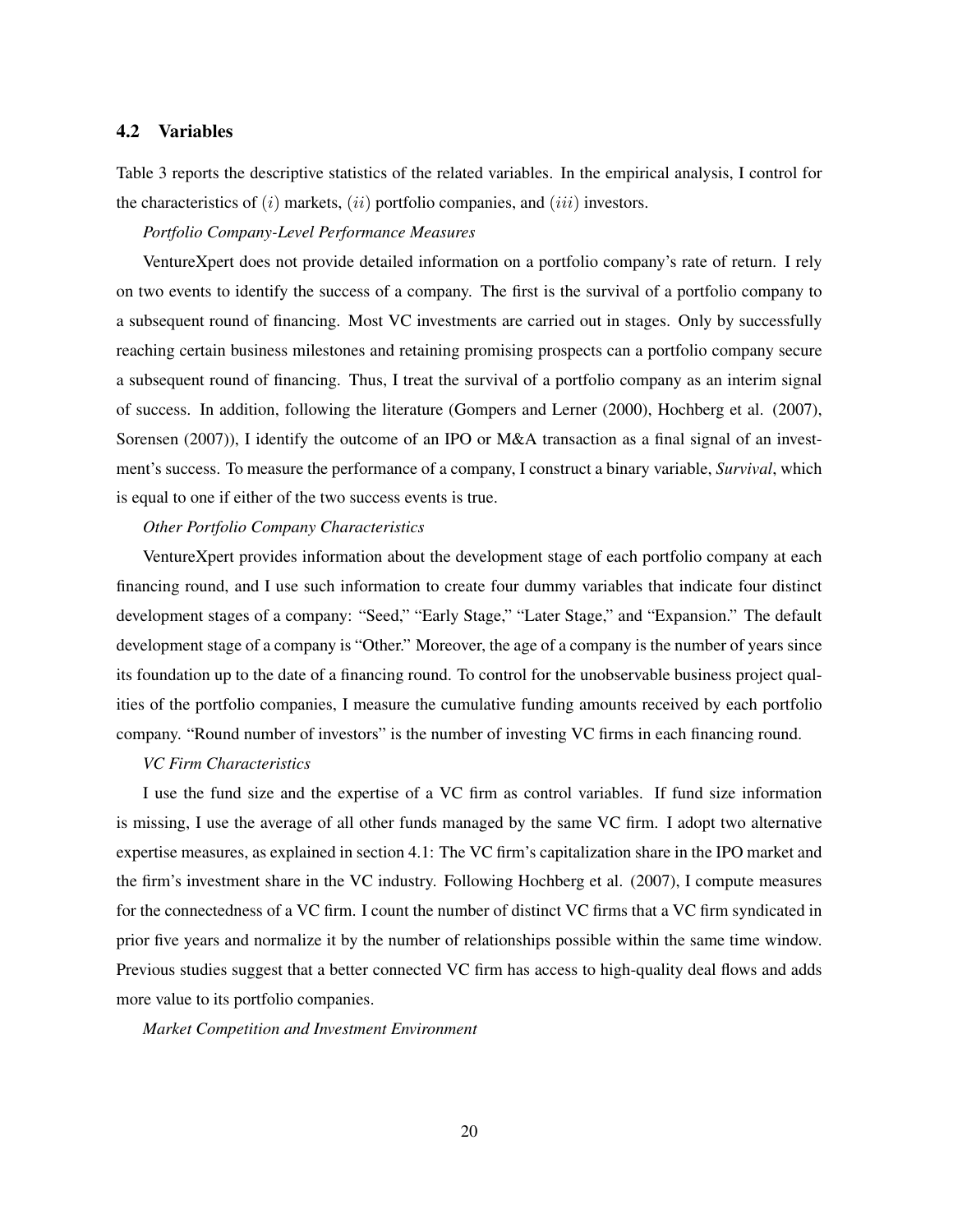The market size is measured by the number of deals in each year and is used to capture the effect of the investment cycle on VC-backed projects. Nanda and Rhodes-Kropf (2012) show that projects financed in hot markets are more likely to go bankrupt but, conditional on going public, they are valued higher on the day of their IPO. In controlling for the investment environment for each market, I construct the book-to-market ratios in each industry by mapping all COMPUSTAT companies into the six industry categories of the VentureXpert data. In doing that, I first identify VC-backed companies that have gone public and then determine the single SIC code that companies in each industry are most frequently assigned with. For each of the six VentureXpert industries, I calculate the value-weighted average bookto-market ratio of all COMPUSTAT companies with the related four-digit SIC codes at year  $t$ . Gompers and Lerner (2000) show that inflows of capital into venture funds increase the valuations of VC-backed ventures due to increased competition for high-quality projects. Accordingly, I control for the inflows of venture capital in the prior four quarters for each VC funding round in the analysis.

## 5 Empirical Evidence

## 5.1 The Effect of Entry on Valuation

The theoretical model yields predictions regarding the impact of VC firm entry on start-up companies financed by incumbents. On the one hand, entry of VC firms increases competition in a market and results in a higher equity stake being received by entrepreneurial firms. On the other hand, by forming a syndicate with entrants, incumbents may maintain their bargaining power in negotiating with entrepreneurs, and the competitive effect of entry is dampened. It remains unclear from theory which effect would dominate. In this section, I examine the effect of entry on negotiation between VC firms and entrepreneurial firms while taking into account the syndication between entrants and incumbents.

I use pre-money valuations to quantify the negotiation results between VC firms and a portfolio company. In the private equity and venture capital markets, a pre-money valuation refers to the valuation of a company prior to an investment. Pre-money valuations decide the equity share received by entrepreneurs. With a given amount of investment, the higher the pre-money valuation, the smaller the equity share owned by an entrepreneur<sup>9</sup>. I infer the pre-money valuation of a project by taking the difference between post-round valuation and round investment amounts.

To explicitly examine the effect of entry on incumbent VC firms, I run the following regression:

<sup>&</sup>lt;sup>9</sup>As a simple example, suppose the owner of start-up Company A receives a \$1 million investment from VC firm B and the pre-money valuation has been decided as \$4 million. This implies that the owner holds a share of  $4/(1+4)=0.8$  of the venture after the VC investment.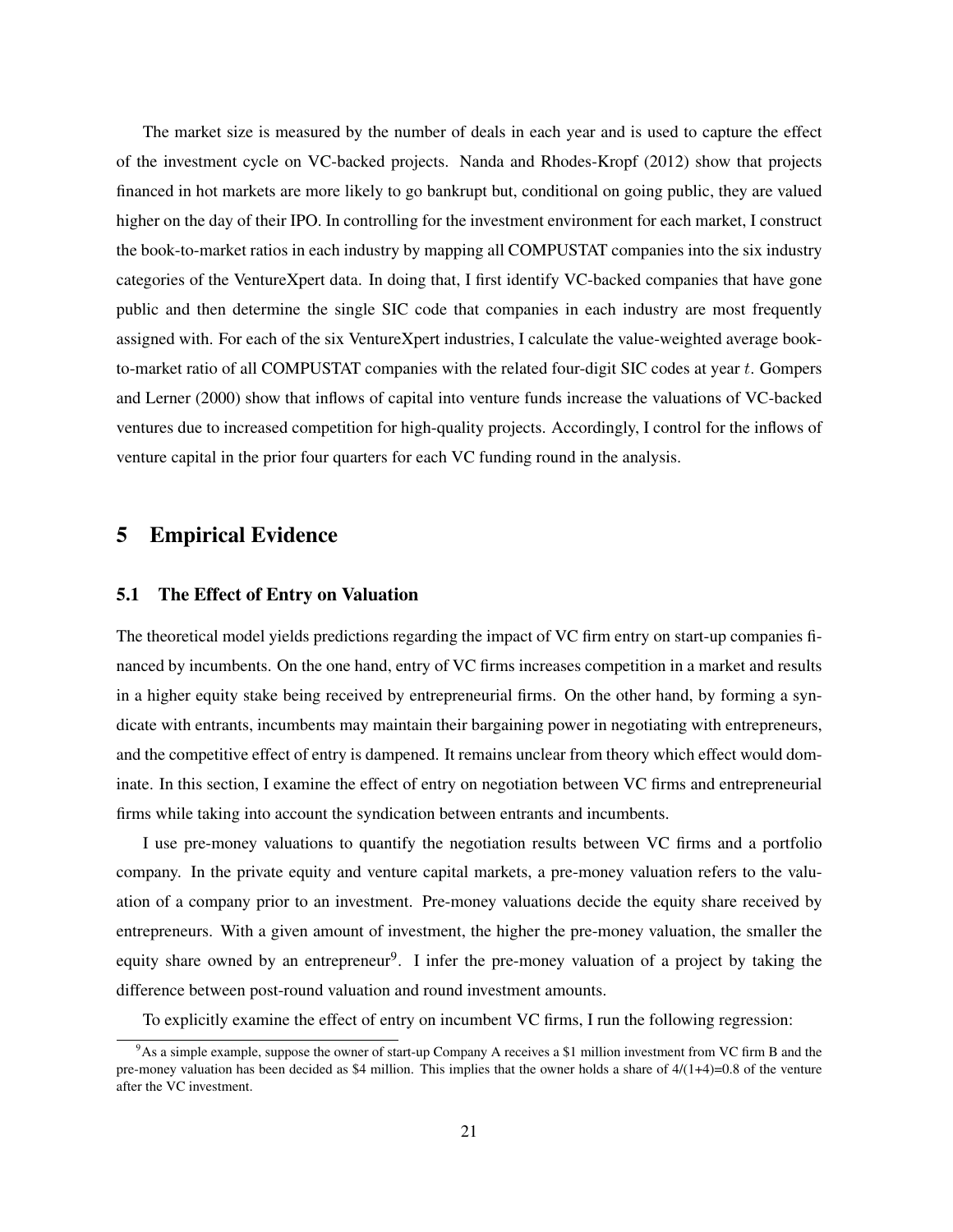$$
Log(Premoney)_{ijmt} = \beta_1 \text{Entry}_{mt} + \beta_2 \text{Entry}_{mt} * \text{EntrantDeal}_{ijmt} + \beta_3 \text{EntrantDeal}_{ijmt} + \beta_4 X_{jmt} + \beta_5 C_{imt} + \beta_6 M_{mt} + \phi_m + \tau_t + \epsilon_{ijmt},
$$
(14)

where  $i, j, m$ , and  $t$  index entrepreneurial firm, VC firm, market, and year, respectively. The sample includes only the VC funding rounds lead-managed by incumbent VC firms. The dependent variable,  $Log($ Premoney), is the logged pre-money valuation for an entrepreneurial firm in a given funding round. Entry<sub>mt</sub>, measures the VC firm entry level in market m in year t. I adopt two alternative measures of the entry level for a given market year: (i) log(1+number of entrants leading at least one deal), and  $(ii)$  log(1+number of deals lead-managed by entrants). Notice that I only consider entry of VC firms that take the lead role in VC investments, and thus these two entry measures are not affected by syndication between entrants and incumbents. EntrantDeal $_{iint}$  indicates whether an incumbent lead investor syndicates with entrants; it is a binary variable that takes the value of one when there is at least one entrant syndicate member present in the current funding round. I also consider the interaction term between  $\text{Entry}_{mt}$  and  $\text{EntrantDeal}_{ijmt}$ . If theory holds, the entry measure would be positively related to the equity received by the entrepreneur, while the coefficient on the interaction term would be negative due to the reduced competition caused by syndication.

 $X_{jmt}$  represents a set of control variables for the characteristics of the lead investors, including the investment fund size, reputation of the VC firm, and the connectedness of the VC firm.  $M_{mt}$  refers to market characteristics, including the log of the number of start-up companies receiving funding in the local market and the book-to-market ratio of the public companies in the same industry.  $C_{imt}$  is a set of variables that control for portfolio companies' project quality and development stage which include  $(i)$ the age of a portfolio company,  $(ii)$  company development stage dummies (i.e., seed, early stage, later stage, expansion.),  $(iii)$  the logged number of participating investors,  $(iv)$  the cumulative investment amount received so far by the portfolio company,  $(v)$  company funding round sequence dummies (i.e., first, second, third funding round),  $(vi)$  ex-post investment outcome binary variable indicating if the company eventually went to IPO, and (*vii*) the logged number of participating investors for the current funding round. In addition, I control for the availability of VC funding by including in the regression the log of the VC fund inflows in the prior four quarters. The regression considers both market  $(\phi_m)$  and year  $(\tau_t)$  fixed effects, and the heteroskedasticity-robust standard errors are clustered at the market-year level.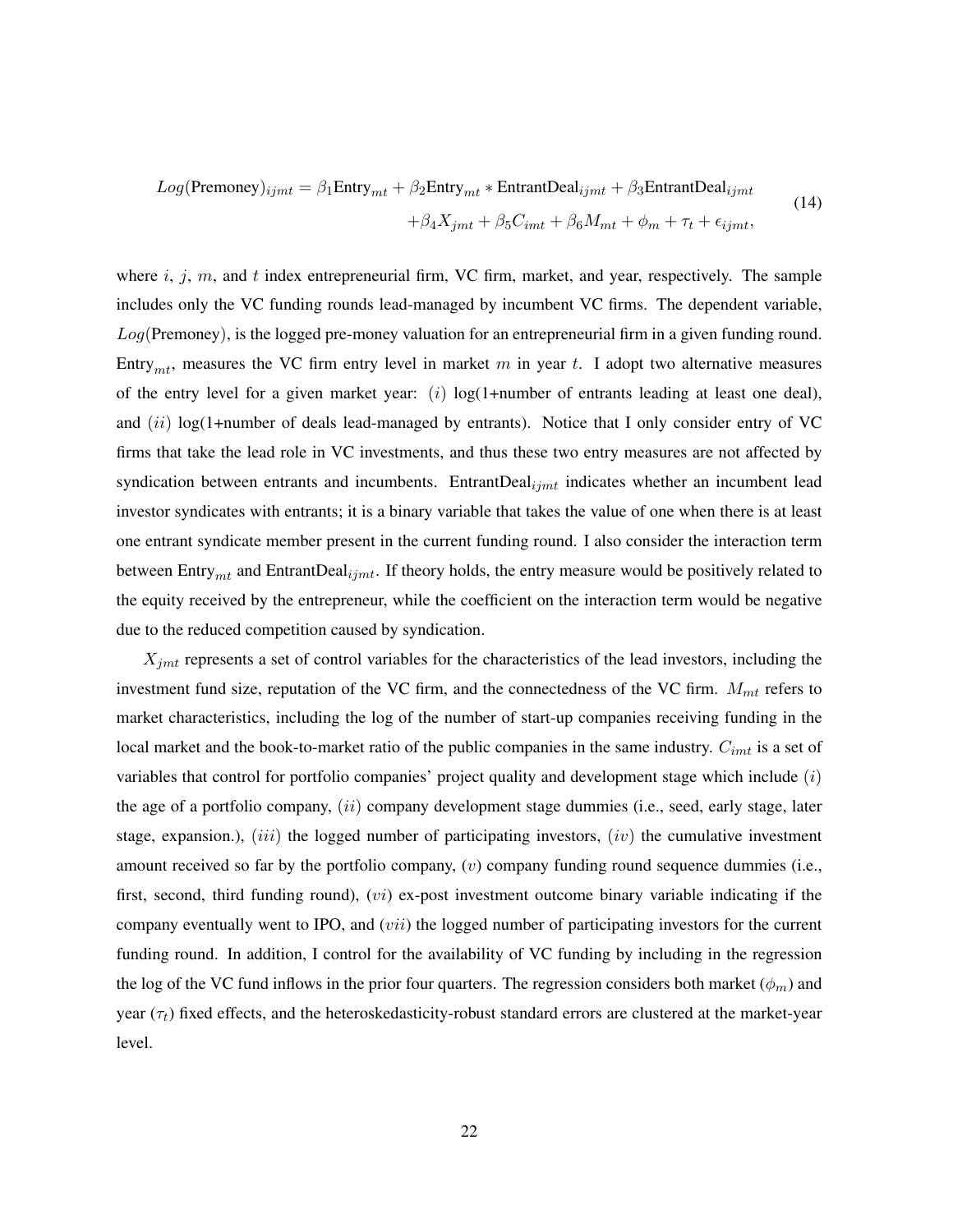Table 4 reports the estimation result of (14) using the two alternative entry measures. For both entry measures, the coefficient estimate is positive and significant, suggesting that more entry of VC firms is associated with a higher valuation of the venture. *Entrantdeal* is negatively but insignificantly related to the pre-money valuation received by the entrepreneurial company. The interaction term between Entry $_{mt}$ and EntrantDeal $_{ijmt}$  is insignificantly positively associated with the logged pre-money valuation.

In terms of company controls, the cumulative financing amount to date is positively related to the valuation of a portfolio company. Start-up companies that are older and at later development stages are more likely to receive higher valuations. An *ex post* successful venture received a higher valuation. The number of investing VC firms in a given round is significantly and positively associated with the valuation of a start-up.

In addition, as the size of a VC firm's investing fund increases, the valuation of the start-up company increases significantly. Furthermore, a better connected VC firm gives significantly lower valuations to entrepreneurs.

The results also suggest that market conditions significantly affect companies' valuations. As the industry average book-to-market ratio of the public companies increases, the valuation of a VC-backed start-up in the same industry significantly declines. In addition, consistent with the finding in Gompers and Lerner (2000), higher inflows of capital into venture funds cause an increase in the valuations of VC investments.

In addition, the valuation data is subject to selection bias. The valuation data from VentureXpert are self-reported, and only one-third of the financing rounds in our sample disclose valuations. Companies may strategically disclose information about valuations: For instance, a company may choose to not disclose its valuation when the current financing round entails a valuation lower that that of the previous round.

In correcting for the self-reported valuation bias, I follow the approach described in Hwang, Quigley and Woodward (2005). I estimate an ordered Probit model, using the seven potential investment outcomes in each quarter for a VC-backed company. The seven potential outcomes are:  $(i)$  shutdown,  $(ii)$ acquisition without revelation of value, (*iii*) no funding at all, (*iv*) funding without revelation of value, (v) funding with revelation of value, (vi) acquisition with revelation of value, and (vii), IPO. I estimate the probability of each potential outcome for a portfolio company as a function of its development status at the most recent financing round, its industry and geographic location, the stock market capitalization at the time, year effects, the number of days since the most recent financing round, and the type of the previous financing round (i.e., seed, early-stage, later stage, and so on). My replication yields results that are at least as strong as theirs (not shown).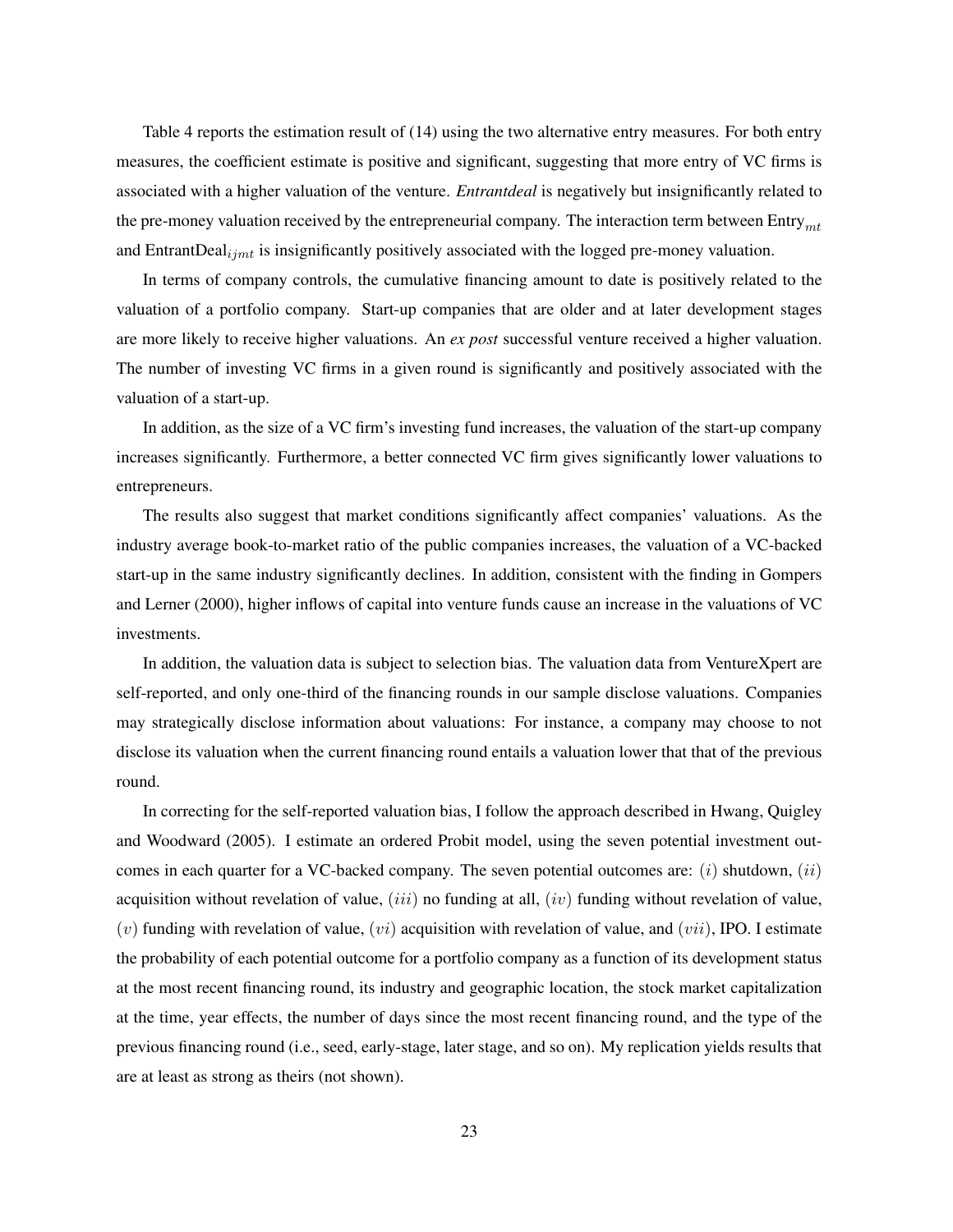I then include the inverse Mill's ratio from the estimation of the ordered probit model in estimating the structural equation of interest(Equation (14)). The results are shown in Table 5. Even after performing the selection correction, I still find that the two different entry measures have a positive and significant effect on a portfolio company's valuation. However, the coefficients on the binary indicator ,EntrantDeal, and the interaction term remain statistically insignificant.

As a robustness check, I run the estimation excluding the observations from the year 2000 (the peak of the dot-com bubble). The results still hold when excluding the observations from 2000: Entry of VC firms continues to have a positive and significant impact on the valuations of start-up companies.

## 5.2 The Effect of Entry on Survival

The theoretical predictions suggest that entry of VC firms has a positive impact on the success rate of portfolio companies. Additionally, syndication with entrants may help incumbents soften the competition effect of entry. In this section, I test the theoretical prediction regarding the impact of entry and syndication on the success of incumbent-backed projects.

I focus on an interim success measure for each funding round's performance. Survival $_{ijmt}$ , is a binary variable, which is equal to one, whenever one of the following conditions is satisfied:  $(i)$  the portfolio company received a subsequent round of financing; or  $(ii)$  the company either went public (IPO) or was acquired by another firm (M&A) after the current financing round. In all other cases the portfolio company is treated as a write-off, and the binary variable, Survival $_{ijmt}$ , equals zero. Alternatively, I can use a successful exit event (IPO or M&A) to signal success of a funding round. However, the survival measure should reflect a more instant impact of entry on the performance of VC-backed projects and is immune from other noises. On average, it takes five to seven years from the first time a company receives VC funding for the company to have a successful exit event. As a result, it would be hard to relate an entry event to a company's successful exit in five or seven years.

I estimate the effect of entry and syndication on the performances of incumbent-backed companies using the following equation:

$$
\text{Survival}_{ijmt} = \beta_1 \text{Entry}_{mt} + \beta_2 \text{Entry}_{mt} * \text{EntrantDeal}_{ijmt} + \beta_3 \text{EntrantDeal}_{ijmt} + \beta_4 X_{jmt} + \beta_5 C_{imt} + \beta_6 M_{mt} + \phi_m + \tau_t + \epsilon_{ijmt},
$$
\n(15)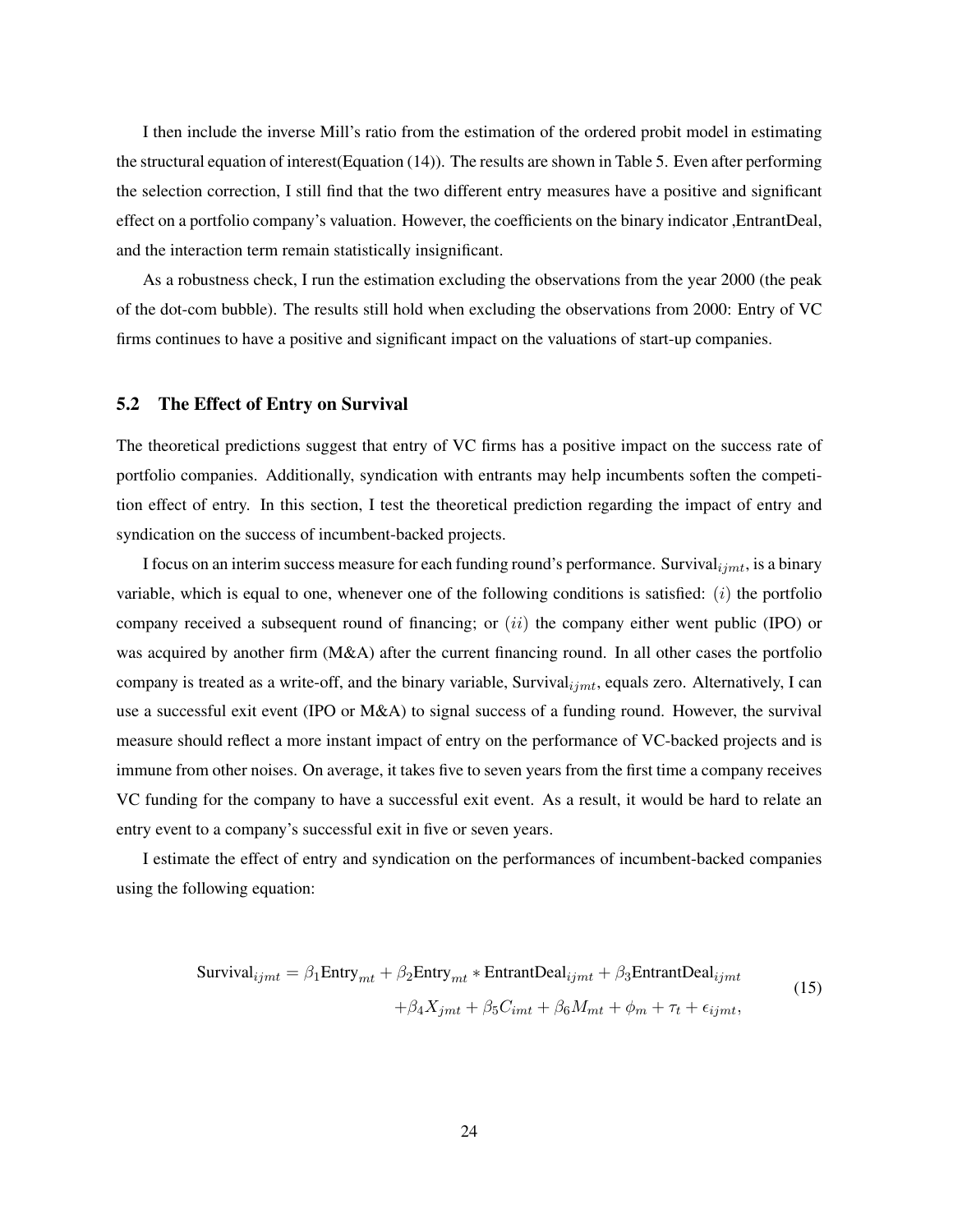where  $i, j, m$ , and  $t$  index entrepreneurial firm, VC firm, market, and year, respectively. I fit the data using a linear probability regression. The main variables of interest are the entry of VC firms,  $Entry_{mt}$ , entrant involving deal dummy,  $EntrandDeal_{ijmt}$ , and the interaction term between these two variables. All the other control variables for company, VC firm, and market characteristics are the same as in (14) except that I drop the success dummy for the current analysis.

Table 6 reports the estimation results using the sample of all the VC-backed deals between 1990 and 2006. Column 1 presents the result using the entry measure of the logged number of deals lead-managed by entrants while column 2 adopts the entry measure of the logged number of entrants lead-managing deals in a market.

I find that entry has a positive and significant effect on the survival of portfolio companies. In addition, syndicating with entrants reduces the positive impact of entry on the survival of portfolio companies, but such dampening effect of syndication shows statistical insignificance. Furthermore, syndication with entrants is associated with a higher chance of survival. Such results suggest that entrant syndicate members add value to incumbent-backed projects.

The other control variables behave as expected. The cumulative financing amount to date is positively related to the survival of an incumbent-backed portfolio company. When compared with companies at the default development stage of "Other," companies at all other stages are more likely to survive to next round of financing or exit through IPO/M&A. The industry average book-to-market ratio of the public companies negatively affects the survival of a VC-backed start-up. The number of investing VC firms in a given round is positively related with the survival of a start-up. The portfolio company is more likely to survive as the investing fund's size increases or the VC firm becomes better connected. Last, the inflow of VC funding is negatively related to the survival of VC-backed projects.

I also run the same estimation using a sample excluding year 2000 observations. The results remain similar.

## 5.3 Endogeneity in Entry and Syndication

Some omitted variables may simultaneously increase the pre-money valuation and performance of entrepreneurial firms and lead to more entry in the VC market. One example is the average productivity of portfolio companies within a given market. A positive technology shock would result in higher valuation, and attract VC firms from other markets. In addition to the omitted variables problem, the endogeneity of VC firm entry may be due to reverse causality. Availability of *ex ante* promising deals may be more likely to motivate VC firms to enter a new market. Therefore, the observed association between entry and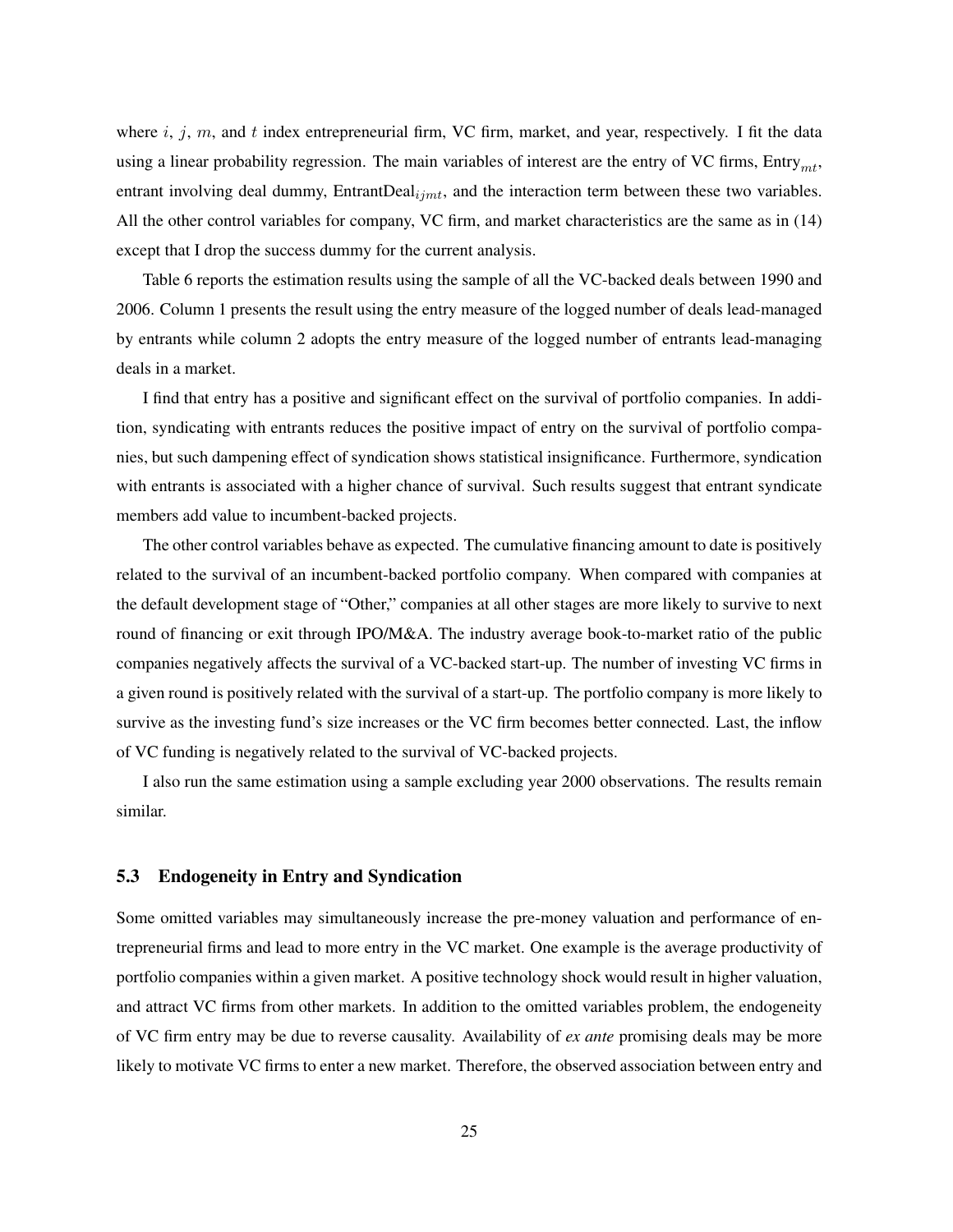valuation/survival may result from the fact that the company is of high quality in the first place and attract entrants rather than from the causality from entry to valuation/performance of the company. Therefore, the results regarding the positive externality of entry are subject to potential bias.

In addition, the correlation between pre-money valuations (survival of entrepreneurial firms) and the presence of entrant VC firms in syndicates could also be spurious. A project with high prospects is likely to attract entrants from outside markets and receive a higher valuation (or experience a higher chance of survival), making syndication endogenous. In this case, the estimate of the association between entrant syndication and survival is upwardly biased while the negative association between entrant syndication and pre-money valuations is underestimated. On the other hand, to back a risky project of highly experimental nature, an incumbent leader is more likely to syndicate with outside investors with fresh perspectives or relevant expertise. At the same time, projects of high uncertainty receive lower valuations in the current period and experience decreased chances of surviving to next stage. If this is true, the estimate of the association between entrant syndication and survival (pre-money valuations) would be downwardly biased.

I control for the endogeneity in entry and syndication through the instrumental variable approach. The first instrumental variable should be related to entry in a market year but not correlated with the investment outcomes or valuations. I use the returns to the portfolios of LPs to control for the endogeneity of market-level entry. As suggested by Samila and Sorenson (2011), LP returns positively affect the supply of venture capital. This is because institutional investors optimally allocate their investment across asset categories<sup>10</sup>. Furthermore, fund managers adjust their investments periodically to maintain a balanced investment portfolio across assets. Consequently, as the endowments earn a high return, fund managers increase the amount of capital injected into the venture capital. Availability of venture capital should be positively related to the returns on endowments.

Because I am concerned with entry at the market level, in constructing the instrumental variable, I also exploit the regional and industry heterogeneity based on the following assumptions: (i) institutional investors have the tendency to invest in VC firms located nearby, and  $(ii)$  there is consistency over time regarding the industry composition of VC investment in a given geographic location.

As explained in section 4, I obtained the nationwide annual university endowment returns from NACUBO. I then weighted that measure for each region by the logged count of LPs that had invested in venture capital at least 10 years prior to the year of interest. LPs' investment pattern of a 10-year lag should be immune from the local investment conditions in the current time period. The instrumental

<sup>&</sup>lt;sup>10</sup>Typically, an institutional investor allocates investments as follows:  $60\%$  equity,  $30\%$  fixed income, and  $10\%$  alternative assets.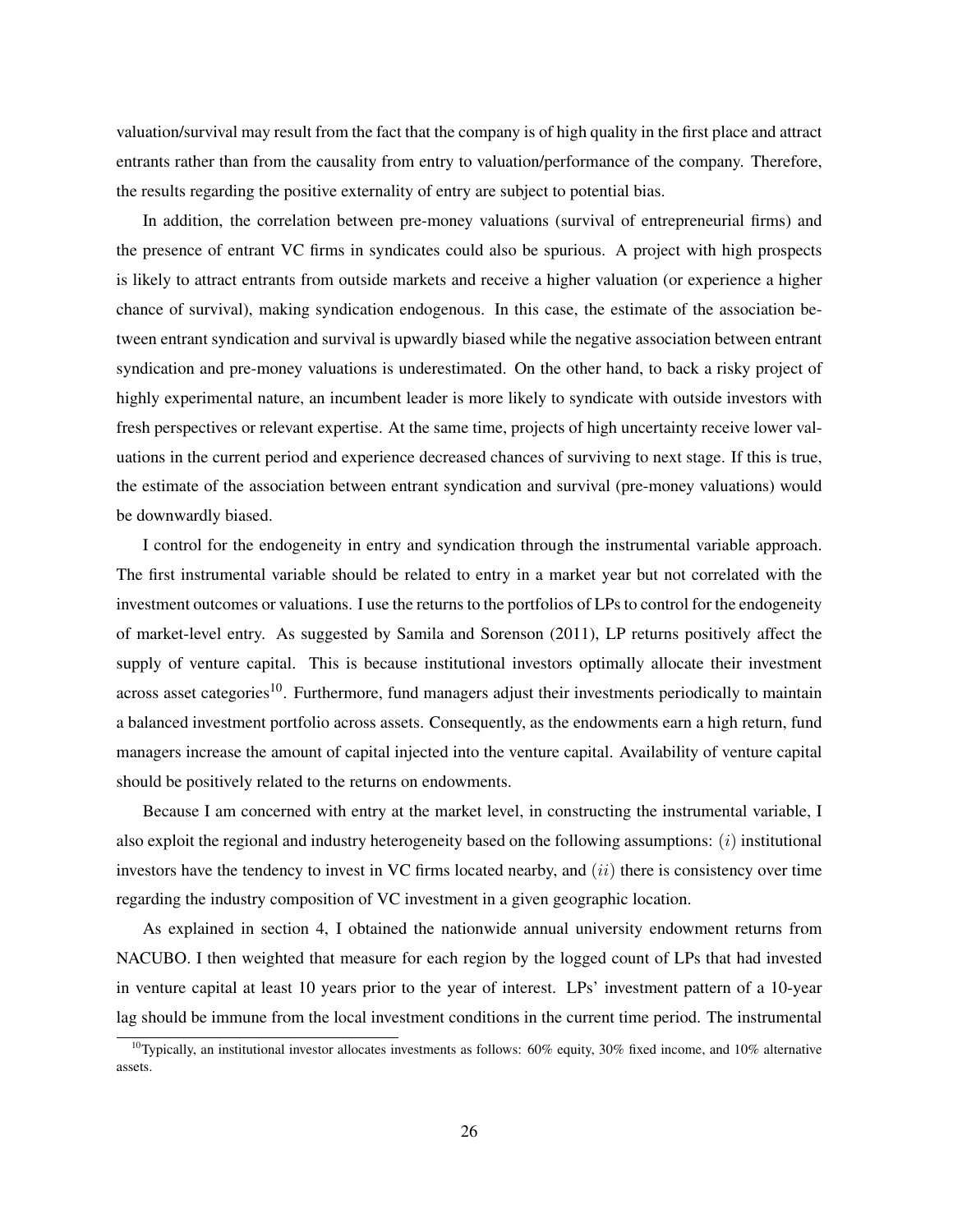variable is also weighted by the distance between a region and the market of interest. Lastly, I include the industry share of VC investment in a region using all the investments taking place at least 10 years before the current time of interest. The instrumental variable takes a similar form as the one used in Samila and Sorensen (2011) but adds in the share of industry VC investment in a given geographic location.

$$
LPR_{ist} = \text{Indshare}_{ist} \sum_{j} \sum_{h=t-1}^{t-3} \frac{ER_h ln(1 + LP_{jh})}{1 + \text{dist}_{sj}},
$$
\n(16)

where  $LPR_{ist}$  is the instrument for entry in region (state) s, industry i, and year t;  $ER_h$  is the nationwide average university endowment return in year h;  $LP_{ih}$  counts the distinct LPs in region j that had invested in VC funds at least 10 years prior to year h; dist<sub>sj</sub> represents the distance between the centroid of region s and the centroid of region j; and Indshare is the ratio of the number of VC investments at least 10 years prior to  $t$  in industry  $i$  and region  $s$  to all VC investments in region  $s$ . Because it takes time for LPs to allocate capital across assets, the measure is cumulated for three years of lagged returns. The distance weight suggests that LPs tend to invest in funds located nearby.

In controlling for an incumbent syndicating with an entrant VC firm, I follow the assumption that VC firms tend to build networks with peer VC firms of close geographic proximity. For each incumbent VC firm leading a funding round, I count the number of VC firms that are located within 100 miles of the incumbent that have not made any investments in either the state or the industry of the entrepreneurial firm. A higher number of nearby VC firms should be positively related to the probability of an incumbent inviting an entrant into a syndicate. On the other hand, it is not clear how the proximity of VC firms to the leader would affect the performance or valuation of the entrepreneurial firm, since the lead investor may be located far from the entrepreneurial firm. Notice that I exclude the possibility that a VC firm decides its location based on the profitability of projects financed by other firms.

In addition, I construct a third instrumental variable, which is the product of  $LPR_{ist}$  and the number of nearby VC firms. The product term should control for the endogeneity of the interaction term of entry and syndication decision of incumbents.

Table 7 reports the first-stage results for each of the five endogenous variables. I use limited information maximum likelihood in all estimations due to its greater robustness to weak instruments. Standard errors are clustered by market-year groups. Consistent with the intuition for the instrument construction, the weighted returns for LPs' investments are positively and significantly associated with the two alternative measures of entry in a given market (Columns 1 and 3), suggesting that LPs respond to the changes in their investment returns, and their asset allocation strategy significantly affects the supply of venture capital. Column 5 shows that the number of VC firms located nearby is positively associated with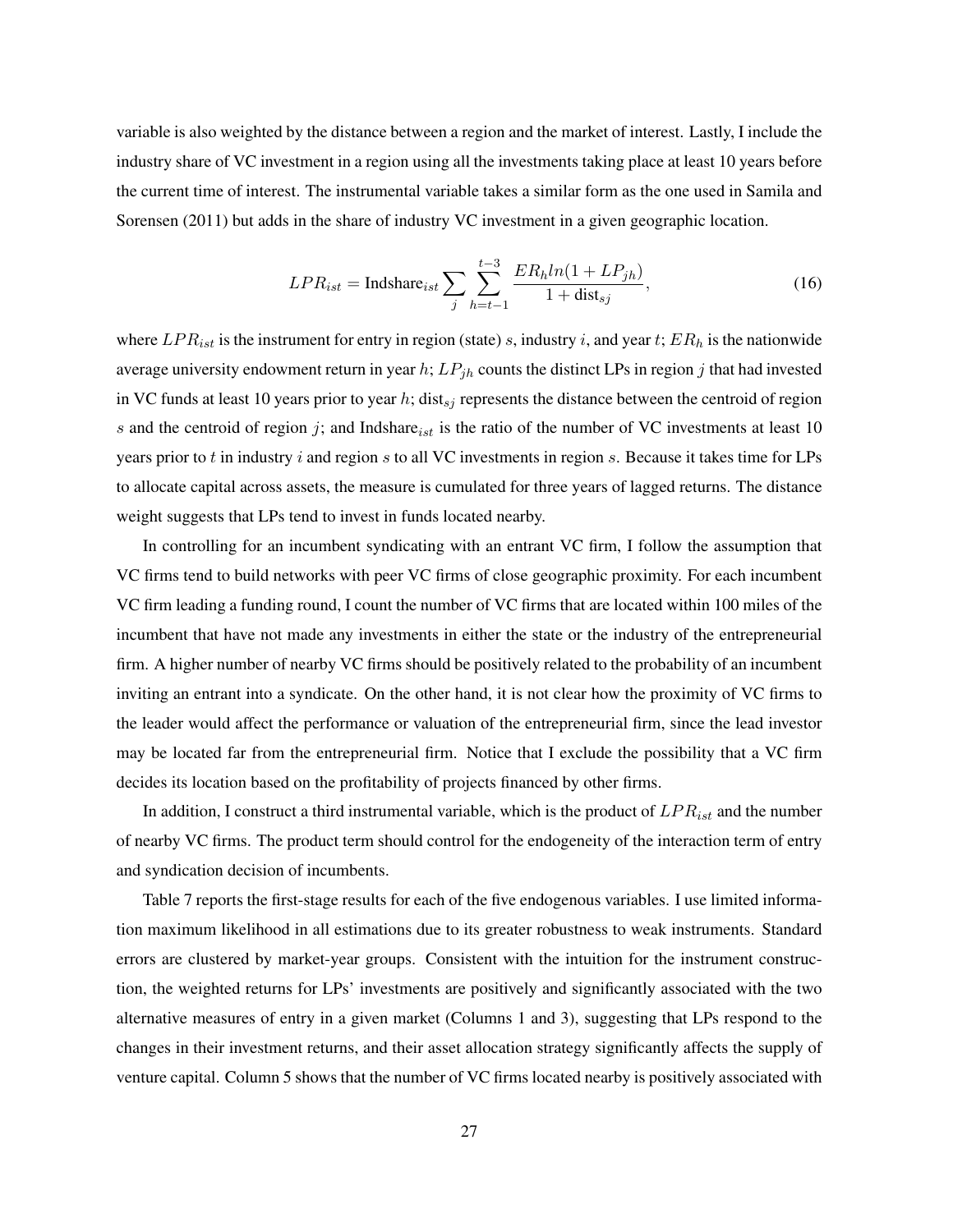an incumbent syndicating with entrants. Columns 2 and 4 suggest a statistically significant relationship between the interaction terms and the product of the two instrumental variables.

In assessing the strength of the first stage, I report the Angrist-Pischke F-statistic for each endogenous variable. Angrist and Pischke (2009) suggest that, in a model with multiple endogenous regressors and multiple instruments, the overall equation test statistic is not as useful. Therefore, I report the Angrist-Pischke F-statistic, which can be used as a diagnostic for whether a *particular* endogenous regressor is "weakly identified." The Angrist-Pischke F-values for all endogenous variables are higher than the classic rule-of-thumb value 10.

Table 8 reports the IV results using logged pre-money valuations as the dependent variable. The results are mixed regarding the effect of entry. I was not able to find a statistically significant relationship between entry and the valuations received by entrepreneurial firms. The coefficients of the two entry measures are negative. The 95% confidence interval for the estimates of the coefficient on the logged number of deals led by entrants is [−.3175346, 0.2032352] while for the coefficient on logged number of entrants leading deals is [−.2697034, .1391452], both include the corresponding OLS estimates. The coefficients of the interaction terms between entry and entrant-deal-dummy are positive and statistically insignificant. The 95% confidence intervals for such estimates also include the corresponding negative OLS estimates. One needs to interpret the results with caution. The valuation data from VentureXpert are self-reported, and only one-third of the financing rounds in our sample have valuations disclosed. Companies may strategically disclose information about valuation: For instance, a company may choose to not disclose its valuation when the value is lower than it was in the previous round of financing.

Table 9 presents the results of the instrumental-variable models using the survival of portfolio companies as the dependent variable. Entry of VC firms is significantly and positively related to the survival of the portfolio company. Comparing Table 6 and Table 9 indicates that failure to account for endogeneity would cause one to underestimate the effect of entry. This suggests that the omitted variable simultaneously makes entry more desirable and survival of a portfolio company less likely. A plausible example of such a variable is the degree of innovation of the portfolio companies in a market. While companies of a more experimental and innovative nature are likely to attract new investors, the high risk leads to a low chance of survival. Syndicating with entrants dampens the positive effect of entry, as the coefficient on the interaction term shows a negative sign. On the other hand, the presence of entrant VC firms in a syndicate is associated with a higher chance of survival of the venture, suggesting that syndication between entrants and incumbents improves the productivity of VC investment. The magnitude of the syndication measure increases when compared with that in the OLS estimation, suggesting an downward bias caused by the endogeneity of syndication.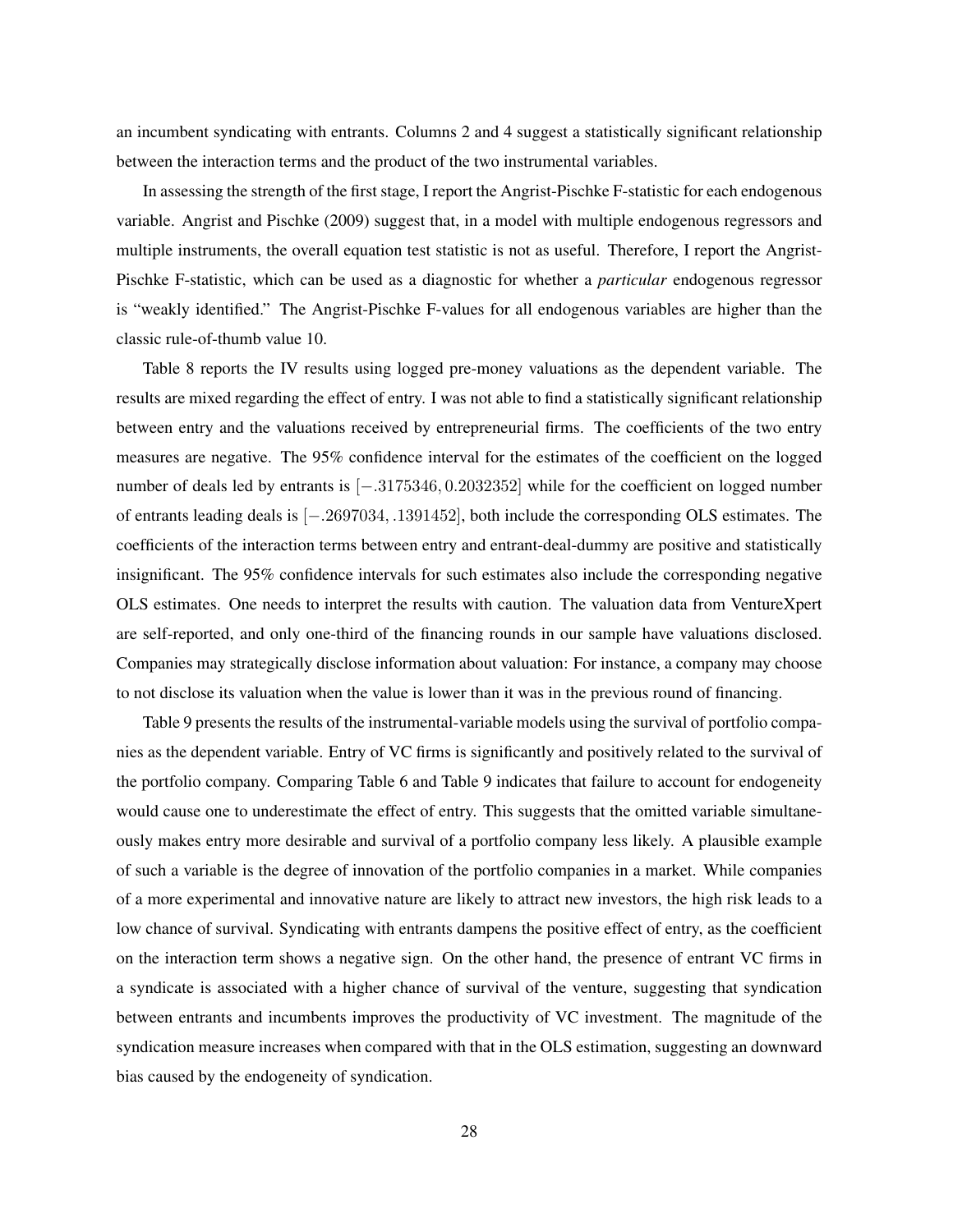#### 5.4 Syndication Between Entrants and Incumbents

My theoretical model predicts that the less experience an incumbent VC firm has, it is more likely to syndicate with an entrant. This section tests the data against the syndication patterns between entrants and incumbents. Specifically, I look into what factors cause an incumbent leader to form a syndicate with an entrant. The sample includes incumbent VC firms that led at least one deal for each given market-year from 1990 to 2006. I exclude observations in markets with no entrants in a given year. Some VC firms may finance all the projects on their own and never form a syndicate with other VC firms. Accordingly, I only consider incumbent VC firms that formed at least one syndicate with another VC firm in a given market year so that the results are immune to the selection bias caused by a VC firm's choice whether to syndicate.

I first estimate a probit model in which the dependent variable equals one if a local market incumbent VC firm leads a deal involving an entrant syndicate member and equals zero if the incumbent leader does not syndicate any deals with entrants. The results are reported in columns 1 and 2 of Table 10. I adopt two alternative measures for a VC firm's expertise, as suggested in Nahata (2008): "VCIPOrep" is the VC firm's capitalization share in the IPO market, determined by the cumulative market capitalization of the companies taken public by the VC firm. "VCinvshare" is a VC firm's share of investment in the VC industry. The results show that the probability of an incumbent syndicating with entrants decreases as the incumbent's expertise increases for both measures. The estimation includes market and year fixed effects and standard errors are clustered by VC firm.

Irrespective of which VC firm expertise measure I use, as more entrants lead deals in a given market, a lead incumbent VC is more likely to have entrants in the syndicate. Incumbents managing a bigger fund or having better connectedness have higher probability of inviting an entrant into a syndicate. Geographic proximity increases the chances that an incumbent leader will invite a local entrant VC firm into a syndicate, as reflected by the significantly positive coefficient on the number of potential entrant VC firms located within 100 miles of an incumbent. A potential entrant is defined as a VC firm that has not invested in neither the industry nor the geographic location of the target market by year  $t - 1$ .

Columns 3 and 4 report the results of fixed-effect negative binomial estimation where the cross section variable is the incumbent VC firm. The dependent variable is the number of distinct entrants that an incumbent leader works with in the target market in year  $t$ . I include both the industry fixed effects and the year fixed effects, and the standard errors are clustered by VC firm. Again, an incumbent's level of expertise is significantly and negatively related to the number of distinct entrants it syndicated with in a given market.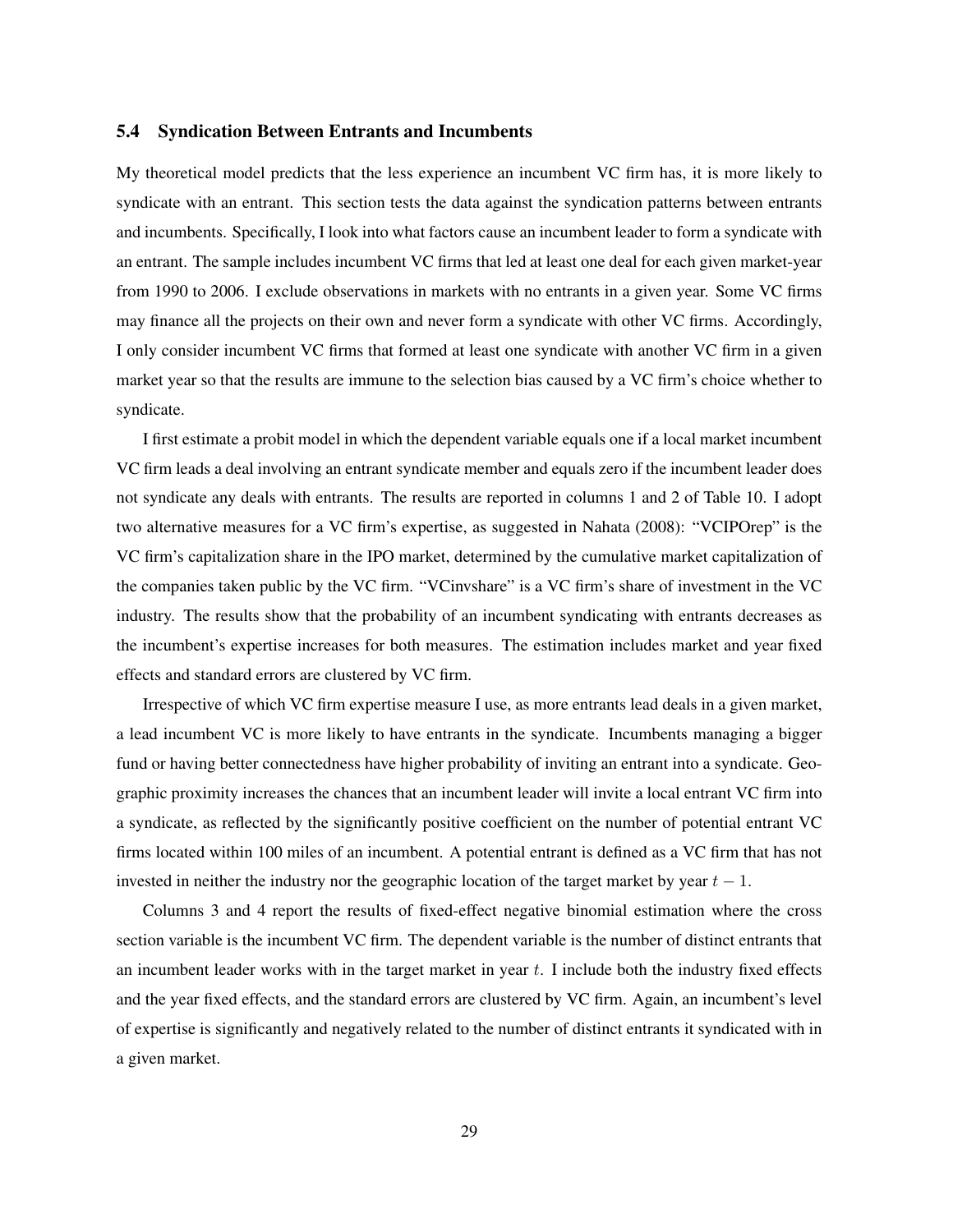Overall, my empirical findings support the theoretical prediction that the expertise level of an incumbent is negatively associated with its incentive to syndicate with entrant VC firms.

## 6 Conclusion

Competition and syndication are the two prevailing features characterizing the interactions among VC firms. In particular, a VC firm can enter a new market through syndication with incumbents. This paper examines how the interaction between entrant and incumbent VC firms affects the competition structure of the VC market and the investment outcomes of VC-backed start-up companies. I build a theoretical model that features the endogenous matching and coalition formation in the VC market and then test the theoretical predictions using the data of VC investments in U.S. from 1990 to 2006.

I find that the entry of VC firms is associated with a higher probability of success of a venture. Despite the fact that on average entrants have less expertise than incumbents have, entry of low-expertise VC firms exerts a positive externality on incumbent-backed start-up companies. However, incumbents may strategically form syndicates with entrants to retain their bargaining power. As a result, entry may not necessarily lead to a more competitive market structure. Empirical analysis shows that syndication with entrants dampens the positive impact of entry on the survival of VC-backed firms. Estimates are robust to the inclusion of an exhaustive list of controls and robust to instrumental variable strategy. Furthermore, I find that as an incumbent's expertise increases, it is less likely to syndicate with entrants.

My analysis of the VC market generates implications for other markets that are also characterized by two-sided matching and coalition formation. I provide a framework to account for the interdependent negotiations between two parties in examining the outcome of an individual bargaining process. In a market setting with vertically heterogenous players, I show that entry of new firms improves efficiency of outcomes in a market. Furthermore, coalitions between entrants and incumbents can decrease the efficiency gains caused by entry.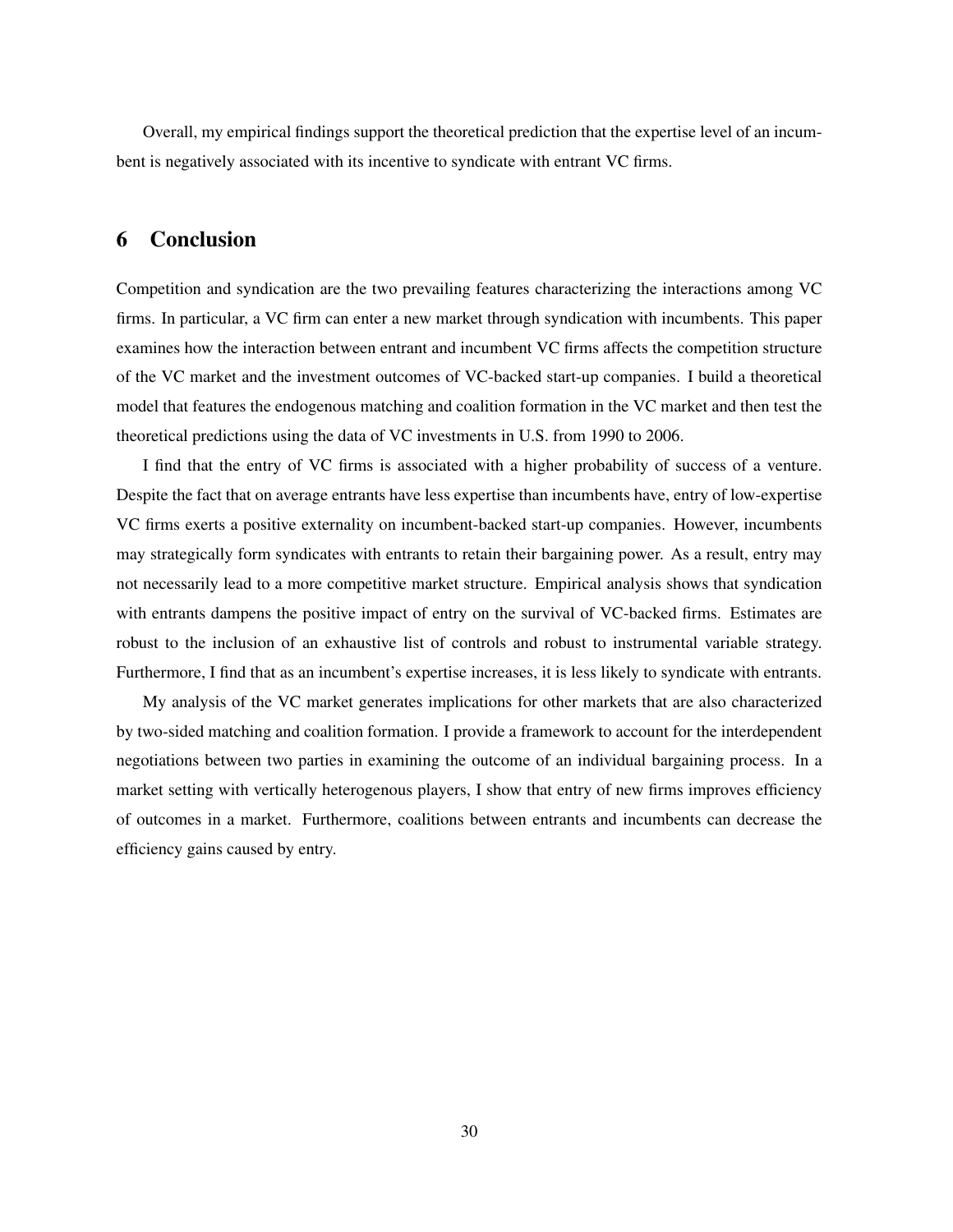## References

- [1] Becker, Gary S., 1973, "A Theory of Marriage: Part I," *Journal of Political Economy*, 81, 813–846.
- [2] Bernheim, Douglas, Bezalel Peleg, and Michael D. Whinston, 1987, "Coalition-Proof Nash Equilibria I. Concepts," *Journal of Economic Theory*, 42, 1–12.
- [3] Bottazzi, Laura, Marco Da Rin, and Thomas Hellmann, 2008, "Who are the Active Investors? Evidence from Venture Capital," *Journal of Financial Economics*, 89, 488–512.
- [4] Brander, James A., Raphael Amit, and Werner Antweiler, 2002, "Venture Capital Syndication: Improved Venture Selection vs. Value Added Hypothesis," *Journal of Economics & Management Strategy*, 11(3), 423–452.
- [5] Casamatta, Catherine, and Carole Haritchabalet, 2007, "Experience, Screening and Syndication in Venture Capital Investments," *Journal of Financial Intermediation*, 16, 368–398.
- [6] Cestone, Giacinta, Josh Lerner, and Lucy White, 2006, "The Design of Syndicates in Venture Capital," Working paper, Harvard University.
- [7] Chakraborty, Archishman, Alessandro Citanna, and Michael Ostrovsky, 2010, "Two-sided Matching with Interdependent Values," *Journal of Economic Theory*, 145(1), 85–105.
- [8] Dam, Kaniska, 2007, "A Two-sided Matching Model of Monitored Finance," mimeo.
- [9] Dam, Kaniska, and David Pérez-Castrillo, 2006, "The Principal-Agent Matching Market, Berkeley Electronic Press: Froentiers of Theoretical Economics," Volume 2, Issue 1, Article 1.
- [10] de Bettignies, Jean-Etienne, 2008, "Financing the Entrepreneurial Venture," *Management Science*, 54(1), 151–166.
- [11] de Bettignies, Jean-Etienne, and Gilles Chemla, 2008, "Corporate Venturing, Allocation of Talent, and Competition for Star Managers," *Management Science*, 54, 505–521.
- [12] Dixit, Avinash, and Joseph Stiglitz, 1977, "Monopolistic Competition and Optimum Product Diversity," *American Economic Review*, 67, 297–308.
- [13] Du, Qianqian, 2009, "Birds of Feather or Celebrating Differences? The Formation and Impact of Venture Capital Syndication," Unpublished working paper, University of British Columbia.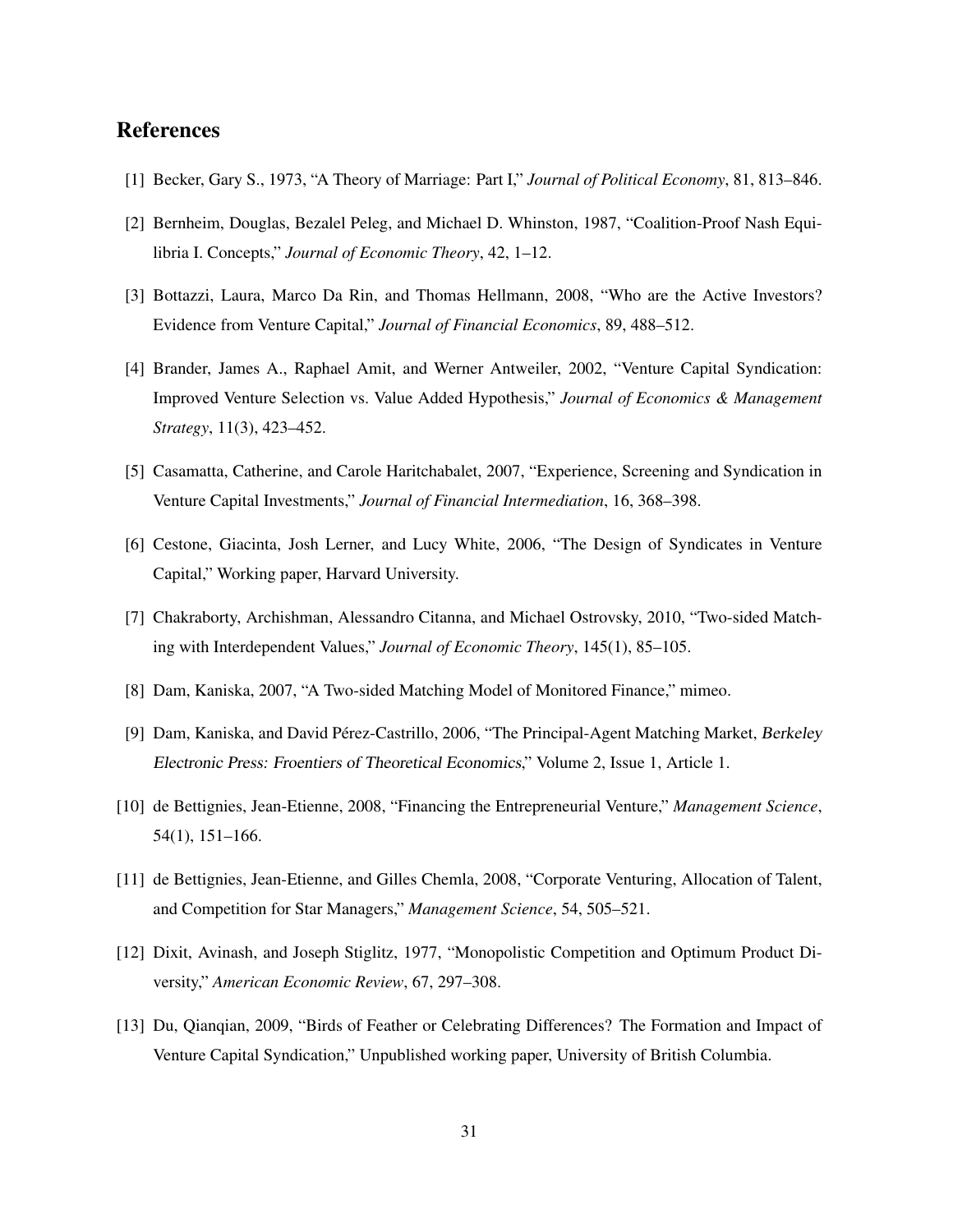- [14] Gompers, Paul, and Josh Lerner, 2000, "Money Chasing Deals? The Impact of Fund Inflows on Private Equity Valuations," *Journal of Financial Economics*, 55, 281–325.
- [15] Hwang, Min, John M. Quigley, Susan E. Woodward, 2005, "An Index For Venture Capital, 1987- 2003," *Contributions to Economic Analysis & Policy*, 4(1).
- [16] Hochberg, Michael Mazzeo, and Ryan McDevitt, 2011, "Specialization and Competition in the Venture Capital Industry," Working paper, Northwestern University.
- [17] Hochberg, Yael V., Laura Lindsey, and Mark Westerfield, 2011, "Partner Choice in Co-Investment Networks: Evidence from Venture Capital," Working paper, Northwestern University.
- [18] Hochberg, Yael V., Alexander Ljungqvist, and Yang Lu, 2007, "Whom You Know Matters: Venture Capital Networks and Investment Performance Capital," *Journal of Finance*, 62, 251–301.
- [19] Hochberg, Yael V., Alexander Ljungqvist, and Yang Lu, 2010, "Networking as a Barrier to Entry and the Competitive Supply of Venture Capital," *Journal of Finance*, 65, 829–859.
- [20] Hong, Suting, Konstantinos Serfes, and Veikko Thiele, 2013, "The Market for Venture Capital: Entry, Competition, and the Survival of Start-Up Companies," Working paper, Drexel University.
- [21] Hsu, David H., 2004, "What Do Entrepreneurs Pay for Venture Capital Affiliation?," *Journal of Finance*, 59(4), 1805–1844.
- [22] Inderst, Roman, 2005, "Matching Markets with Adverse Selection," *Journal of Economic Theory*, 121(2), 145–166.
- [23] Inderst, Roman, and Holger M. Müller, 2004, "The Effect of Capital Market Characteristics on the Value of Start-up Firms," *Journal of Financial Economics*, 72, 319–356.
- [24] Jovanovic, Boyan, and Bálazs Szentes, 2013, "On the Market for Venture Capital," *Journal of Political Economy*, 121(3), 493–527.
- [25] Kaplan, Steven N., and Antoinette Schoar, 2005, "Private Equity Performance: Returns, Persistence, and Capital Flows," *Journal of Finance*, 60(4), 1791–1823.
- [26] Kaplan, Steven N., and Per Strömberg, 2003, "Financial Contracting Theory Meets the Real World: An Empirical Analysis of Venture Capital Contracts," *Review of Economic Studies*, 70(2), 281–315.
- [27] Kaplan, Steven N., and Per Strömberg, 2004, "Characteristics, Contracts and Actions: Evidence from Venture Capitalist Analyses," *Journal of Finance* , LIX(5), 2177–2210.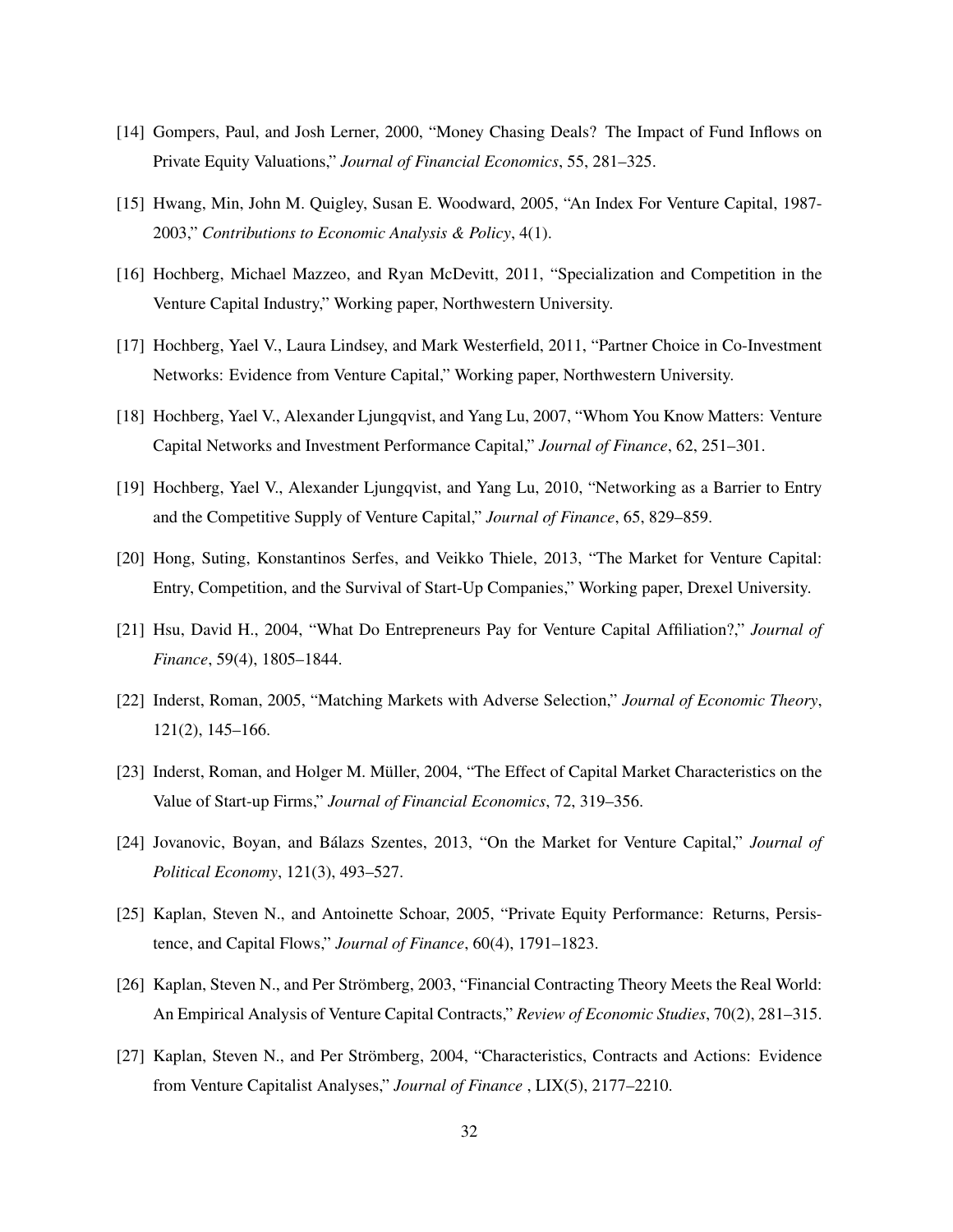- [28] Legros, Patrick, and Andrew F. Newman, 2007, "Beauty is a Beast, Frog is a Prince: Assortative Matching with Nontransferabilities," *Econometrica*, 75, 1073–1102.
- [29] Lerner, Josh, 1994, "The Syndication of Venture Capital Investments," *Financial Management*, 23(3), 16–27.
- [30] Lerner, Josh, Antoinette Schoar, and Jialan Wang, 2008, "Secrets of the Academy: The Drivers of University Endowment," *Journal of Economic Perspectives*, 22(3), 207–222.
- [31] Mankiw, N. Gregory, and Michael D. Whinston, 1986, "Free Entry and Social Inefficiency," *Rand Journal of Economics*, 17(1), 48–58.
- [32] Nahata, Rajarishi, 2008, "Venture Capital Reputation and Investment Performance," *Journal of Financial Economics*, 90(2), 127–151.
- [33] Nanda, Ramana, and Rhodes-Kropf, Matthew, 2013, "Investment Cycles and Startup Innovation," *Journal of Financial Economics*, 110(2), 403–418.
- [34] Perloff, Jeffrey, and Steven Salop, 1985, "Equilibrium with Product Differentiation," *Review of Economic Studies*, 52, 107–120.
- [35] Samila, Sampsa, and Olav Sorenson, 2011, "Venture Capital, Entrepreneurship, and Economic Growth," *Review of Economics and Statistics*, 93, 338–349.
- [36] Serfes, Konstantinos, 2005, "Risk-Sharing vs. Incentives: Contract Design under Two-Sided Heterogeneity," *Economics Letters*, 88, 343–349.
- [37] Serfes, Konstantinos, 2008, "Endogenous Matching in a Market with Heterogeneous Principals and Agents," *International Journal of Game Theory*, 36, 587–619.
- [38] Shaked, Avner and John Sutton, 1982, "Relaxing Price Competition Through Product Differentiation," *Review of Economic Studies*, 49, 3–13.
- [39] Shapley, Lloyd S., and Martin Shubik, 1972, "The Assignment Game I: The Core," *International Journal of Game Theory*, 1, 111–130.
- [40] Sørensen, Morten, 2007, "How Smart is Smart Money? A Two-Sided Matching Model of Venture Capital," *Journal of Finance*, 62, 2725–2762.
- [41] Terviö, Marko, 2008, "The Difference that CEOs Make: An Assignment Model Approach," *American Economic Review*, 98(3), 642–668.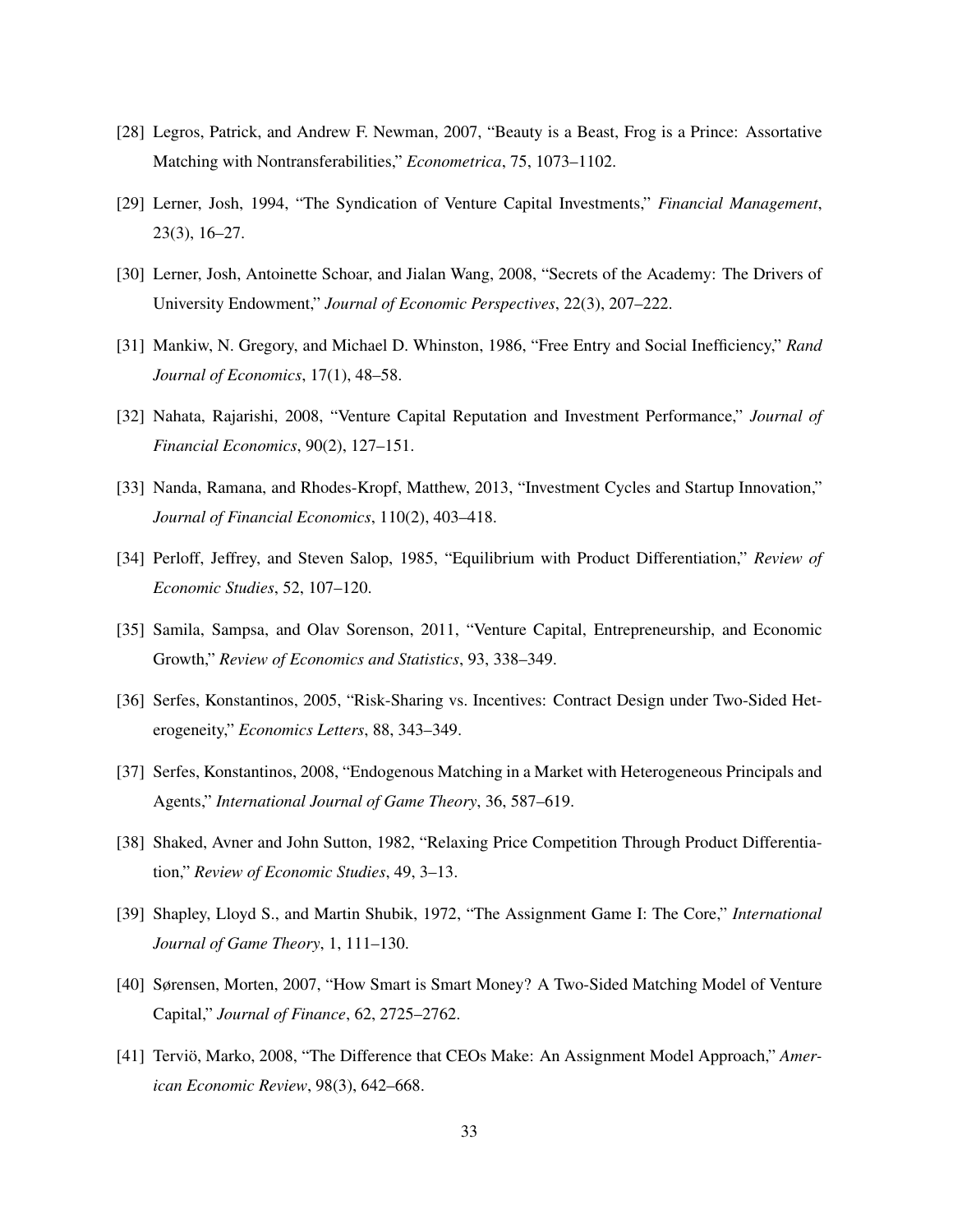- [42] Tian, Xuan, 2012, "The Role of Venture Capital Syndication in Value Creation for Entrepreneurial Firms," *Review of Finance*, 16, 245–283.
- [43] Ueda, Masako, 2004, Banks versus Venture Capital: Project Evaluation, Screening, and Expropriation, *Journal of Finance* 59, 601-621.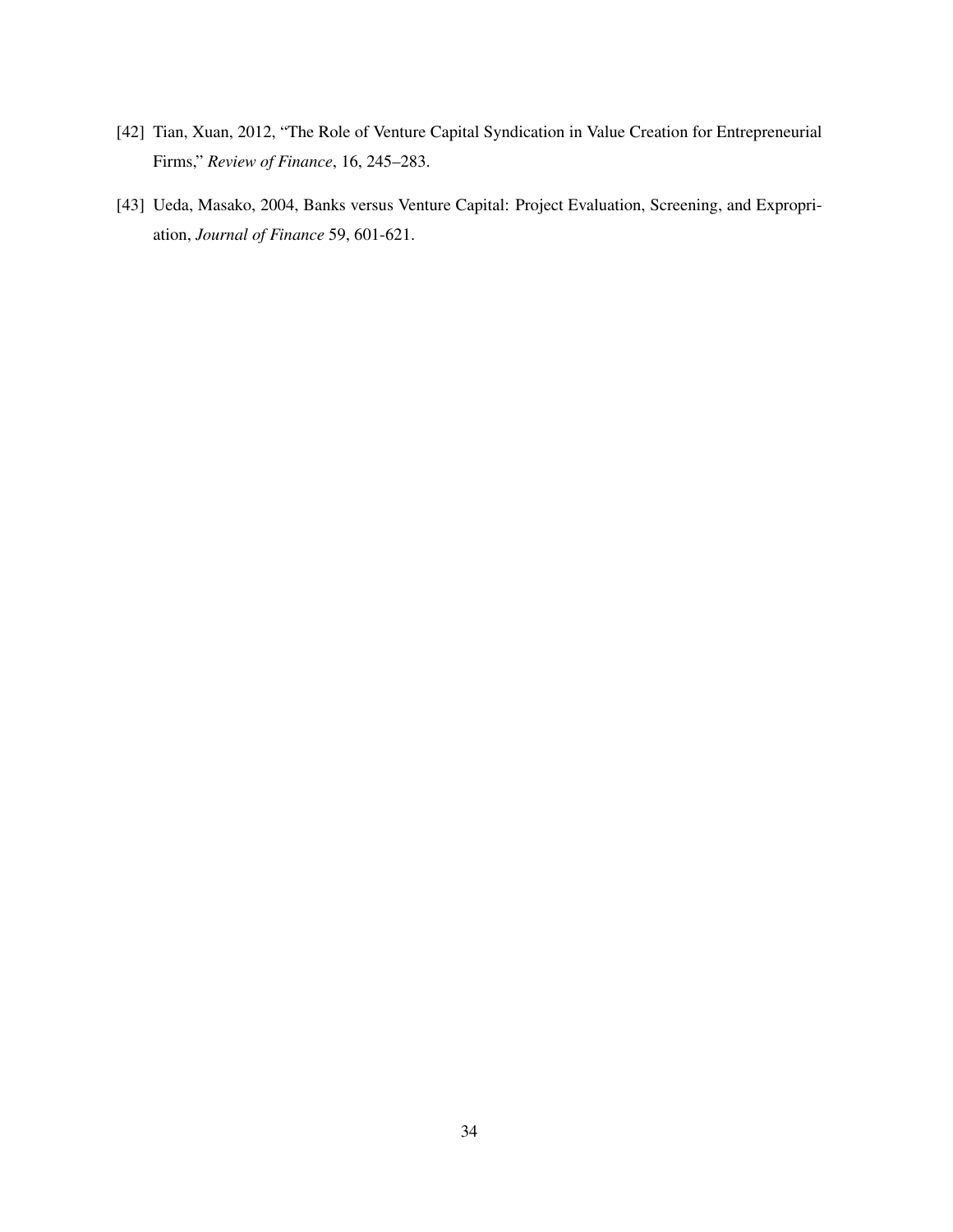## Appendix

## Proof of Lemma 1

By accounting for the entrepreneur's optimal effort  $e^*$  as given by (2), the optimal contract components  $\lambda^*$  and  $K^*$  are implicitly characterized by the following two first-order conditions:

$$
2\lambda^*(1-\lambda^*)\pi(K^*,\mu,x)\frac{\partial\pi(K^*,\mu,x)}{\partial K} = r \tag{17}
$$

$$
(1 - 2\lambda^*)\pi^2(K^*, \mu, x) = 0.
$$
 (18)

Solving (18) for  $\lambda^*$ , and substituting the resulting expression into (17) yields the Lemma.

## Proof of Lemma 2

At the bargaining frontier, the constraint (7) must be binding. Using  $e^*$  as defined by (2), the binding constraint can be written as

$$
\frac{1}{2}\lambda^2 \pi^2(K, \mu, x) = u.
$$

Let  $\lambda^M$  denote the optimal equity share under endogenous matching. Thus,  $\lambda^M$  must satisfy

$$
\lambda^M = \frac{\sqrt{2u}}{\pi(K, \mu, x)}.\tag{19}
$$

Substituting (19) and  $e^*$  (as defined by (2)) into (6) yields the unconstrained maximization problem for the VC firm:

$$
\max_{\{K\}} \sqrt{2u}\pi(K,\mu,x) - 2u - rK.
$$

The optimal capital provision under endogenous matching, denoted  $K^M(u, \mu, x)$ , is characterized by the first-order condition:

$$
\sqrt{2u}\frac{\partial\pi(K,\mu,x)}{\partial K} - r = 0.
$$
\n(20)

Next, one can infer from (20) that

$$
K^{M}(u,\mu,x) = \left(\frac{\sqrt{2u}\mu x \alpha}{r}\right)^{\frac{1}{1-\alpha}}.
$$
\n(21)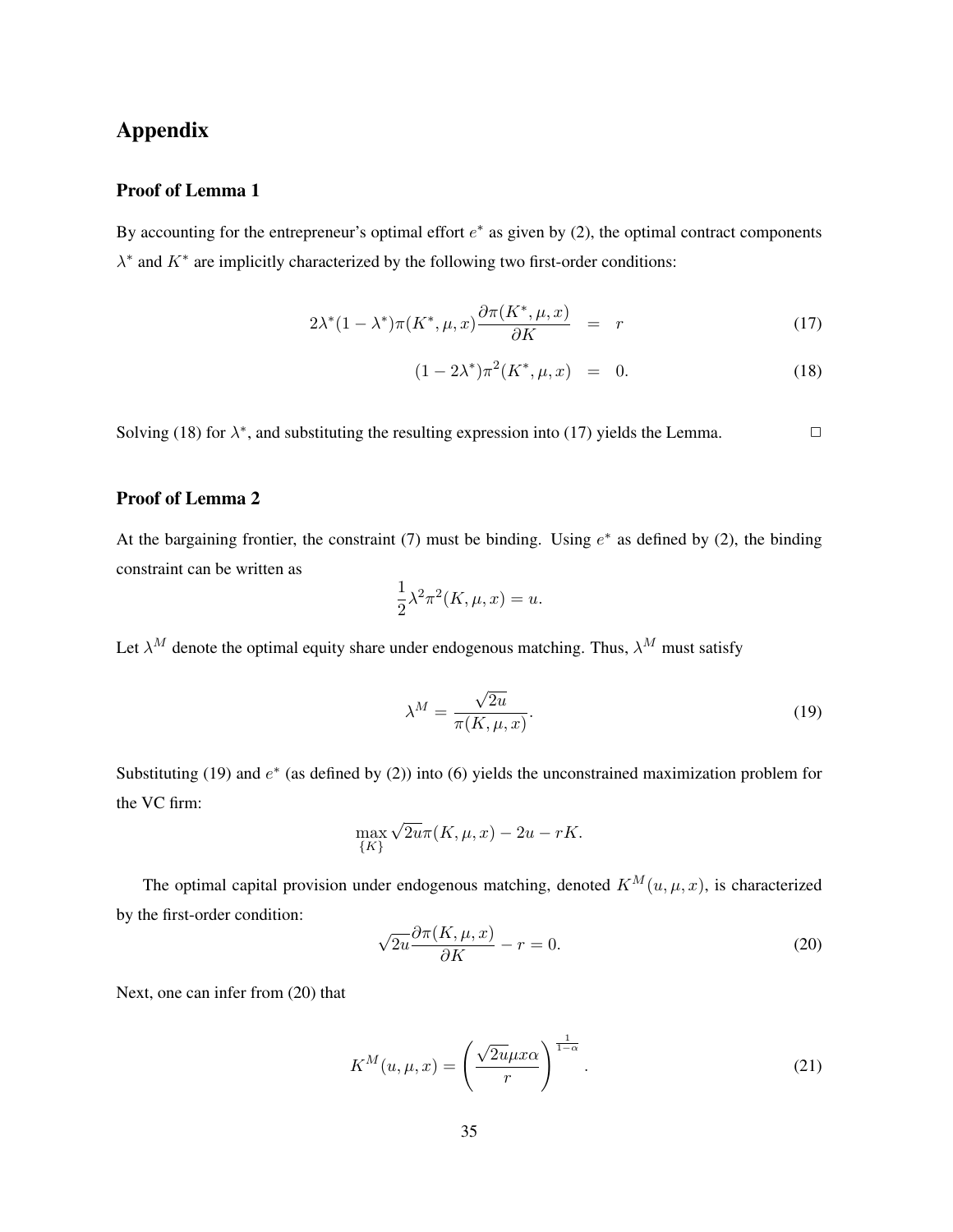Substituting  $\lambda^M$ , as defined by (19), and  $e^*$ , as defined by (2), into (6) yields the bargaining frontier  $\overline{\Pi}(\cdot)$ :

$$
\overline{\Pi}(u,\mu,x) = \sqrt{2u}\pi(\mu,x,K^M(u,\mu,x)) - 2u - rK^M(u,\mu,x). \tag{22}
$$

Differentiating the bargaining frontier  $\overline{\Pi}(u, \mu, x)$  with respect to u yields

$$
\frac{d\overline{\Pi}(\cdot)}{du} = \frac{1}{\sqrt{2u}}\pi(\cdot) + \sqrt{2u}\frac{\partial\pi(\cdot)}{\partial K}\frac{dK^M}{du} - 2 - r\frac{dK^M}{du},\tag{23}
$$

which, by using (20), can be simplified to

$$
\frac{d\overline{\Pi}(\cdot)}{du} = \frac{1}{\sqrt{2u}}\pi(\cdot) - 2.
$$
\n(24)

Note that  $d\overline{\Pi}(\cdot)/du = 0$  at  $u = U^V$ ; see (5). Thus,  $d\overline{\Pi}(\cdot)/du < 0$  for all  $u > U^V$ . Finally, it must hold that

$$
\pi(\cdot) \ge -\frac{\left(\frac{\partial \pi(\cdot)}{\partial K}\right)^2}{\frac{\partial^2 \pi(\cdot)}{\partial K^2}}
$$
\n(25)

so that  $\overline{\Pi}(\cdot)$  is concave for all permissible values of u.

## Positive Assortative Matching Equilibrium (PAM)

I now prove that the two sufficient conditions for PAM,  $\partial^2 \overline{\Pi}/(\partial \mu \partial x) > 0$  and  $\partial^2 \overline{\Pi}/(\partial u \partial x) \ge 0$ , are satisfied in my equilibrium one-to-one matching model of the VC market. First, recall from Proof of Lemma 2 that the VC firm's unconstrained profit function  $\overline{\Pi}(\cdot)$  is given by

$$
\overline{\Pi}(u,\mu,x) = \sqrt{2u}\pi(K^M,\mu,x) - 2u - rK^M(u,\mu,x).
$$

Differentiating  $\overline{\Pi}(\cdot)$  with respect to x yields

$$
\frac{\partial \overline{\Pi}(\cdot)}{\partial x} = \sqrt{2u} \frac{\partial \pi(\cdot)}{\partial K} \frac{\partial K^M}{\partial x} + \sqrt{2u} \frac{\partial \pi(\cdot)}{\partial x} - r \frac{\partial K^M}{\partial x}.
$$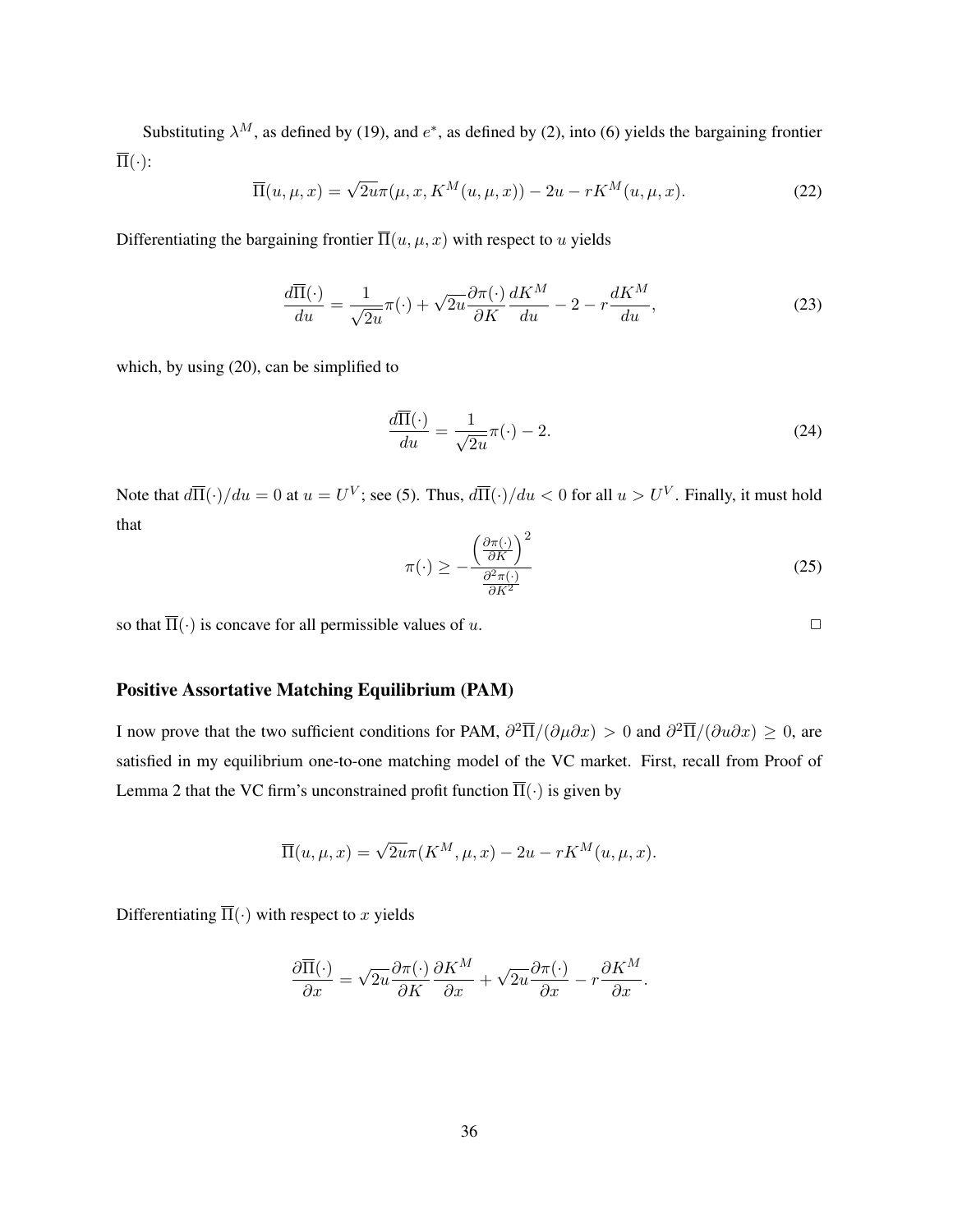Using (20), I get the simplified expression

$$
\frac{\partial \overline{\Pi}(\cdot)}{\partial x} = \sqrt{2u} \frac{\partial \pi(\cdot)}{\partial x}.
$$
\n(26)

Differentiating  $\partial \overline{\Pi}(\cdot)/\partial x$  with respect to  $\mu$  yields

$$
\frac{\partial^2 \overline{\Pi}(\cdot)}{\partial x \partial \mu} = \sqrt{2u} \left[ \frac{\partial^2 \pi(\cdot)}{\partial x \partial \mu} + \frac{\partial^2 \pi(\cdot)}{\partial x \partial K} \frac{\partial K^M}{\partial \mu} \right].
$$
\n(27)

One gets from (21) that  $\frac{\partial K^M}{\partial \mu} > 0$ . Since  $\frac{\partial^2 \pi}{\partial \mu}$   $\geq 0$  and  $\frac{\partial^2 \pi}{\partial \mu}$   $\geq 0$ , one gets that  $\frac{\partial^2 \overline{\Pi}(\cdot)}{\partial x \partial \mu} > 0$ .

Differentiating  $d\overline{\Pi}(\cdot)/dx$  (see (26)) with respect to u yields

$$
\frac{d^2\overline{\Pi}(\cdot)}{dxdu} = \frac{1}{\sqrt{2u}}\frac{\partial\pi(\cdot)}{\partial x} + \sqrt{2u}\frac{\partial^2\pi(\cdot)}{\partial x\partial K}\frac{dK^M}{du}.\tag{28}
$$

From (21), one can infer that  $dK^M/du > 0$ . Thus, (28) is positive.

## Proof of Proposition 1

The optimal equity share  $\lambda^M(i)$  and investment  $K^M(i)$  follow directly from the derivations in the Proof of Lemma 2. Moreover, the Proof of Lemma 2 indicates that  $dK^M/du > 0$ .

By using (19), one gets

$$
\frac{d\lambda^M}{du} = \frac{\pi(\cdot) - 2u \frac{\partial \pi}{\partial K} \frac{\partial K}{\partial u}}{\sqrt{2u} \pi^2(\cdot)}.
$$
\n(29)

From (20), one can get that  $\frac{\partial K^M}{\partial u} = -\frac{\frac{\partial \pi}{\partial K}}{2u}$  $\overline{2u\frac{\partial^2 \pi}{\partial K^2}}$ , which can be substituted into (29):

$$
\frac{d\lambda^M}{du} = \frac{\pi(\cdot) + \left(\frac{\partial \pi(\cdot)}{\partial K}\right)^2 / \left(\frac{\partial^2 \pi(\cdot)}{\partial K^2}\right)}{\sqrt{2u\pi^2(\cdot)}}.
$$
\n(30)

The concavity condition for the bargaining frontier (25) implies  $d\lambda^M/du > 0$ .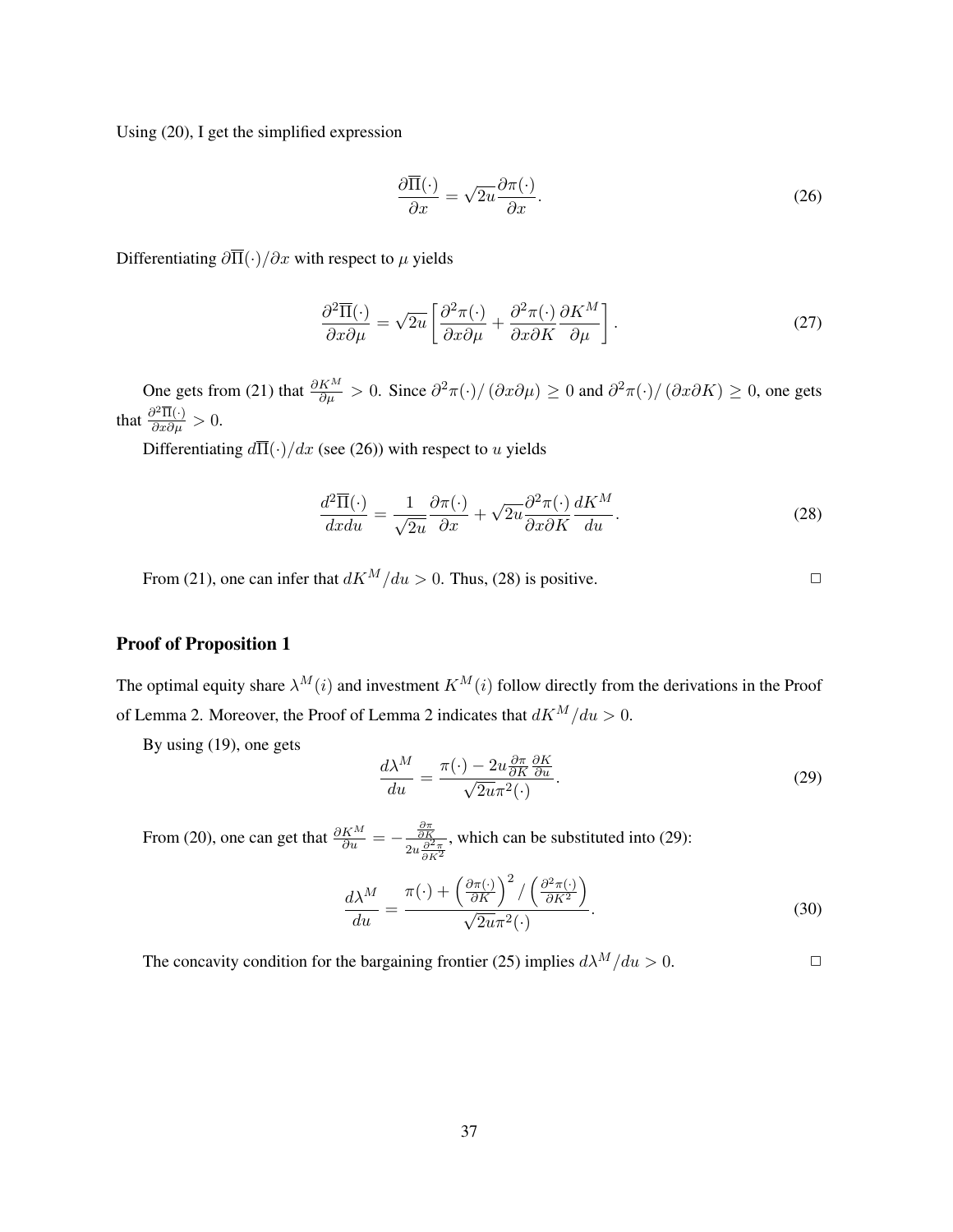### Proof of Proposition 2

Under one-to-one matching, the entrepreneur with a low-quality idea is matched to the entrant VC firm, and the entrepreneur's expected utility equals  $U_V(\mu_l, x_E)$ . This is because the outside value for the entrepreneur with a low-quality idea is zero, and thus, the lowest expected utility is realized in the matching equilibrium. Accordingly, the bargaining frontier for entrant VC firm  $E$  takes the following form:

$$
\overline{\Pi}_E = \frac{1}{4}\pi(K_l^*, \mu_l, x_E) - rK_l^*.
$$
\n(31)

The entrant VC firm is willing to provide a contract,  $\{\lambda'_{hE}, K'_{hE}\}$ , to entrepreneur *h* with a highquality business idea, such that the following condition holds:

$$
\lambda_{hE}'(1 - \lambda_{hE}')\pi(K_{hE}', \mu_h, x_E) - rK_{hE}' \ge \overline{\Pi}_E.
$$
\n(32)

Moreover, the contract offer given by  $E$ ,  $\{\lambda'_{hE}, K'_{hE}\}$ , constitutes the outside value for entrepreneur, h, which implies:

$$
u_h \equiv (\lambda_{hE}' \pi(K_{hE}', \mu_h, x_E))^2/2. \tag{33}
$$

Denote entrepreneur h's expected utility as  $U^V(h)$  when incumbent VC firm, I, holds all the bargaining power. Note that  $U^V(h) = \pi^2(K_{hI}^*, \mu_h, x_I)/8$ . If the following condition holds,

$$
(\lambda_{hE}' \pi(K_{hE}', \mu_h, x_E))^2/2 > \pi^2(K_{hI}^*, \mu_h, x_I)/8
$$
\n(34)

then entrepreneur h's outside value improves with entry of firm  $E$ , and thus, entrepreneur h's equity share and capital received increase, according to Proposition 1.

To establish a conclusion about an increased outside value, one just needs to prove that there exists a contract  $\{\lambda'_{hE}, K'_{hE}\}\$  that satisfies (34) and (32).

Suppose the entrant VC firm provides exactly the same amount of capital as given by incumbent firm *I* to entrepreneur *h*, when *I* holds the highest bargaining power (i.e.  $K'_{hE} = K^*_{hI}$ ).

Thus, (34) can be simplified as:

$$
\lambda_{hE}^{\prime} > \frac{1}{2} \frac{x_I}{x_E}.\tag{35}
$$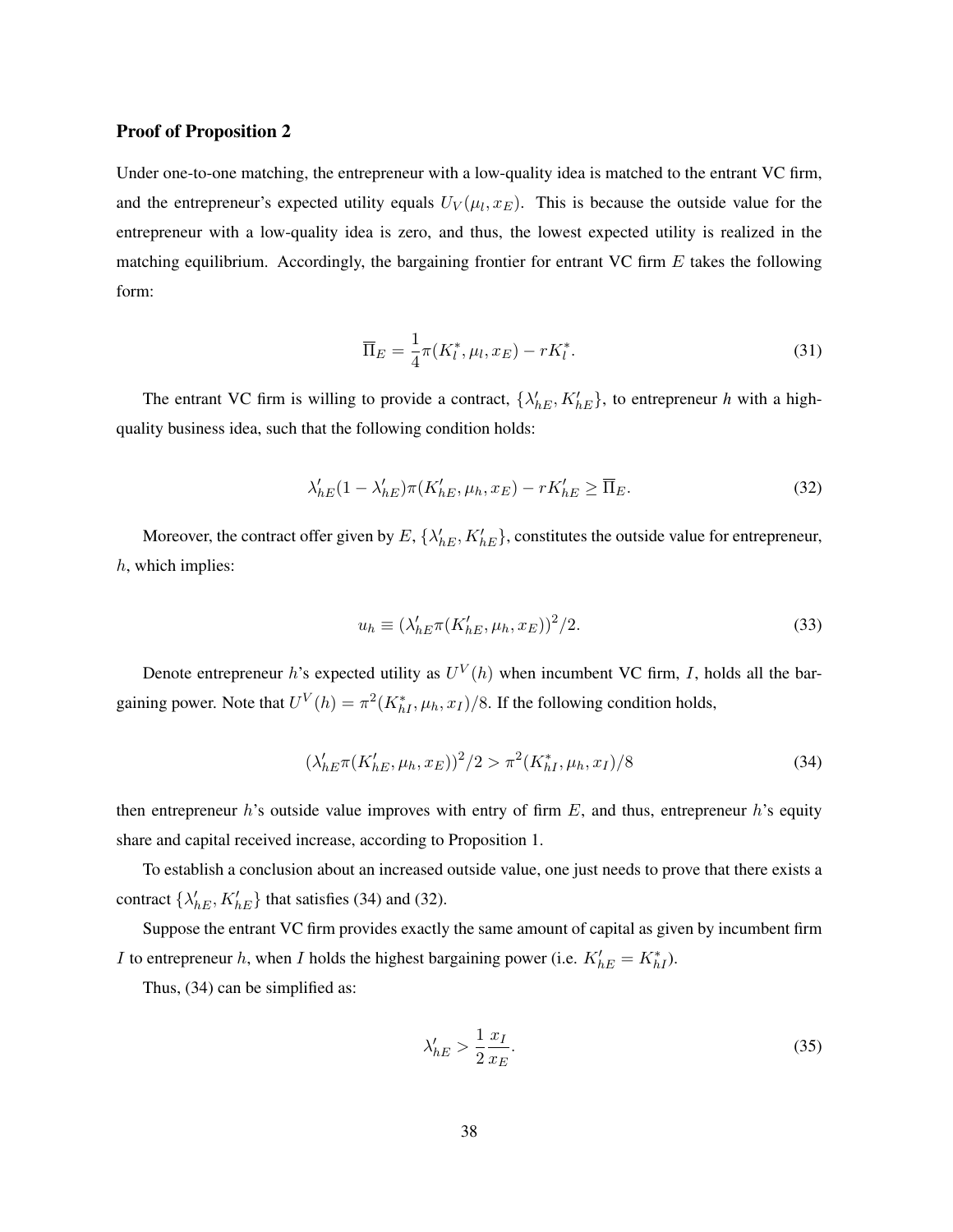Suppose the entrant VC firm E provides a contract of  $\left\{\frac{1}{2},\frac{1}{2},\frac{1}{2}\right\}$  $rac{1}{2} \frac{x_I}{x_E}$  $\left\{\frac{x_L}{x_E}, K_{hI}^*\right\}$  to h. If (32) is valid under this contract term, then  $E$  is able to outbid the contract offered by  $I$  to  $h$  without entry, and thus, the outside value for h improves. This implies the following inequality must hold:

$$
\frac{1}{2}\frac{x_I}{x_E}(1-\frac{1}{2}\frac{x_I}{x_E})\mu_h^2 x_E^2 (K_{hI}^*)^{2\alpha} - rK_{hI}^* \ge \frac{1}{4}\mu_l^2 x_E^2 (K_{lE}^*)^{2\alpha} - rK_{lE}^*
$$
\n(36)

where  $K_{lE}^*$  is the capital amount provided by VC firm E to entrepreneur l with a low-quality idea, when  $E$  has all the bargaining power.

Substituting  $K_{hI}^* = \left(\frac{2r}{\mu_h^2 x_I^2 \alpha}\right)^{\frac{1}{2\alpha - 1}}$  and  $K_{lE}^* = \left(\frac{2r}{\mu_l^2 x_E^2 \alpha}\right)^{\frac{1}{2\alpha - 1}}$  from Proposition 1 into (36) yields:

$$
\frac{1}{2}\frac{x_I}{x_E}(1-\frac{1}{2}\frac{x_I}{x_E})\mu_h^2 x_E^2 \left(\frac{2r}{\mu_h^2 x_I^2 \alpha}\right)^{\frac{2\alpha}{2\alpha-1}} - r\left(\frac{2r}{\mu_h^2 x_I^2 \alpha}\right)^{\frac{1}{2\alpha-1}} \ge \frac{1}{4}\mu_l^2 x_E^2 \left(\frac{2r}{\mu_l^2 x_E^2 \alpha}\right)^{\frac{2\alpha}{2\alpha-1}} - r\left(\frac{2r}{\mu_l^2 x_E^2 \alpha}\right)^{\frac{1}{2\alpha-1}}. \tag{37}
$$

Dividing both sides of (38) by  $x_E^{\frac{2}{1-2\alpha}}$  and simplifying yields:

$$
\frac{1}{2}\frac{x_I}{x_E}(1-\frac{1}{2}\frac{x_I}{x_E})\mu_h^{\frac{2}{1-2\alpha}}\frac{x_I}{x_E}\frac{\frac{4\alpha}{1-2\alpha}}{(2r)^{1-2\alpha}}(\frac{\alpha}{2r})^{\frac{2\alpha}{1-2\alpha}}(\frac{\alpha}{2r})^{\frac{1}{1-2\alpha}}(\frac{x_I}{x_E})^{\frac{2}{1-2\alpha}} \geq \frac{1}{4}\mu_l^{\frac{2}{1-2\alpha}}(\frac{\alpha}{2r})^{\frac{2\alpha}{1-2\alpha}}-\mu_l^{\frac{2}{1-2\alpha}}(\frac{\alpha}{2r})^{\frac{2}{1-2\alpha}}(38)
$$
\n
$$
(38)
$$

It can be shown that the left-hand side of the inequality is decreasing in  $t = \frac{x_I}{x_B}$  $\frac{x_I}{x_E}$ . Denote LHS $(t)$  = 1  $\frac{1}{2}t(1-\frac{1}{2})$  $\frac{1}{2}t)\mu_h^{\frac{2}{1-2\alpha}}t^{\frac{4\alpha}{1-2\alpha}}(\frac{\alpha}{2n}% +\frac{\alpha}{2\alpha}t)^{-\frac{2\alpha}{2\alpha}}t^{\frac{2\alpha}{1-2\alpha}}+\frac{\alpha}{2\alpha}t^{\frac{2\alpha}{1-2\alpha}}+\frac{\alpha}{2\alpha}t^{\frac{2\alpha}{1-2\alpha}}t^{\frac{2\alpha}{1-2\alpha}}t^{\frac{2\alpha}{1-2\alpha}}t^{\frac{2\alpha}{1-2\alpha}}$  $\frac{\alpha}{2r})^{\frac{2\alpha}{1-2\alpha}}-r\mu h^{\frac{2}{1-2\alpha}}(\frac{\alpha}{2r})$  $\frac{\alpha}{2r})^{\frac{1}{1-2\alpha}}t^{\frac{2}{1-2\alpha}}$ , where  $t>1$ 

Differentiating LHS $(t)$  with respect to t yields:

$$
\frac{dLHS}{dt} = \frac{1}{2}(1-t)\mu_h^{\frac{2}{1-2\alpha}}t^{\frac{4\alpha}{1-2\alpha}}(\frac{\alpha}{2r})^{\frac{2\alpha}{1-2\alpha}} + (\frac{1}{t}-1)\frac{4r}{1-2\alpha}(\frac{\alpha}{2r})^{\frac{1}{1-2\alpha}}t^{\frac{1+2\alpha}{1-2\alpha}} \tag{39}
$$

Since  $t > 1$ , one gets  $\frac{dLHS}{dt} < 0$ . There exists a value  $\underline{t}$  such that when  $\frac{x_L}{x_E}$  equals  $\underline{t}$  (36) is binding. As long as the heterogeneity of VC firms' expertise is below a certain level,  $\frac{x_L}{x_E} < \underline{t}$ , (36) is valid and the outside value for entrepreneur  $h$  must improve with entry of VC firm  $E$ . According to Proposition 1, the equity share owned by the incumbent-backed entrepreneur  $h$  increases. So does the capital investment given by I to h.  $\Box$ 

## Proof of Lemma 3

When the incumbent and entrant VC firms deviate to jointly financing entrepreneur  $l$ , the incumbent lead firm has to solve for the optimization problem in (13) subject to (12). Suppose that the entrant VC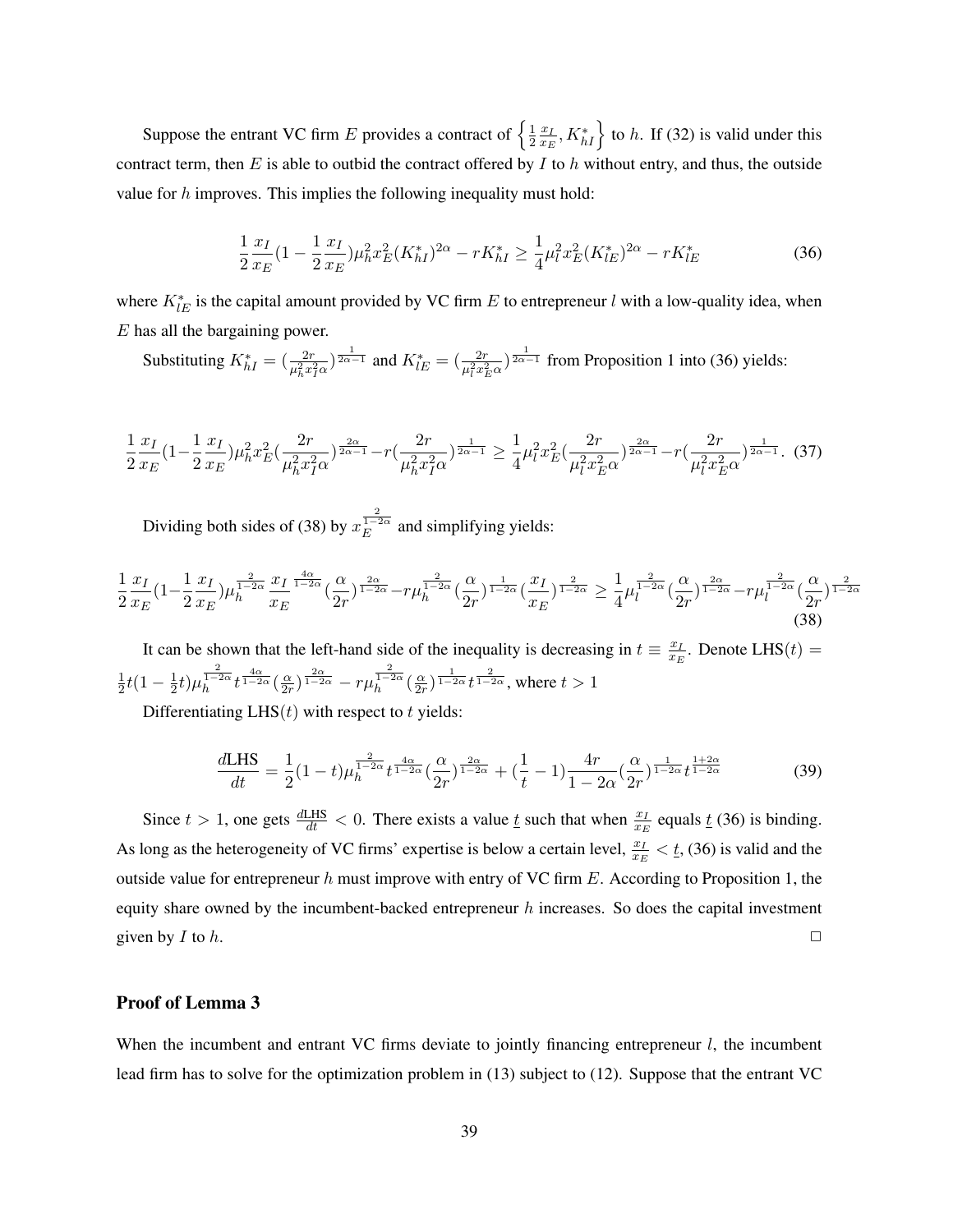firm receives an expected payoff  $\overline{\Pi}_E + \epsilon$ , where  $\epsilon \geq 0$ . The payoff for the entrant VC firm satisfies the following equation:

$$
\lambda_l (1 - \lambda_l) (\tilde{\pi}(K_{lE}, K_{lE}, \mu_l, x_I))^2 \frac{K_{lI}}{K_{lE} + K_{lI}} - rK_{lE} = \overline{\Pi}_E + \epsilon.
$$
 (40)

When  $\epsilon > 0$ , the entrant VC firm would have no incentive to bid for entrepreneur h, and the outside value for the entrepreneur declines to zero. When  $\epsilon = 0$ , the entrant VC firm receives the same expected payoff as in the case of the one-to-one matching equilibrium and thus would be willing to offer entrepreneur  $h$  the same outside value as in the one-to-one matching equilibrium.

Furthermore, since the outside value for entrepreneur  $l$  is zero, the lead VC firm has all the bargaining power, and thus  $\lambda_l = 1/2$ . Therefore, after I substitute (40) and  $\lambda_l = 1/2$  into (13), the unconstrained optimization problem for the incumbent lead VC firm takes the following form:

$$
\max_{\{K_{lI}, K_{lE}\}} \frac{1}{4} (\tilde{\pi}(K_{lI}, K_{lE}, \mu_l, x_I))^2 - (\overline{\Pi}_E + \epsilon) - r(K_{lI} + K_{lE}). \tag{41}
$$

The optimal capital provisions from the leader  $(K_{II}^*)$  and from the syndicate member  $(K_{IE}^*)$  are characterized by the same first-order condition as follows:

$$
\frac{\alpha}{2}\mu_l^2 x_I^2 (K_{lE}^* + K_{lI}^*)^{2\alpha - 1} - r = 0.
$$
\n(42)

One gets the total investment from the incumbent and entrant VC firms as follows:

$$
K_{lE}^* + K_{lI}^* = \left(\frac{\alpha \mu_l^2 x_I^2}{2r}\right)^{\frac{1}{1-2\alpha}}.
$$
\n(43)

Substituting (43) into (41) yields the expected payoff for the incumbent leader of investing in  $l$  in a syndicate with  $E$ :

$$
\tilde{\Pi}_{II} = \frac{1}{4} \mu_l^2 x_I^2 \left( \frac{\alpha \mu_l^2 \Phi_{lE}^2}{2r} \right)^{\frac{2\alpha}{1-2\alpha}} - \left( \overline{\Pi}_E + \epsilon \right) - r \left( \frac{\alpha \mu_l^2 x_I^2}{2r} \right)^{\frac{1}{1-2\alpha}}.
$$
\n(44)

Compare  $\tilde{\Pi}_{lI}$  with the bargaining frontier for the incumbent VC firm when there is one-to-one matching,  $\overline{\Pi}_{hI}$ , as defined by (22). If  $\tilde{\Pi}_{lI} > \overline{\Pi}_{hI}$ , the best alternative to financing h in a syndicate is to form a syndicate to finance *l*. This is equivalent to the following condition: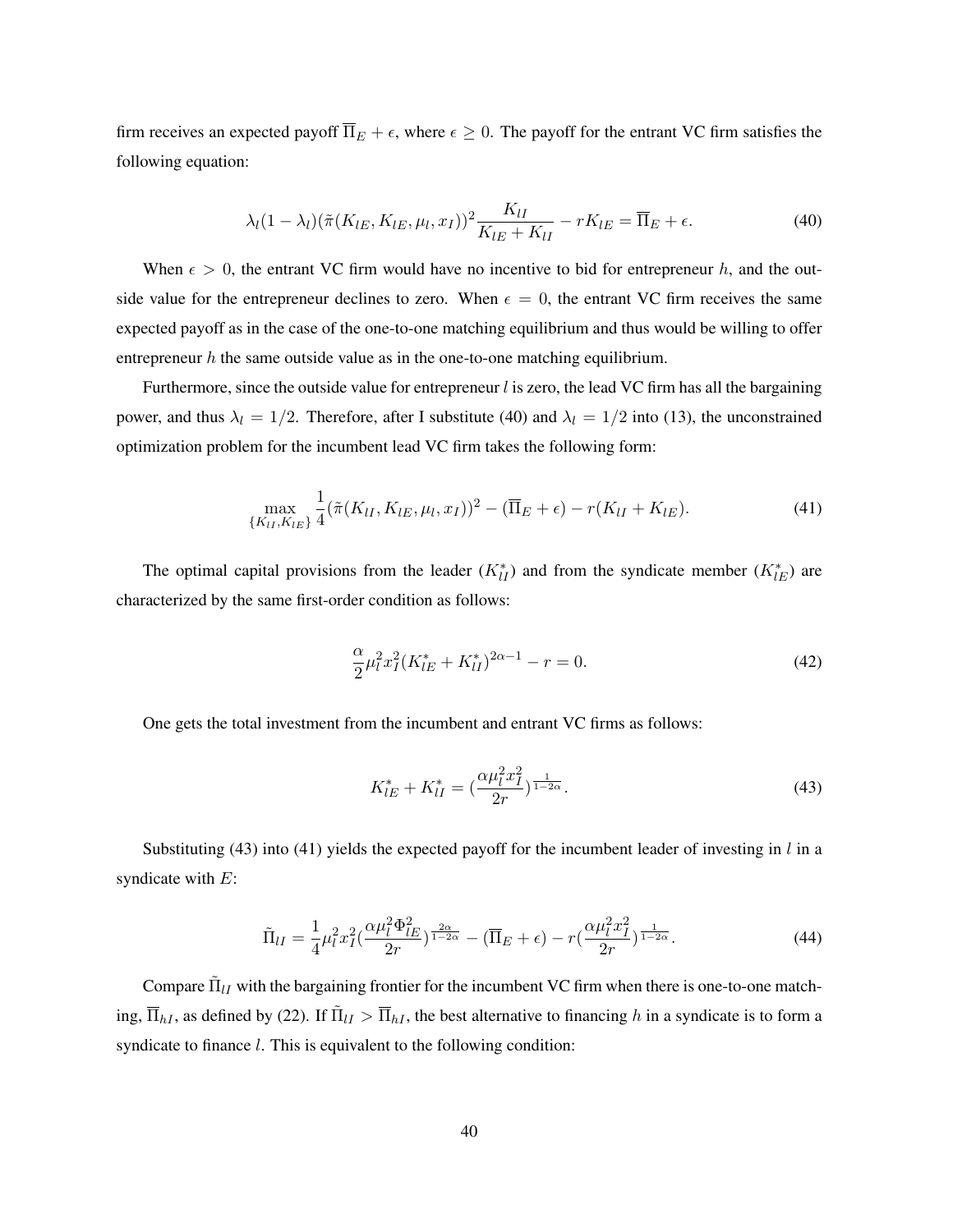$$
\frac{1}{4}\mu_l^2 x_I^2 \left(\frac{\alpha \mu_l^2 x_I^2}{2r}\right)^{\frac{2\alpha}{1-2\alpha}} - \left(\overline{\Pi}_E + \epsilon\right) - r \left(\frac{\alpha \mu_l^2 x_I^2}{2r}\right)^{\frac{1}{1-2\alpha}} > \sqrt{2u_{hI}^*} \mu_h x_I (K_{hI}^M)^\alpha - 2u_{hI}^* - rK_{hI}^M. \tag{45}
$$

 $K_{hI}^M$  is the capital investment given by VC firm I to entrepreneur h under one-to-one matching, as defined in Proposition 1. The outside value for entrepreneur  $h$  in one-to-one matching depends on the bid from the entrant VC firm  $E.$  Suppose VC firm  $E$  would offer a contract  $\{K_{hE}^{O}, \lambda_{hE}^{O}\}$  to entrepreneur h. In deciding the value of  $u_{hI}^*$ , I assume  $K_{hE}^O$  equals the capital investment given by VC firm E to entrepreneur *l* in the one-to-one matching equilibrium. The equity share  $\lambda_{hE}^{O}$  can be characterized by the following equation:

$$
\lambda_{hE}^{O}(1 - \lambda_{hE}^{O})\mu_h^2 x_E^2 (K_{hE}^{O})^{2\alpha} - rK_{hE}^{O} = \overline{\Pi}_E, \tag{46}
$$

where

$$
\overline{\Pi}_E \equiv \frac{1}{4} \mu_l^2 x_E^2 (K_{lE}^M)^{2\alpha} - rK_{lE}^M \quad \text{and} \quad K_{lE}^M = K_{hE}^O = \left(\frac{\alpha \mu_l^2 x_E^2}{2r}\right)^{\frac{1}{1-2\alpha}}.
$$
 (47)

Therefore, one can infer  $\lambda_{hE}^{O} = \frac{1}{2}$  $\frac{1}{2}[1 + \sqrt{1 - (\frac{\mu_l}{\mu_h}}$  $\frac{\mu_l}{\mu_h}$ )<sup>2</sup>. Accordingly,  $u_{hI}^*$  can be decided by the following equation:

$$
u_{hI}^{*} = \frac{(\lambda_{hE}^{O}\pi(K_{hE}^{O},\mu_h,x_E))^{2}}{2} = \frac{1}{8}(1+\sqrt{1-v^{2}})^{2}[\mu_h x_E(K_{hE}^{O})^{\alpha}]^{2} = \frac{1}{8}(1+\sqrt{1-v^{2}})^{2}(\mu_l x_E(\frac{\alpha}{2r})^{\alpha})^{\frac{2}{1-2\alpha}},
$$
\n(48)

where  $v = \frac{\mu_l}{\mu_l}$  $\frac{\mu_l}{\mu_h}.$  $K_{hI}^M$  takes the following form according to Proposition 1

$$
K_{hI}^M = \left(\frac{\alpha \sqrt{2u_{hI}^*} \mu_h x_I}{r}\right)^{\frac{1}{1-\alpha}}.
$$
\n(49)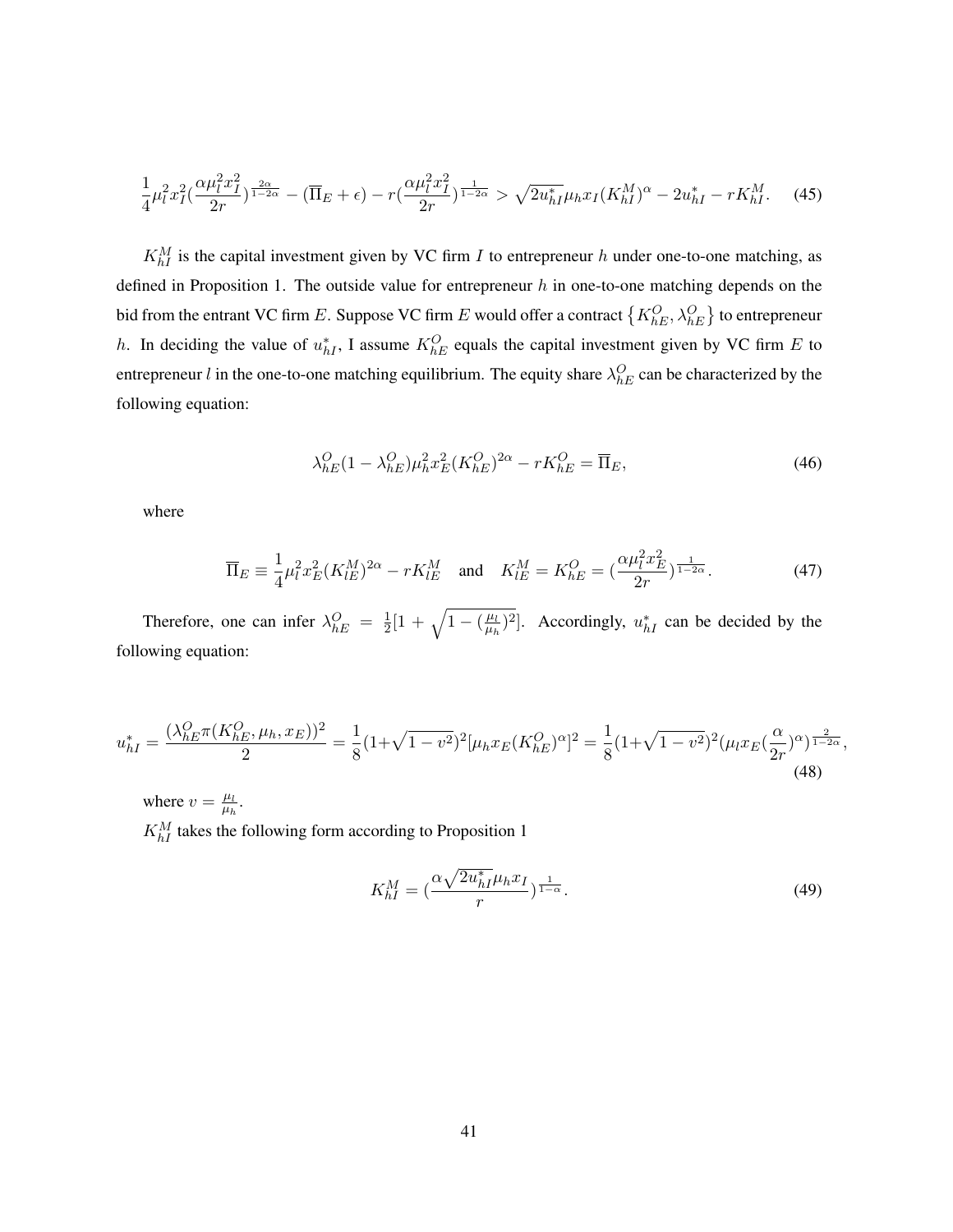Substituting (46), (47), (48), and (49) into (45) yields:

$$
\frac{1}{4}\mu_l^{\frac{2}{1-2\alpha}}\Phi_{IE}^{\frac{2}{1-2\alpha}}\left(\frac{\alpha}{2r}\right)^{\frac{2\alpha}{1-2\alpha}} - \frac{1}{4}\mu_l^{\frac{2}{1-2\alpha}}x^{\frac{2}{1-2\alpha}}\left(\frac{\alpha}{2r}\right)^{\frac{2\alpha}{1-2\alpha}} + r\mu_l^{\frac{2}{1-2\alpha}}x^{\frac{2}{1-2\alpha}}\left(\frac{\alpha}{2r}\right)^{\frac{1}{1-2\alpha}} - r\left(\frac{\alpha}{2r}\mu_l^2\Phi_{IE}^2\right)^{\frac{1}{1-2\alpha}} > \n\frac{1}{2}\left(1+\sqrt{1-v^2}\right)^{\frac{1}{1-\alpha}}\left(\mu_h\right)^{\frac{2}{1-\alpha}}\left(\mu_l\right)^{\frac{2\alpha}{(1-2\alpha)(1-\alpha)}}x^{\frac{1}{(1-2\alpha)(1-\alpha)}}x^{\frac{1}{1-\alpha}}\left(\frac{\alpha}{2r}\right)^{\frac{2\alpha}{1-2\alpha}} - \frac{1}{4}\left(1+\sqrt{1-v^2}\right)^2\mu_h^2x^{\frac{2}{1-2\alpha}}\mu_l^{\frac{4\alpha}{1-2\alpha}}\left(\frac{\alpha}{2r}\right)^{\frac{2\alpha}{1-2\alpha}} - r\left(\frac{\alpha}{2r}\right)^{\frac{1}{1-2\alpha}}\left(1+\sqrt{1-v^2}\right)^{\frac{1}{1-2\alpha}}\left(1+\sqrt{1-v^2}\right)^{\frac{1}{1-\alpha}}\mu_h^{\frac{2}{1-\alpha}}x^{\frac{2}{(1-2\alpha)(1-\alpha)}}x^{\frac{1}{1-\alpha}}\mu_l^{\frac{2\alpha}{(1-2\alpha)(1-\alpha)}}.
$$
\n(50)

Dividing both sides of (50) by  $\mu_l^{\frac{2}{1-2\alpha}}$  and  $(\frac{\alpha}{2r})$  $\frac{\alpha}{2r}$ )  $\frac{1}{1-2\alpha}$  and then simplifying yield:

$$
\underbrace{\left(\frac{1}{2\alpha}-1\right)(x_I^{\frac{2}{1-2\alpha}}-x_E^{\frac{2}{1-2\alpha}})}_{LHS} > \underbrace{\left(1+\sqrt{1-v^2}\right)^{\frac{1}{1-\alpha}}(1/v)^{\frac{2}{1-\alpha}}x_E^{\frac{1}{(1-2\alpha)(1-\alpha)}}x_I^{\frac{1}{1-\alpha}}(\frac{1}{\alpha}-1) - \frac{1}{2\alpha}(1+\sqrt{1-v^2})^2(1/v)^2x_E^{\frac{2}{1-2\alpha}}}{RHS}.
$$
\n(51)

Take derivatives of both sides of (51) with respect to  $x_I$ . The left-hand side derivative is:

$$
\frac{dLHS}{dx_I} = \frac{1}{\alpha} x_I^{\frac{1+2\alpha}{1-2\alpha}}.
$$
\n(52)

The right-hand side derivative is:

$$
\frac{dRHS}{dx_I} = \frac{1}{\alpha} (1 + \sqrt{1 - v^2})^{\frac{1}{1 - \alpha}} (1/v)^{\frac{2}{1 - \alpha}} x_E^{\frac{1}{(1 - 2\alpha)(1 - \alpha)}} x_I^{\frac{\alpha}{1 - \alpha}}.
$$
\n(53)

Thus,  $\frac{dRHS}{dx_I} > \frac{dLHS}{dx_I}$  $\frac{LHS}{dx_I}$  is conditional on

$$
(1 + \sqrt{1 - v^2})(1/v)^2 \left(\frac{x_E}{x_I}\right)^{\frac{1}{1 - 2\alpha}} > 1. \tag{54}
$$

In (54), it implies that the degree of entrepreneurs' business idea quality heterogeneity is relatively higher than that of VC firms' expertise. If (54) is valid, then as  $x_I$  increases, (51) is less likely to satisfy. If  $x_I$  keeps increasing and eventually reverses the inequality of (54), incumbent would always find it more profitable to finance the high-quality project on its own rather than form a syndicate with the entrants as (51) is no longer valid. Therefore, as the expertise level of the high-expertise VC firm is sufficiently low, it always finances projects in a syndicate with the entrant VC firm.

 $\Box$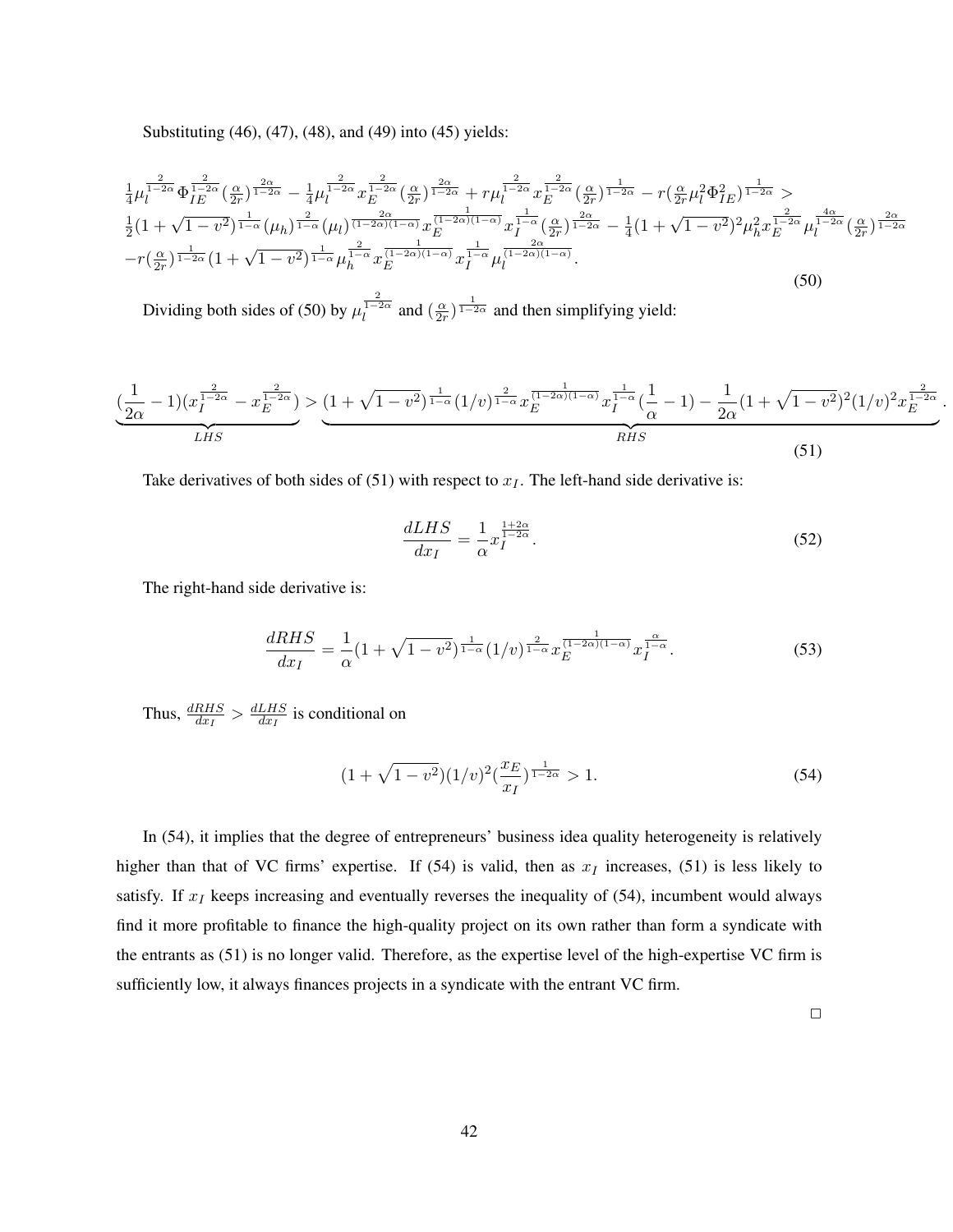#### Proof of Proposition 3

First, the proof shows that syndication between the entrant and the incumbent is only possible when (45) is true. Suppose the reverse of (45) is true. The best alternative for the incumbent to syndicating for a high-idea-quality project would be independently financing the high-idea-quality entrepreneur. Therefore, when the incumbent and the entrant jointly finance the high idea quality entrepreneur, the entrepreneur has a higher than zero outside value, which equals his expected payoff under one-to-one matching, and is shown as below.

$$
u = \frac{1}{2}\lambda_h^2(\tilde{\pi}(K_{hI} + K_{hE}, \mu_h, \Phi_{IE}))^2.
$$

Thus, the optimal equity share under syndication,  $\lambda_h^*$ , must satisfy

$$
\lambda_h^* = \frac{\sqrt{2u}}{\tilde{\pi}(K_{hI} + K_{hE}, \mu_h, \Phi_{IE})}.
$$
\n(55)

Additionally, in syndicating with the entrant, the incumbent has to guarantee a positive expected profit of  $\overline{\Pi}_E$  to the entrant. The participation constraint of the entrant syndicate member as shown in (9) must be binding:

$$
\lambda_h(1-\lambda_h)(\pi(K_{hI}+K_{hE},\mu_h,\Phi_{IE}))^2\frac{K_{hE}}{K_{hE}+K_{hI}}-rK_{hE}=\overline{\Pi}_E.
$$

One can infer the syndicate member's equity share  $\frac{K_{hE}}{K_{hE}+K_{hI}}$  as follows:

$$
\frac{K_{hE}}{K_{hE} + K_{hI}} = \frac{\overline{\Pi}_E + rK_{hE}}{\lambda_h (1 - \lambda_h)(\tilde{\pi}(K_{hI} + K_{hE}, \mu_h, \Phi_{IE}))^2}.
$$
\n
$$
(56)
$$

Substituting (56) and (55) into (11) yields the unconstrained maximization problem for the syndicate leader:

$$
\max_{\{K_{hI}, K_{hE}\}} \sqrt{2u} (\pi(K_{hI} + K_{hE}, \mu_h, \Phi_{IE}) - \sqrt{2u}) - \overline{\Pi}_E - r(K_{hI} + K_{hE}).
$$
 (57)

The optimal capital provisions from the leader  $(K_{hI})$  and from the syndicate member  $(K_{hE})$  are characterized by the same first-order condition:

$$
\alpha \sqrt{2u} \mu_h x_I (K_{hE} + K_{hI})^{\alpha - 1} - r = 0.
$$
 (58)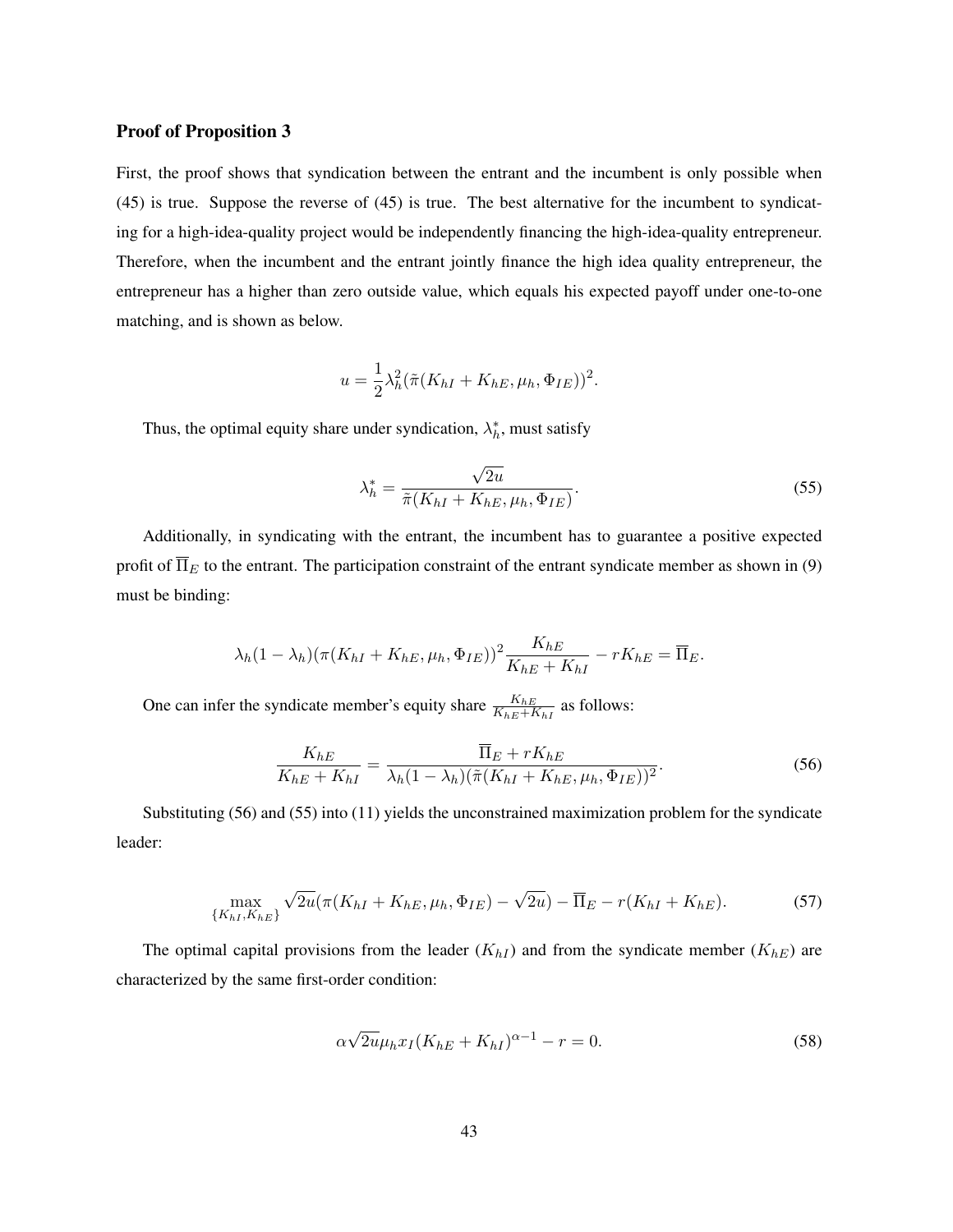Thus, one can infer from (58) that the optimal capital provision  $\tilde{K}^* \equiv K_{hI}^* + K_{hE}^*$  is as follows:

$$
\tilde{K}^* = \left(\frac{\alpha\sqrt{2u}\mu_h x_I}{r}\right)^{\frac{1}{1-\alpha}}.\tag{59}
$$

Notice that  $K^*$  is the same with the capital investment under one-to-one matching as shown in (21). One can further derive the bargaining frontier,  $\tilde{\Pi}_I$ :

$$
\tilde{\Pi}_I = \sqrt{2u}(\tilde{\pi} - \sqrt{2u}) - \overline{\Pi}_E - r(\tilde{K}^*).
$$
\n(60)

It is obvious that  $\tilde{\Pi}_I < \overline{\Pi}_I$ , which is equivalent to:

$$
\sqrt{2u}(\tilde{\pi} - \sqrt{2u}) - \overline{\Pi}_E - r(\tilde{K}^*) < \sqrt{2u}(\pi - \sqrt{2u}) - r(K^*) \tag{61}
$$

as  $\tilde{K}^* = K^*$  and  $\tilde{\pi} = \pi$ .

Thus, syndicating with the entrant is dominated by the strategy of deviating to independently financing the high-idea-quality entrepreneur when the reverse of (45) is true.

When (45) is true, however, the outside value for the entrepreneur is at the minimum. The following condition is always valid, and the lead investor chooses to form a syndicate with the entrant.

$$
\frac{1}{4}\mu_h^2 \Phi_{IE}^2 \left(\frac{2r}{\alpha \mu_h^2 \Phi_{IE}^2}\right)^{\frac{2\alpha}{2\alpha-1}} - \overline{\Pi}_E - r\left(\frac{2r}{\alpha \mu_h^2 \Phi_{IE}^2}\right)^{\frac{1}{2\alpha-1}} > \sqrt{2u_{hI}^*} \mu_h x_I (K_{hI}^M)^\alpha - 2u_{hI}^* - rK_{hI}^M. \tag{62}
$$

By applying Lemma 3, one can conclude that as the incumbent's expertise increases, the VC firm is less likely to form a syndicate with the entrant.

 $\Box$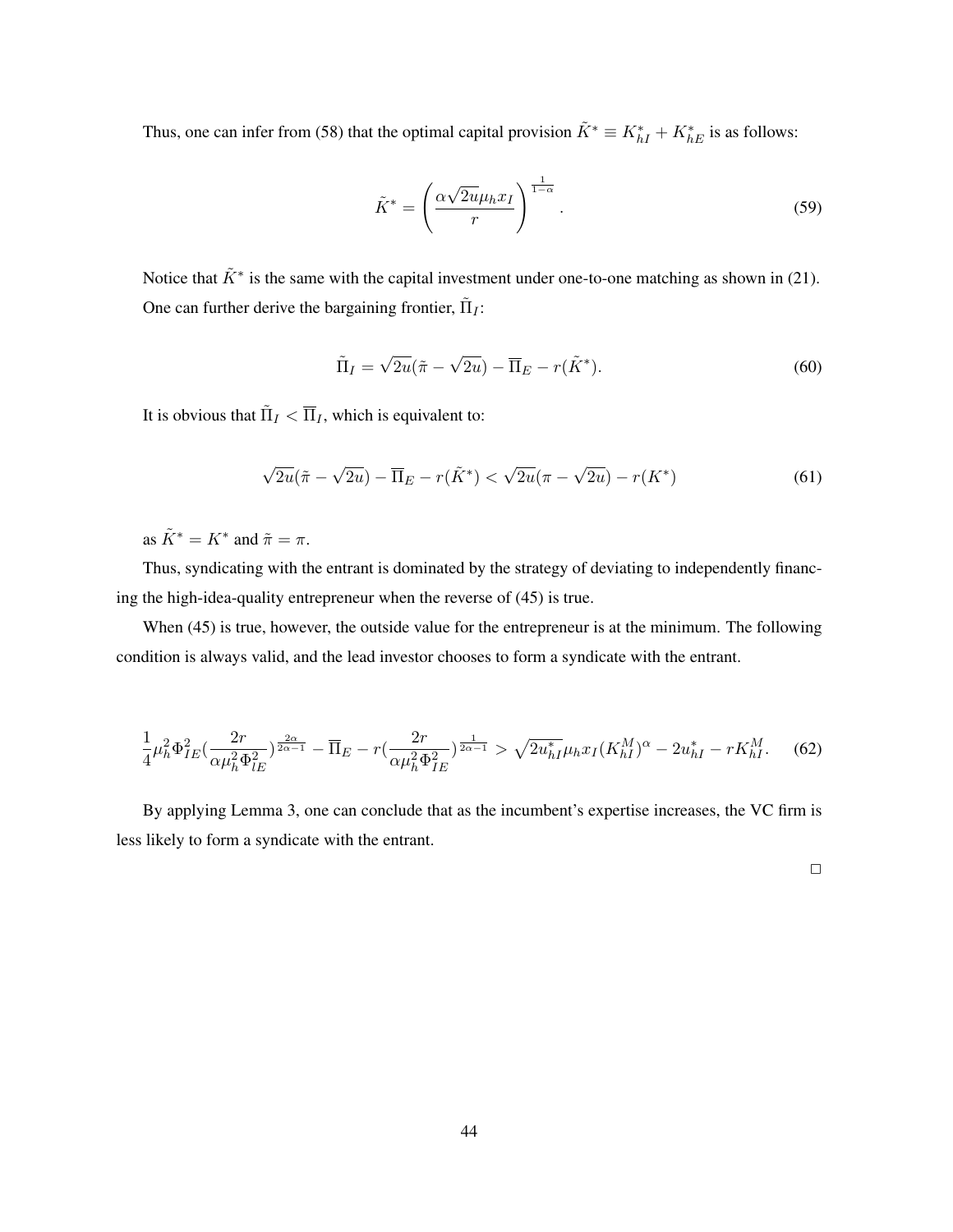## Table 1: Entry and Syndication Between Entrants and Incumbents in the VC Market

|                                | mean  | median | max | min          | s.d.  |
|--------------------------------|-------|--------|-----|--------------|-------|
| <b>Panel A: Entry Measures</b> |       |        |     |              |       |
| Number of deals entrants are   | 12.23 | 6      | 504 | $\mathbf{0}$ | 25.11 |
| involved in                    |       |        |     |              |       |
| Fraction of deals entrants are | 40    | 39     | 100 | $\mathbf{0}$ | .20   |
| involved in $(\%)$             |       |        |     |              |       |
| Number of entrants             | 14.00 | 8      | 427 | $\mathbf{0}$ | 24.19 |
| Number of deals entrants are   | 7.39  | 4      | 264 | $\Omega$     | 13.67 |
| leading                        |       |        |     |              |       |
| Fraction of deals entrants are | 27    | 25     | 100 | $\mathbf{0}$ | .17   |
| leading $(\%)$                 |       |        |     |              |       |
| Number of entrants leading     | 6.74  | 4      | 226 | $\mathbf{0}$ | 11.73 |
| deals                          |       |        |     |              |       |
| <b>Panel B: Syndication</b>    |       |        |     |              |       |
| Fraction of entrants that join | 50    | 50     | 100 | 2.8          | .24   |
| an incumbent-led syndicate     |       |        |     |              |       |
| (% )                           |       |        |     |              |       |
| Fraction of incumbents that    | 9     | 4      | 100 | $\Omega$     | .12   |
| join an entrant-led syndicate  |       |        |     |              |       |
| (% )                           |       |        |     |              |       |
| Fraction of the incumbent-led  | 23    | 20     | 100 | $\Omega$     | .15   |
| deals that involve an entrant  |       |        |     |              |       |
| (% )                           |       |        |     |              |       |
| Fraction of deals in which     | 40.8  | 38.9   | 1   | 3.8          | .186  |
| entrants and incumbents        |       |        |     |              |       |
| syndicate $(\%)$               |       |        |     |              |       |

1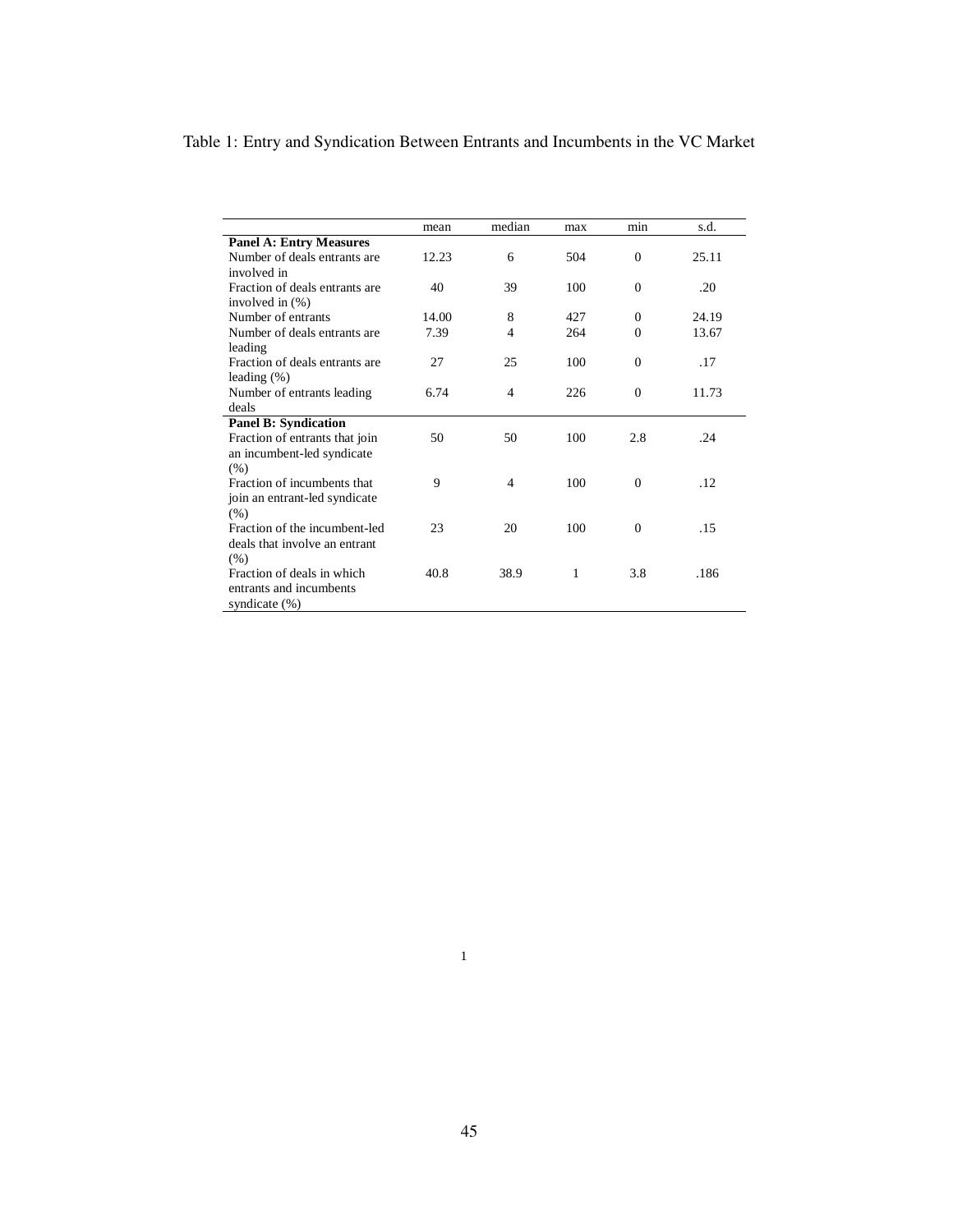| Table 2: Expertise of Incumbents versus Entrants in the VC Market |  |  |  |  |
|-------------------------------------------------------------------|--|--|--|--|
|-------------------------------------------------------------------|--|--|--|--|

|                      | count | mean   | median   | max    | min    | sd     |  |
|----------------------|-------|--------|----------|--------|--------|--------|--|
| <b>Incumbents</b>    |       |        |          |        |        |        |  |
| VCIPOrep (%)         | 38435 | 1.22   | .333     | 16.531 | $_{0}$ | 2.00   |  |
| VCinvshare $(\%)$    | 38435 | .18    | .059     | 5.272  | 0      | .385   |  |
| Rounds of investment | 38435 | 189.39 | 80       | 2968   |        | 298.72 |  |
| <b>Entrants</b>      |       |        |          |        |        |        |  |
| VCIPOrep (%)         | 18842 | .35    | $\theta$ | 13.294 | 0      | 1.01   |  |
| VCinvshare $(\%)$    | 18842 | .05    | .005     | 5.04   | 0      | .154   |  |
| Rounds of investment | 18842 | 53.18  | 10       | 2955   | 0      | 132.9  |  |
|                      |       |        |          |        |        |        |  |

\* VCIPOrep and VCinvshare are the two VC firm reputation measures suggested by Nahata (2008). VCIPOrep is the dollar market value of all companies taken public by the VC firm since year 1987 until a given calendar year, normalized by the total market value of all VC-backed IPO companies within the same time period. VCinvshare is the VC firm's share of investment in the VC industry since 1980 to the year of interest.

1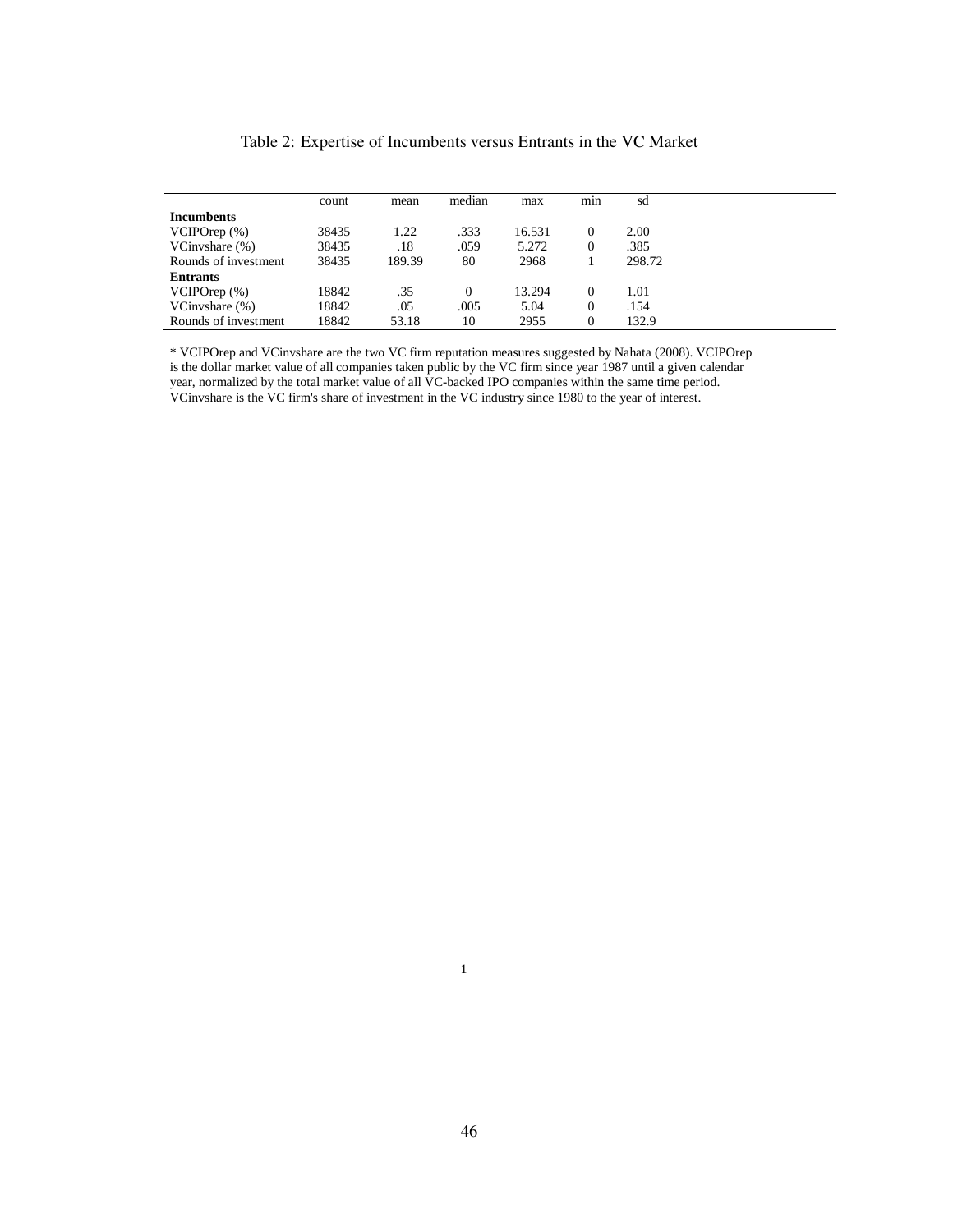|                                                                 | N     | mean     | median         | max      | mın              | s.d.     |
|-----------------------------------------------------------------|-------|----------|----------------|----------|------------------|----------|
| Panel A: Portfolio Company Characteristics at a Financing Round |       |          |                |          |                  |          |
| Early-stage                                                     | 47460 | .24      | $\Omega$       | 1        | $\mathbf{0}$     | .43      |
| Seed                                                            | 47460 | .12      | $\theta$       |          | $\theta$         | .31      |
| Later-stage                                                     | 47460 | .15      | 0              |          | $\theta$         | .35      |
| Expansion                                                       | 47460 | .38      | $\mathbf{0}$   |          | $\theta$         | .49      |
| Age                                                             | 47460 | 4.37     | 3              | 1000     | $\theta$         | 8.00     |
| Cumulative                                                      | 47460 | 12364.77 | 3400           | 710950   | $\theta$         | 25575.93 |
| <b>Funding Amounts</b>                                          |       |          |                |          |                  |          |
| Received                                                        |       |          |                |          |                  |          |
| (\$ thousand)                                                   |       |          |                |          |                  |          |
| Round Number of                                                 | 47460 | 2.918142 | $\overline{2}$ | 33       | 1                | 2.46     |
| Investors                                                       |       |          |                |          |                  |          |
| Panel B: Lead VC Firm Characteristics at a Financing Round      |       |          |                |          |                  |          |
| Fund Size (\$ mil)                                              | 35866 | 233.36   | 101.2          | 6400.6   | $\boldsymbol{0}$ | 446.62   |
| VC IPO                                                          | 35866 | 1.383629 | .447335        | 16.53104 | $\theta$         | 2.132545 |
| Capitalization Share                                            |       |          |                |          |                  |          |
| $(\%)$                                                          |       |          |                |          |                  |          |
| VC Investment                                                   | 35866 | .2290164 | .0860132       | 5.271616 | $\mathbf{0}$     | .4568161 |
| Share $(\% )$                                                   |       |          |                |          |                  |          |
| Panel C: Market Characteristics                                 |       |          |                |          |                  |          |
| Number of Deals                                                 | 1390  | 28.54748 | 12             | 1244     | 2                | 66       |
| Value-Weighted                                                  | 1390  | .278097  | .2553573       | .794193  | .0811            | .12      |
| Industry Avg. B/M                                               |       |          |                |          |                  |          |
| Ratio                                                           |       |          |                |          |                  |          |

Table 3: Summary Statistics for VC Financing in Portfolio Companies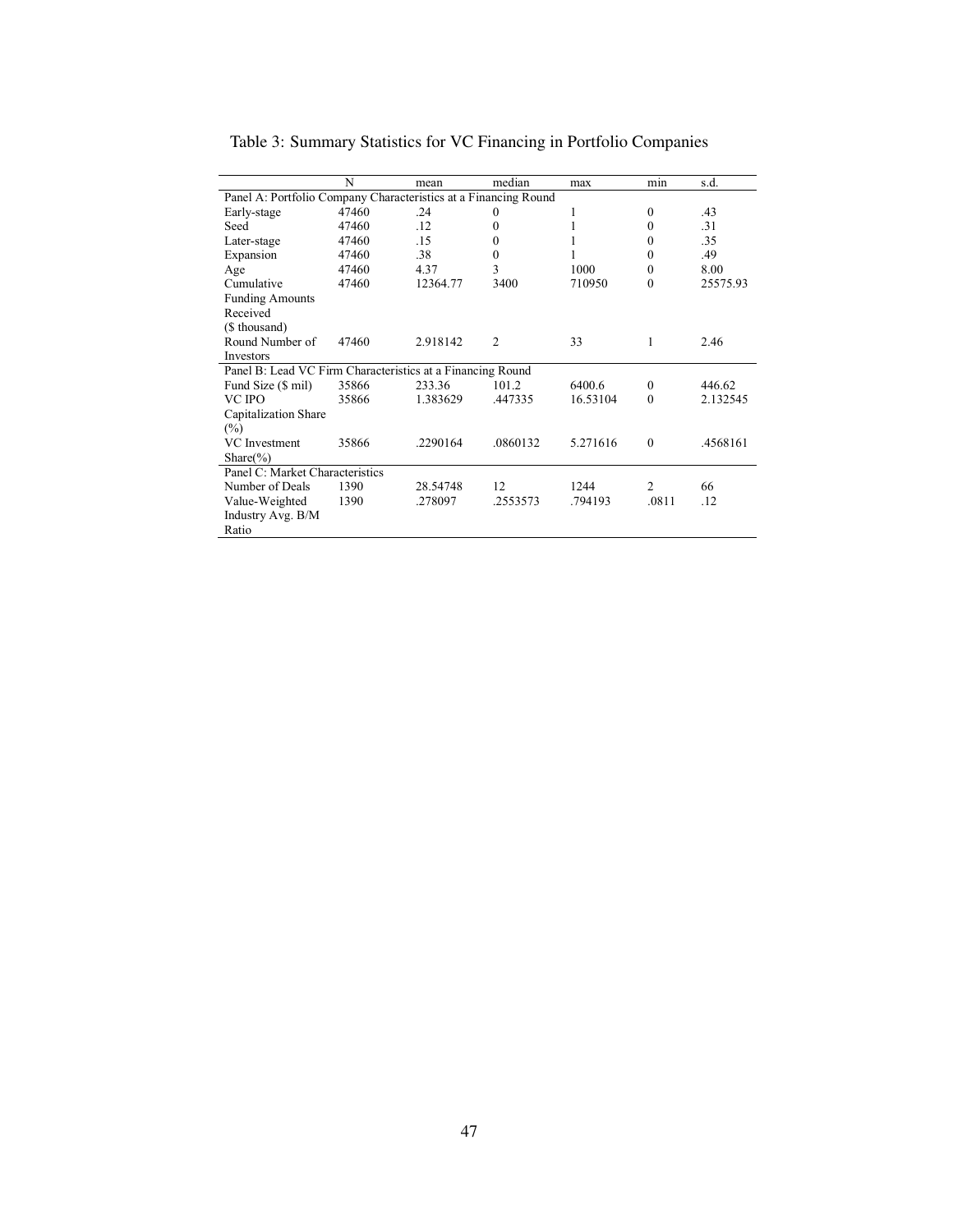| Log (Pre-money Valuation)              |             |             |
|----------------------------------------|-------------|-------------|
|                                        | (1)         | (2)         |
| $Log(1+no. of deals led by entrants)$  | $0.0992***$ |             |
|                                        | (0.0358)    |             |
| EntrantDeal*Log(1+no. of deals led     | 0.0295      |             |
| by entrants)                           | (0.0216)    |             |
|                                        |             |             |
| $Log(1+no.$ of entrants leading deals) |             | $0.0905**$  |
|                                        |             | (0.0351)    |
| EntrantDeal*Log(1+no. of entrants      |             | 0.0328      |
| leading deals)                         |             | (0.0218)    |
| <b>EntrantDeal</b>                     | $-0.0734$   | $-0.0795$   |
|                                        | (0.0682)    | (0.0671)    |
| Log(fund size)                         | 0.00284     | 0.00282     |
|                                        | (0.00981)   | (0.00981)   |
| VC firm connectedness                  | $-1.031***$ | $-1.031***$ |
|                                        | (0.352)     | (0.352)     |
| Log(age of company)                    | 0.0993***   | 0.0993***   |
|                                        | (0.0226)    | (0.0226)    |
| Early-stage dummy                      | $-0.249***$ | $-0.249***$ |
|                                        | (0.0750)    | (0.0751)    |
| Seed-stage dummy                       | $-0.467***$ | $-0.468***$ |
|                                        | (0.0819)    | (0.0820)    |
| Later-stage dummy                      | $-0.00108$  | $-0.000854$ |
|                                        | (0.0737)    | (0.0737)    |
| Expansion-stage dummy                  | $-0.0777$   | $-0.0778$   |
|                                        | (0.0713)    | (0.0713)    |
| Cumulative VC investment received      | $0.702***$  | $0.701***$  |
| by the company                         | (0.0197)    | (0.0197)    |
| Value-weighted industry avg. B/M       | $-0.582**$  | $-0.609**$  |
| ratio                                  | (0.236)     | (0.241)     |
| Log(round number of investors)         | $-0.0504*$  | $-0.0502*$  |
|                                        | (0.0278)    | (0.0277)    |
| Log(no. of deals in market)            | $-0.0410$   | $-0.0279$   |
|                                        | (0.0575)    | (0.0592)    |
| Log(VC prior 4 Q. inflow)              | $0.325***$  | $0.325***$  |
|                                        | (0.0620)    | (0.0621)    |
| Success dummy                          | $0.351***$  | $0.352***$  |
|                                        | (0.0330)    | (0.0331)    |
| VC reputation measure                  | Y           | Y           |
| Market FE                              | Y           | Y           |
| Year FE                                | Y           | Y           |
| Observations                           | 10005       | 10005       |
| $R^2$                                  | 0.533       | 0.533       |

Standard errors in parenthese (\*  $p < 0.1$ , \*\*  $p < 0.05$ , \*\*\*  $p < 0.01$ )

The table shows OLS regression estimates with the heteroskedasticity-robust standard error reported in parenthesis. The sample in the regressions consists of funding rounds lead-managed by incumbent VC firms between 1990 and 2006. VentureXpert reports round investment amount and post-round valuations. Thus, I derive the pre-money valuation by subtracting the round amount from the post-round valuation. Columns 1 and 2 report the results using two alternative entry measures for a given market year: (i) number of deals lead-managed by entrants and (ii) number of distinct entrants leading deals. EntrantDeal is a binary variable that equals one if the current funding round involves entrant VC firms. The entrepreneurial firms' development stage dummies are created based on the classification of VentureXpert. Market and year fixed effects are included but not reported. Standard errors are clustered by market year.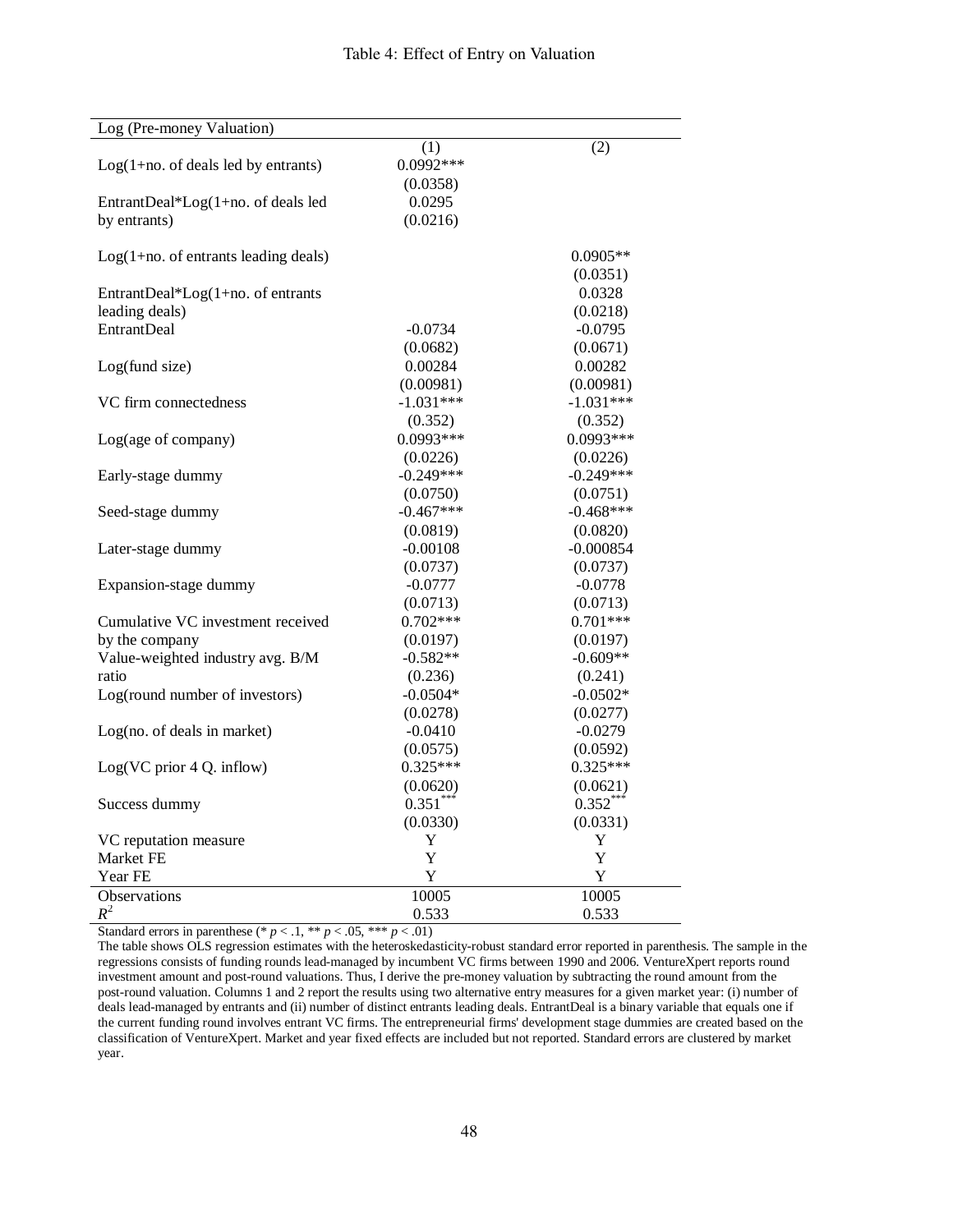| Log(Pre-money Valuation)               |                        |                        |
|----------------------------------------|------------------------|------------------------|
| $Log(1+no. of deals led by entrants)$  | $0.0944$ **            |                        |
|                                        | (0.0392)               |                        |
| EntrantDeal* Log(1+no. of deals led    | 0.0261                 |                        |
| by entrants)                           | (0.0244)               |                        |
| $Log(1+no.$ of entrants leading deals) |                        | $0.0873***$            |
|                                        |                        | (0.0438)               |
| EntrantDeal* $Log(1+no.$ of entrants   |                        | 0.0291                 |
| leading deals)                         |                        | (0.0242)               |
| <b>EntrantDeal</b>                     | $-0.0598$              | $-0.0656$              |
|                                        | (0.0688)               | (0.0677)               |
| Log(fund size)                         | 0.00176                | 0.00176                |
|                                        | (0.0103)               | (0.0103)               |
| VC firm connectedness                  | $-0.953$ <sup>*</sup>  | $-0.953$ <sup>*</sup>  |
|                                        | (0.493)                | (0.495)                |
| Log(age of company)                    | $0.0948***$            | $0.0948***$            |
|                                        | (0.0318)               | (0.0318)               |
| Early-stage dummy                      | $-0.247***$            | $-0.247***$            |
|                                        | (0.0930)               | (0.0933)               |
| Seed-stage dummy                       | $-0.452***$            | $-0.452***$            |
|                                        | (0.124)                | (0.125)                |
| Later-stage dummy                      | $-0.0267$              | $-0.0265$              |
|                                        | (0.0728)               | (0.0728)               |
| Expansion-stage dummy                  | $-0.0829$              | $-0.0829$              |
|                                        | (0.0797)               | (0.0799)               |
| Cumulative VC investment received      | $0.679***$             | $0.679***$             |
| by the company                         | (0.0211)               | (0.0211)               |
| Value-weighted industry avg. B/M       | $-0.506$               | $-0.531$               |
| ratio                                  | (0.328)                | (0.331)                |
| Log(round number of investors)         | $-0.0622**$            | $-0.0620$ **           |
|                                        | (0.0261)               | (0.0261)               |
| log(no. of deals in market)            | $-0.0422$              | $-0.0308$              |
|                                        | (0.0571)               |                        |
|                                        | $0.353***$             | (0.0644)<br>$0.353***$ |
| $log(VC$ Prior 4 Q. inflow)            |                        |                        |
|                                        | (0.0705)<br>$0.353***$ | (0.0704)<br>$0.353***$ |
| Success dummy                          |                        |                        |
|                                        | (0.0324)               | (0.0323)               |
| Inverse Mill's ratio                   | $0.0354$ **            | 0.0349                 |
|                                        | (0.0159)               | (0.0159)               |
| VC reputation measure                  | Y                      | Y                      |
| Market FE                              | Y                      | $\mathbf Y$            |
| Year FE                                | $\mathbf Y$            | Y                      |
| Observations                           | 10005                  | 10005                  |
| $\mathbb{R}^2$                         | 0.529                  | 0.529                  |

### Table 5: Effect of Entry on Valuation (sample selection corrected)

Standard errors in parentheses ( $p < 0.1$ ,  $p < 0.05$ ,  $p < 0.01$ )

The table reports results of estimation that corrects for the endogenous disclosure of round valuations. The inverse Mill's ratio are calculated using ordered Probit estimation as described in Hwang et al. (2005). Standard errors are bootstrapped. The sample in the regressions consists of funding rounds lead-managed by incumbent VC firms between 1990 and 2006. VentureXpert reports round investment amounts and post-round valuations. Thus, I derive the premoney valuation by subtracting the round amount from the post-round valuation. Columns 1 and 2 report the results using two alternative entry measures for a given market year: (i) number of deals lead-managed by entrants and (ii) number of distinct entrants leading deals. EntrantDeal is a binary variable that equals one if the current funding round involves entrant VC firms. Market and year fixed effects are included but not reported.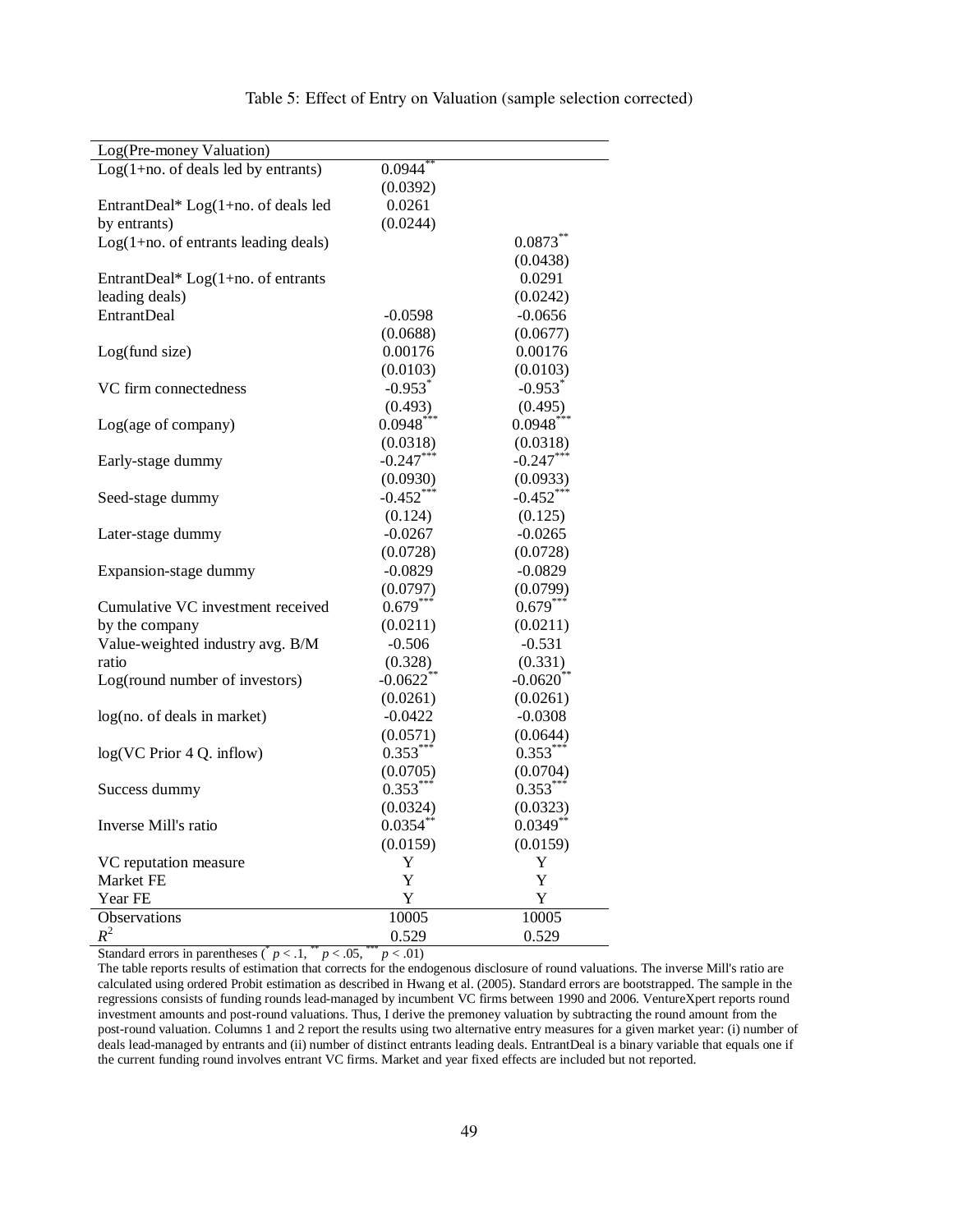| Survival                              |              |              |
|---------------------------------------|--------------|--------------|
|                                       | (1)          | (2)          |
| $Log(1+no. of deals led by entrants)$ | $0.0314***$  |              |
|                                       | (0.00695)    |              |
| EntrantDeal*Log(1+no. of deals led    | $-0.00699$   |              |
| by entrants)                          | (0.00539)    |              |
| Log(1+no. of entrants leading deals)  |              | $0.0315***$  |
|                                       |              | (0.00671)    |
| EntrantDeal*Log(1+no. of entrants     |              | $-0.00719$   |
| leading deals)                        |              | (0.00559)    |
| <b>EntrantDeal</b>                    | $0.0518***$  | $0.0518***$  |
|                                       | (0.0151)     | (0.0152)     |
| Log(fund size)                        | $0.0230***$  | $0.0230***$  |
|                                       | (0.00221)    | (0.00221)    |
| VC firm connectedness                 | $0.207***$   | $0.207***$   |
|                                       | (0.0687)     | (0.0684)     |
| Log(age of company)                   | $-0.00784*$  | $-0.00785*$  |
|                                       | (0.00448)    | (0.00448)    |
| Early-stage dummy                     | $0.101***$   | $0.101***$   |
|                                       | (0.0107)     | (0.0107)     |
| Seed-stage dummy                      | $0.116***$   | $0.116***$   |
|                                       | (0.0127)     | (0.0127)     |
| Later-stage dummy                     | $0.0254**$   | $0.0256**$   |
|                                       | (0.0107)     | (0.0107)     |
| Expansion-stage dummy                 | $0.0288***$  | $0.0289***$  |
|                                       | (0.00953)    | (0.00953)    |
| Cumulative VC investment received     | $0.0198***$  | $0.0197***$  |
| by the company                        | (0.00307)    | (0.00307)    |
| Value-weighted industry avg. B/M      | $-0.144***$  | $-0.151***$  |
| ratio                                 | (0.0431)     | (0.0421)     |
| Log(round number of investors)        | $0.0450***$  | $0.0450***$  |
|                                       | (0.00614)    | (0.00615)    |
| Log(no. of deals in market)           | $-0.0475***$ | $-0.0455***$ |
|                                       | (0.0117)     | (0.0114)     |
| Log(VC prior 4 Q. inflow)             | $-0.0621***$ | $-0.0621***$ |
|                                       | (0.0170)     | (0.0171)     |
| VC reputation measure                 | $\mathbf Y$  | Y            |
| Market FE                             | Y            | Y            |
| Year FE                               | Y            | Y            |
| <b>Observations</b>                   | 30589        | 30589        |
| $R^2$                                 | 0.059        | 0.059        |

Standard errors in parentheses (\*  $p < 0.1$ , \*\*  $p < 0.05$ , \*\*\*  $p < 0.01$ )

The table shows linear probability regression estimates of equation (15) with the heteroskedasticity-robust standard error reported in parenthesis. The sample in the regressions consists of funding rounds lead-managed by incumbent VC firms between 1990 and 2006. The dependent variable is binary, which equals one if the portfolio company survived to a subsequent funding round or exited through M&A/IPO, whichever is sooner. Columns 1 and 2 report the results using two alternative entry measures for a given market-year: (i) number of deals lead-managed by entrants and (ii) number of distinct entrants leading deals. EntrantDeal is a binary variable that equals one if the current funding round involves entrant VC firms. The entrepreneurial firms' development stage dummies are created based on the classification of VentureXpert. Market and year fixed effects are included but not reported. Standard errors are clustered by market year.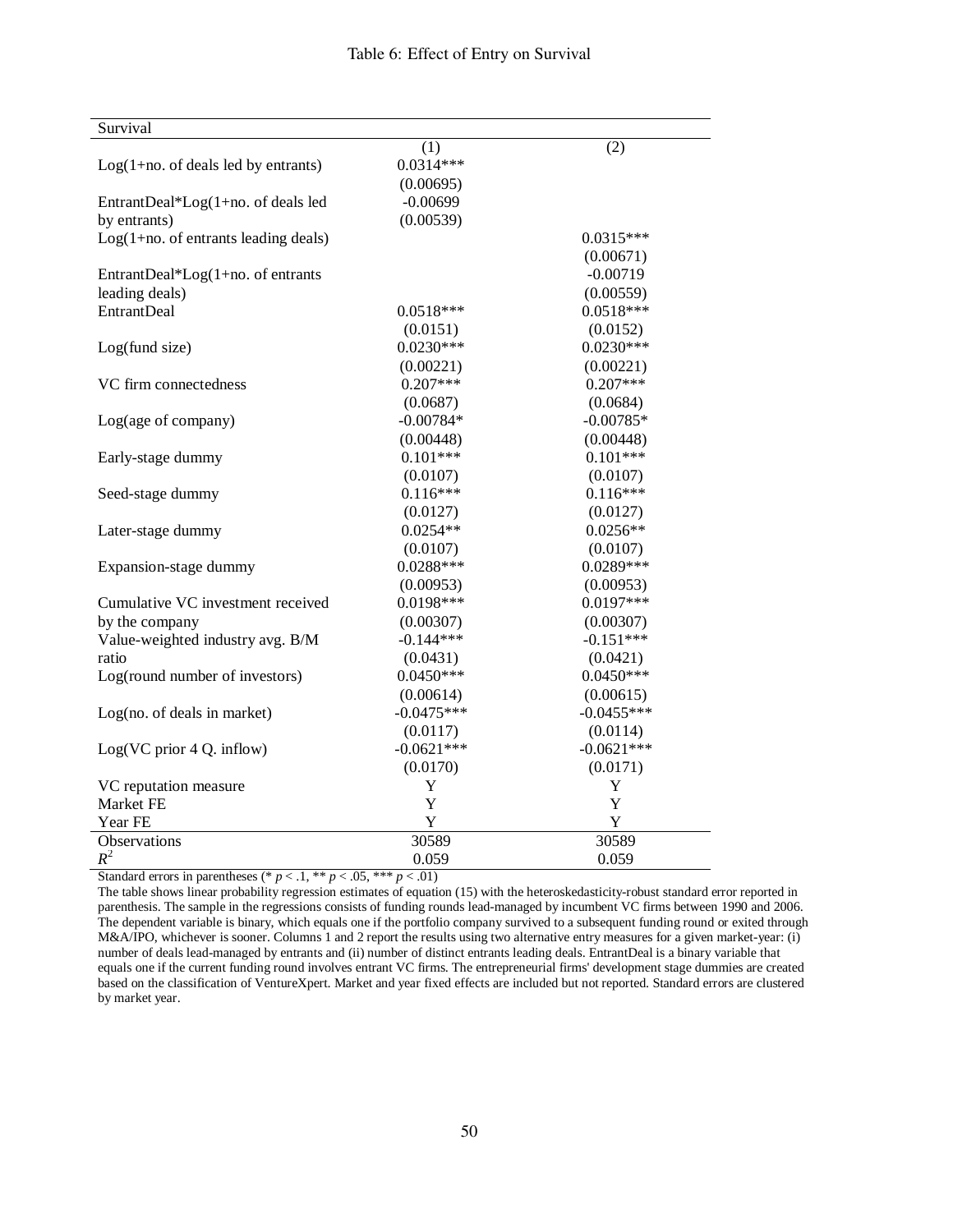## Table 7: First-Stage Regression

|                                                               |                       | (2)                       | (3)                      | (4)                      | (5)           |
|---------------------------------------------------------------|-----------------------|---------------------------|--------------------------|--------------------------|---------------|
|                                                               | $Log(1+no. of deals)$ | $Log(1+no. of deals led)$ | $Log(1+no. of entrants)$ | $Log(1+no. of entrants)$ | Entrant deal  |
|                                                               | led by entrants)      | by entrants)*entrant      | leading deals)           | leading deals)*entrant   |               |
|                                                               |                       | deal dummy                |                          | deal dummy               |               |
| <b>LPR</b>                                                    | $0.956***$            | 0.0135                    | $1.181***$               | 0.0377                   | $-0.00232$    |
|                                                               | (0.229)               | (0.0905)                  | (0.223)                  | (0.0860)                 | (0.0268)      |
| $LPR*(no. of VC firms)$                                       | $0.000432**$          | $0.00109$ ***             | $0.000444**$             | $0.00107$ ***            | $-0.0000475$  |
| near incumbent)                                               | (0.000186)            | (0.000346)                | (0.000346)               | (0.000334)               | (0.0000900)   |
| No. of VC firms near                                          | 0.000124              | $0.000541***$             | 0.000137                 | $0.000514***$            | $0.000134***$ |
| incumbent                                                     | (0.000520)            | (0.0000965)               | (0.000523)               | (0.0000924)              | (0.0000240)   |
| Observations                                                  | 30589                 | 30589                     | 30589                    | 30589                    | 30589         |
| Angrist-Pischke F                                             | 17.33                 | 11.46                     | 12.42                    | 11.23                    | 21.25         |
| t statistics in parentheses $(* n < 1 ** n < 0.5 ** n < 0.1)$ |                       |                           |                          |                          |               |

*tatistics in parentheses (\**  $p < 0.1$ *, \*\**  $p < 0.05$ *, \*\*\**  $p < 0.01$ *)* 

The models are estimated using OLS with fixed (market, year) effects. The motivation for the instruments can be found in the text. LPR is the returns of limited partners' (LP) investment weighted by distance and the number of LPs investing in venture capital at least 10 years prior to the year of interest. LPR also incorporates the industry share of VC investment in the given state. All covariates from the second-stage models are included. Heteroskedasticity-robust standard errors clustered by market-year are reported in parentheses.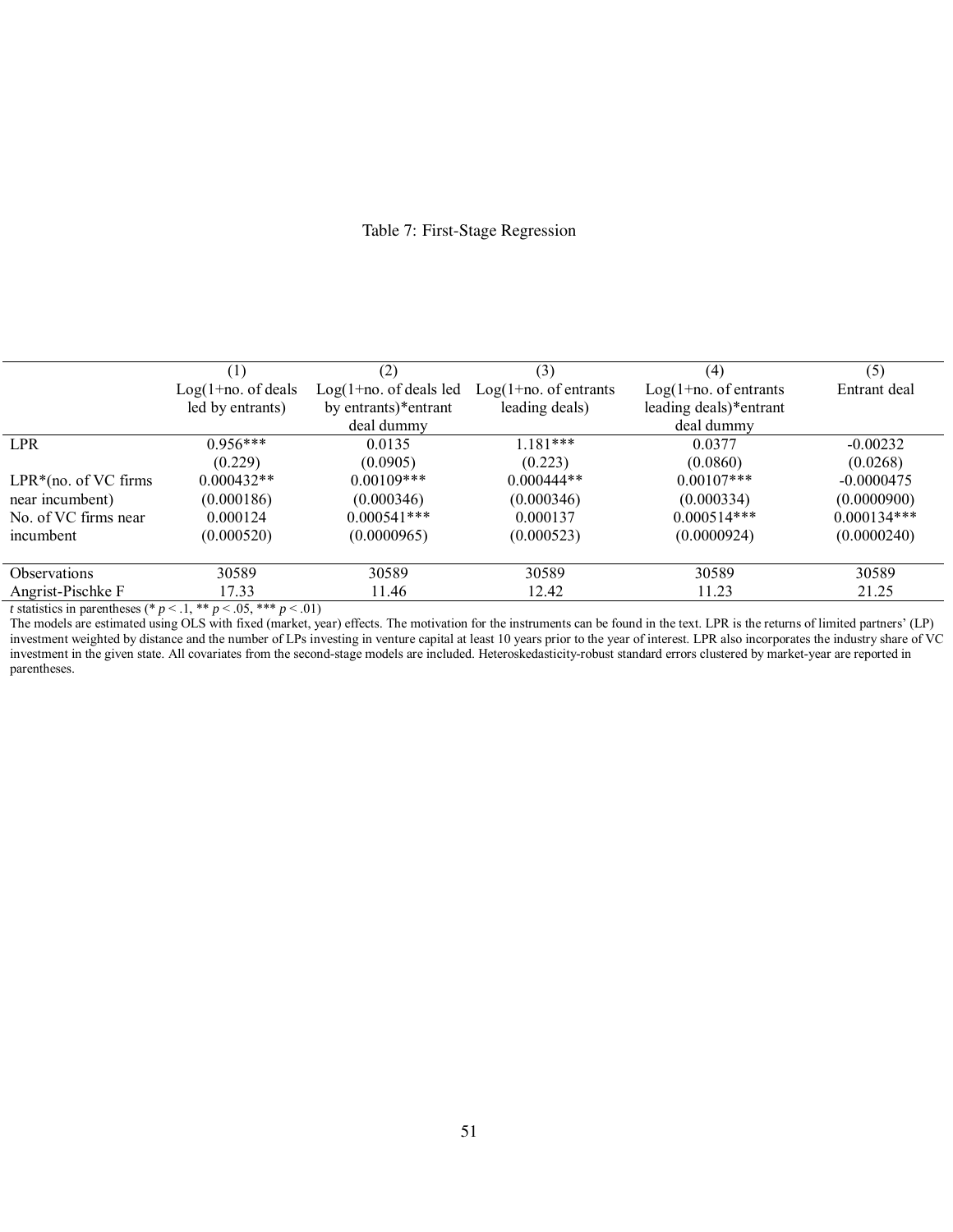| Log (Pre-money valuations)       |             |             |
|----------------------------------|-------------|-------------|
|                                  | (1)         | (2)         |
| $Log(1+no. of deals led by$      | $-0.0571$   |             |
| entrants)                        | (0.133)     |             |
| EntrantDeal*Log(1+no. of deals   | 0.466       |             |
| led by entrants)                 | (0.327)     |             |
| $Log(1+no. of entrants leading)$ |             | $-0.0653$   |
| deals)                           |             | (0.104)     |
| EntrantDeal*Log(1+no. of         |             | 0.468       |
| entrants leading deals)          |             | (0.314)     |
| <b>EntrantDeal</b>               | $-1.944*$   | $-1.869**$  |
|                                  | (1.024)     | (0.946)     |
| Log(fund size)                   | 0.00179     | 0.00151     |
|                                  | (0.00973)   | (0.00967)   |
| VC firm connectedness            | $-0.745*$   | $-0.726*$   |
|                                  | (0.389)     | (0.389)     |
| Log(age of company)              | $0.0881***$ | $0.0893***$ |
|                                  | (0.0239)    | (0.0237)    |
| Early-stage dummy                | $-0.202***$ | $-0.205***$ |
|                                  | (0.0770)    | (0.0764)    |
| Seed-stage dummy                 | $-0.423***$ | $-0.425***$ |
|                                  | (0.0803)    | (0.0797)    |
| Later-stage dummy                | 0.00641     | 0.00391     |
|                                  | (0.0761)    | (0.0755)    |
| Expansion-stage dummy            | $-0.0532$   | $-0.0560$   |
|                                  | (0.0722)    | (0.0718)    |
| Cumulative VC investment         | $0.678***$  | $0.678***$  |
| received by the company          | (0.0201)    | (0.0200)    |
| Value-weighted industry avg.     | $-0.478*$   | $-0.485*$   |
| $B/M$ ratio                      | (0.278)     | (0.259)     |
| Log(round number of investors)   | 0.201       | 0.185       |
|                                  | (0.146)     | (0.142)     |
| log(no. of deals in market)      | $-0.0256$   | $-0.0142$   |
|                                  | (0.193)     | (0.150)     |
| $log(VC)$ prior 4 Q. inflow)     | $0.346***$  | $0.344***$  |
|                                  | (0.0668)    | (0.0667)    |
| Success dummy                    | $0.341***$  | $0.342***$  |
|                                  | (0.0340)    | (0.0338)    |
| VC reputation measure            | Y           | Y           |
| Market FE                        | Y           | Y           |
| Year FE                          | Y           | Y           |
| <b>Observations</b>              | 10005       | 10005       |
| $R^2$                            | 0.491       | 0.496       |

Standard errors in parentheses (\*  $p < 0.1$ , \*\*  $p < 0.05$ , \*\*\*  $p < 0.01$ )

The table shows second stage regression estimates with the heteroskedasticity-robust standard error reported in parenthesis. The sample in the regressions consists of funding rounds lead-managed by incumbent VC firms between 1990 and 2006. VentureXpert reports round investment amount and post-round valuations. Thus, I derive the pre-money valuation by subtracting the round amount from the post-round valuation. Columns 1 and 2 report the results using two alternative entry measures for a given market year: (i) number of deals lead-managed by entrants and (ii) number of distinct entrants leading deals. EntrantDeal is a binary variable that equals one if the current funding round involves entrant VC firms. The entrepreneurial firms' development stage dummies are created based on the classification of VentureXpert. Market and year fixed effects are included but not reported. Standard errors are clustered by market year.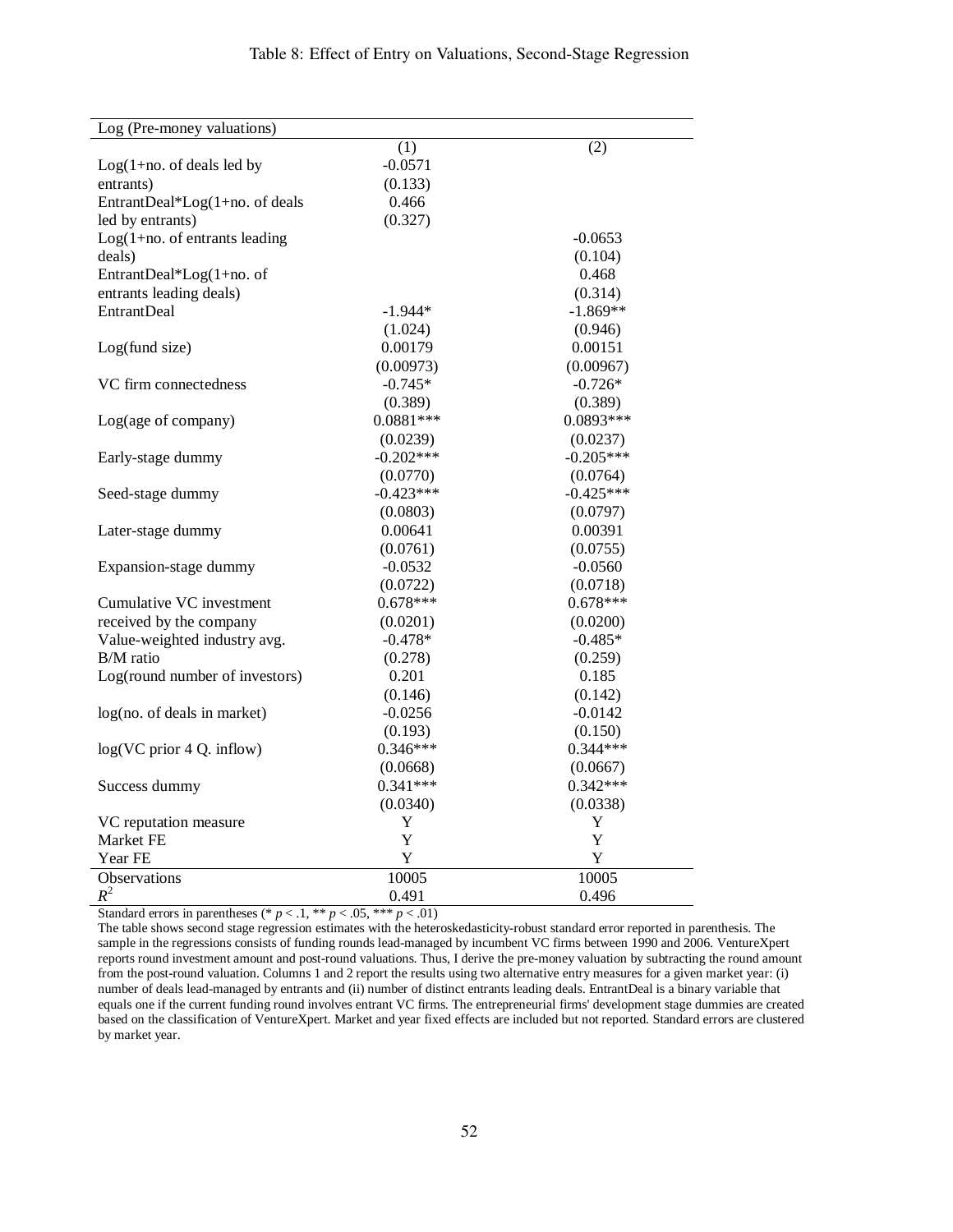| Survival                         | (1)          | (2)          |
|----------------------------------|--------------|--------------|
| $Log(1+no. of deals led by)$     | $0.0524*$    |              |
| entrants)                        | (0.031)      |              |
| EntrantDeal*Log(1+no. of deals   | $-0.154*$    |              |
| led by entrants)                 | (0.0932)     |              |
| $Log(1+no. of entrants leading)$ |              | $0.0483*$    |
| deals)                           |              | (0.0293)     |
| EntrantDeal*Log(1+no. of         |              | $-0.159*$    |
| entrants leading deals)          |              | (0.0931)     |
| <b>EntrantDeal</b>               | $0.492*$     | $0.478*$     |
|                                  | (0.297)      | (0.283)      |
| Log (fund size)                  | $0.0226***$  | $0.0226***$  |
|                                  | (0.00232)    | (0.00231)    |
| <b>VC</b> Connectedness          | $0.169**$    | $0.168**$    |
|                                  | (0.0741)     | (0.0739)     |
| Log(age of company)              | $-0.00762$   | $-0.00802*$  |
|                                  | (0.00464)    | (0.00460)    |
| Early-stage dummy                | $0.0960***$  | $0.0964***$  |
|                                  | (0.0119)     | (0.0119)     |
| Seed-stage dummy                 | $0.113***$   | $0.113***$   |
|                                  | (0.0134)     | (0.0134)     |
| Later-stage dummy                | $0.0225*$    | $0.0229**$   |
|                                  | (0.0116)     | (0.0115)     |
| Expansion-stage dummy            | $0.0264**$   | $0.0269***$  |
|                                  | (0.0105)     | (0.0104)     |
| Cumulative VC investment         | $0.0193***$  | $0.0192***$  |
| received by the company          | (0.00307)    | (0.00307)    |
| Value-weighted industry avg.     | $-0.168***$  | $-0.175***$  |
| B/M ratio                        | (0.0525)     | (0.0493)     |
| Log(round number of investors)   | 0.0266       | 0.0315       |
|                                  | (0.0442)     | (0.0434)     |
| Log(no. of deals in market)      | $-0.0395$    | $-0.0312$    |
|                                  | (0.0346)     | (0.0275)     |
| Log(VC prior 4 Q. inflow)        | $-0.0598***$ | $-0.0596***$ |
|                                  | (0.0175)     | (0.0176)     |
| VC reputation measure            | Y            | Y            |
| Market FE                        | Y            | Y            |
| Year FE                          | Y            | Y            |
| Observations                     | 30589        | 30589        |

 $R^2$  0.058 0.057 Standard errors in parentheses (\*  $p < 0.1$ , \*\*  $p < 0.05$ , \*\*\*  $p < 0.01$ )

The table shows linear probability regression estimates using the instrumental variable approach. The sample in the regressions consists of funding rounds lead-managed by incumbent VC firms between 1990 and 2006. The dependent variable is binary, which equals one if the portfolio company survived to a subsequent funding round or exited through M&A/IPO, whichever is sooner. Columns 1 and 2 report the results using two alternative entry measures for a given market-year: (i) number of deals lead-managed by entrants and (ii) number of distinct entrants leading deals. EntrantDeal is a binary variable that equals one if the current funding round involves entrant VC firms. The entrepreneurial firms' development stage dummies are created based on the classification of VentureXpert. Market and year fixed effects are included but not reported. Standard errors are clustered by market year.